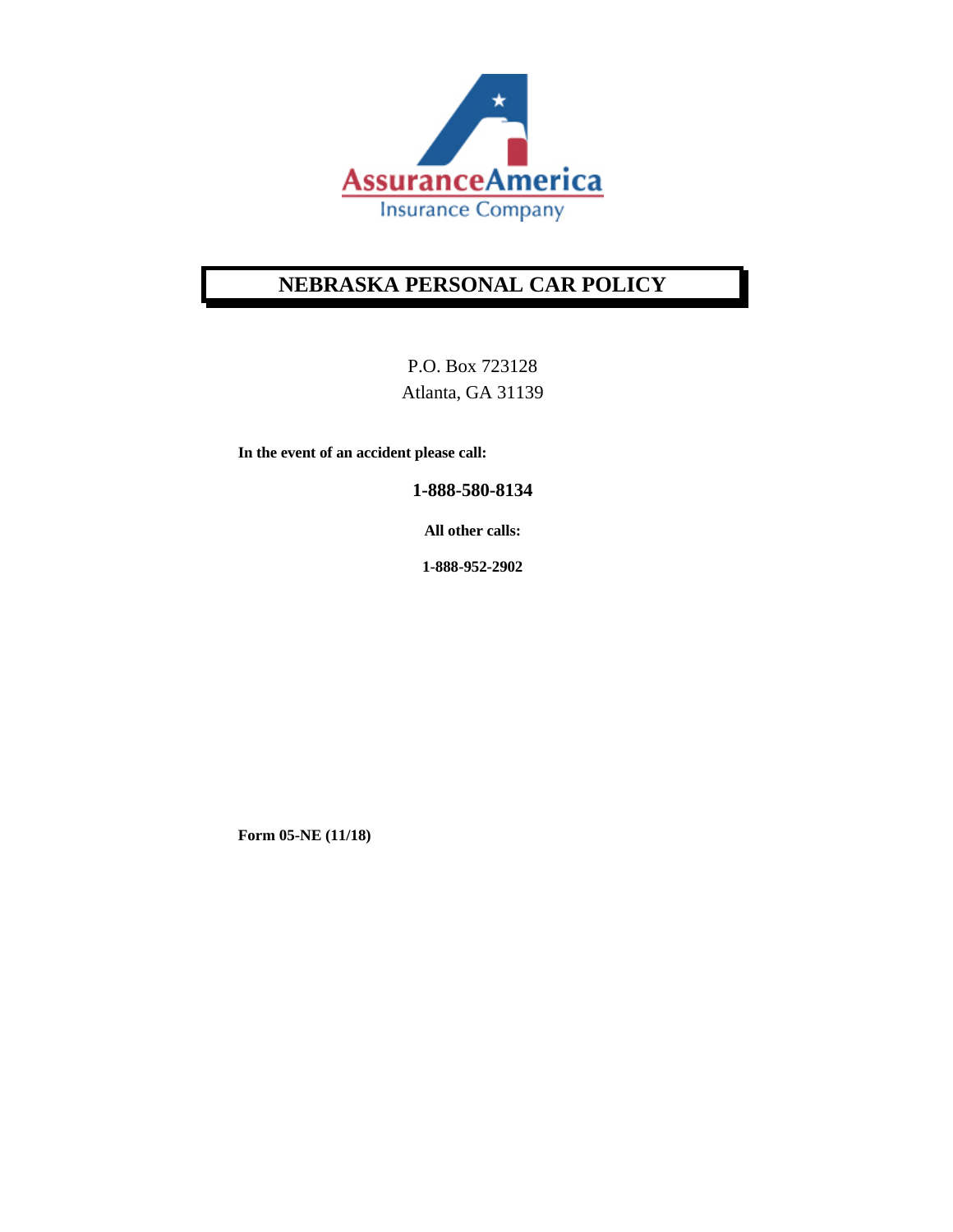# **DEFINITIONS**

#### **PART I – LIABILITY TO OTHERS**

| Insuring Agreement                           |    |
|----------------------------------------------|----|
| <b>Additional Definition for Part I Only</b> | 8  |
| <b>Additional Payments</b>                   | 9  |
| Exclusions                                   | Q  |
| Limits of Liability                          | 11 |
| Out of State Insurance                       | 12 |
| <b>Other Insurance</b>                       | 12 |
| Financial Responsibility Laws                | 13 |

| <b>Insuring Agreement</b>                      | 13 | Policy Period & Ter  |
|------------------------------------------------|----|----------------------|
| Additional Terms for Part II                   | 13 | Two or More Cars I   |
| <b>Additional Definitions for Part II Only</b> | 14 | Claims Handling      |
| Exclusions                                     | 14 | Suits Against Us     |
| Limits of Liability                            | 15 | Our Recovery Right   |
| Other Insurance                                | 16 | Reimbursement)       |
| <b>Assignment of Benefits</b>                  | 16 | Transfer of Your Int |

# **MOTORISTS** Automatic Termination 35

| Insuring Agreement – Uninsured Motorist       | 16 | Proof of Notice                          | 35 |
|-----------------------------------------------|----|------------------------------------------|----|
| Insuring Agreement – Underinsured Motorist 16 |    | Our Right to Void the Policy for Fraud   | 36 |
| <b>Additional Terms for Part III Only</b>     |    | or Misrepresentation                     |    |
| Additional Definitions for Part III Only      | 17 | Our Right to Deny Coverage and End the   | 36 |
| Exclusions                                    | 19 | Policy for Fraud or Misrepresentation    |    |
| Limits of Liability                           | 20 | Our Right to Void for Failure of Initial | 36 |
| Other Insurance                               | 21 | Payment                                  |    |
| Arbitration                                   | 21 | Policy Conformed to Statutes             |    |
|                                               |    |                                          |    |

| <b>Insuring Agreement</b>        | 22 |                               |    |
|----------------------------------|----|-------------------------------|----|
| Towing and Labor Coverage        | 22 | YOUR DUTIES & REPORTING ALL   |    |
| Loss of Use (Rental) Coverage    | 23 | <b>ACCIDENTS AND LOSSES</b>   |    |
| <b>Additional Definition</b>     | 23 | Notice of an Accident or Loss | 37 |
| Exclusions                       | 24 | <b>Other Duties</b>           | 37 |
| Limits of Liability              | 26 |                               |    |
| No Benefit to Bailee             | 26 |                               |    |
| Appraisal or Arbitration         | 27 |                               |    |
| Payment of Loss                  | 27 |                               |    |
| <b>Timeliness of Repairs</b>     | 27 |                               |    |
| Car Storage                      | 27 |                               |    |
| Loss Payee & Lienholder's Rights | 28 |                               |    |
| Other Insurance                  | 28 |                               |    |
|                                  |    |                               |    |

#### **INSURING AGREEMENT PART V– ACCIDENTAL DEATH AND DISMEMBERMENT COVERAGE**

|    |                                    | 28                                                                 |
|----|------------------------------------|--------------------------------------------------------------------|
|    | Limits of Liability                | 28                                                                 |
|    |                                    | 29                                                                 |
| 8  | <b>Covered Events</b>              | 29                                                                 |
| 8  | Seat Belt Coverage                 | 30                                                                 |
| Q  | Exclusions                         | 30                                                                 |
| 9  | <b>Additional Terms for Part V</b> | 30                                                                 |
| 11 | Notice of Claim                    | 30                                                                 |
| 12 | Proof of Loss                      | 30                                                                 |
| 12 | Payment of Claims                  | 31                                                                 |
| 13 | Physical Examination and Autopsy   | 31                                                                 |
|    | PART I – LIABILITY TO OTHERS       | <b>Insuring Agreement</b><br>Death, Dismemberment or Loss of Sight |

#### **PART II – MEDICAL PAYMENTS PART VI – GENERAL PROVISIONS**

| Insuring Agreement                            | 13 | Policy Period & Territory                | 31 |
|-----------------------------------------------|----|------------------------------------------|----|
| <b>Additional Terms for Part II</b>           | 13 | Two or More Cars Insured                 | 31 |
| Additional Definitions for Part II Only       | 14 | Claims Handling                          | 31 |
| Exclusions                                    | 14 | Suits Against Us                         | 32 |
| Limits of Liability                           | 15 | Our Recovery Rights (Subrogation &       | 32 |
| Other Insurance                               | 16 | Reimbursement)                           |    |
| Assignment of Benefits                        | 16 | Transfer of Your Interest in This Policy | 33 |
|                                               |    | <b>Policy Changes</b>                    | 33 |
| <b>PART III – UNINSURED/UNDERINSURED</b>      |    | Cancellation and Non-Renewal             | 34 |
| <b>MOTORISTS</b>                              |    | <b>Automatic Termination</b>             | 35 |
| Insuring Agreement – Uninsured Motorist       | 16 | Proof of Notice                          | 35 |
| Insuring Agreement – Underinsured Motorist 16 |    | Our Right to Void the Policy for Fraud   | 36 |
| <b>Additional Terms for Part III Only</b>     | 17 | or Misrepresentation                     |    |
| Additional Definitions for Part III Only      | 17 | Our Right to Deny Coverage and End the   | 36 |
| Exclusions                                    | 19 | Policy for Fraud or Misrepresentation    |    |
| Limits of Liability                           | 20 | Our Right to Void for Failure of Initial | 36 |
| Other Insurance                               | 21 | Payment                                  |    |
| Arbitration                                   | 21 | Policy Conformed to Statutes             | 37 |
|                                               |    | <b>Conditions Precedent</b>              | 37 |
| <b>PART IV - CAR DAMAGE COVERAGE</b>          |    | Bankruptcy                               | 37 |

| LOSS OF OSC (Refital) Coverage |     | ACCIDENTS AND LOSSES          |  |
|--------------------------------|-----|-------------------------------|--|
| Additional Definition          | د ک | Notice of an Accident or Loss |  |
| Exclusions                     |     | <b>Other Duties</b>           |  |

# **ENDORSEMENTS**

# **NAMED DRIVER EXCLUSION RENTAL CAR COVERAGE ENDORSEMENT**

Form 05-NE Page 2 of 40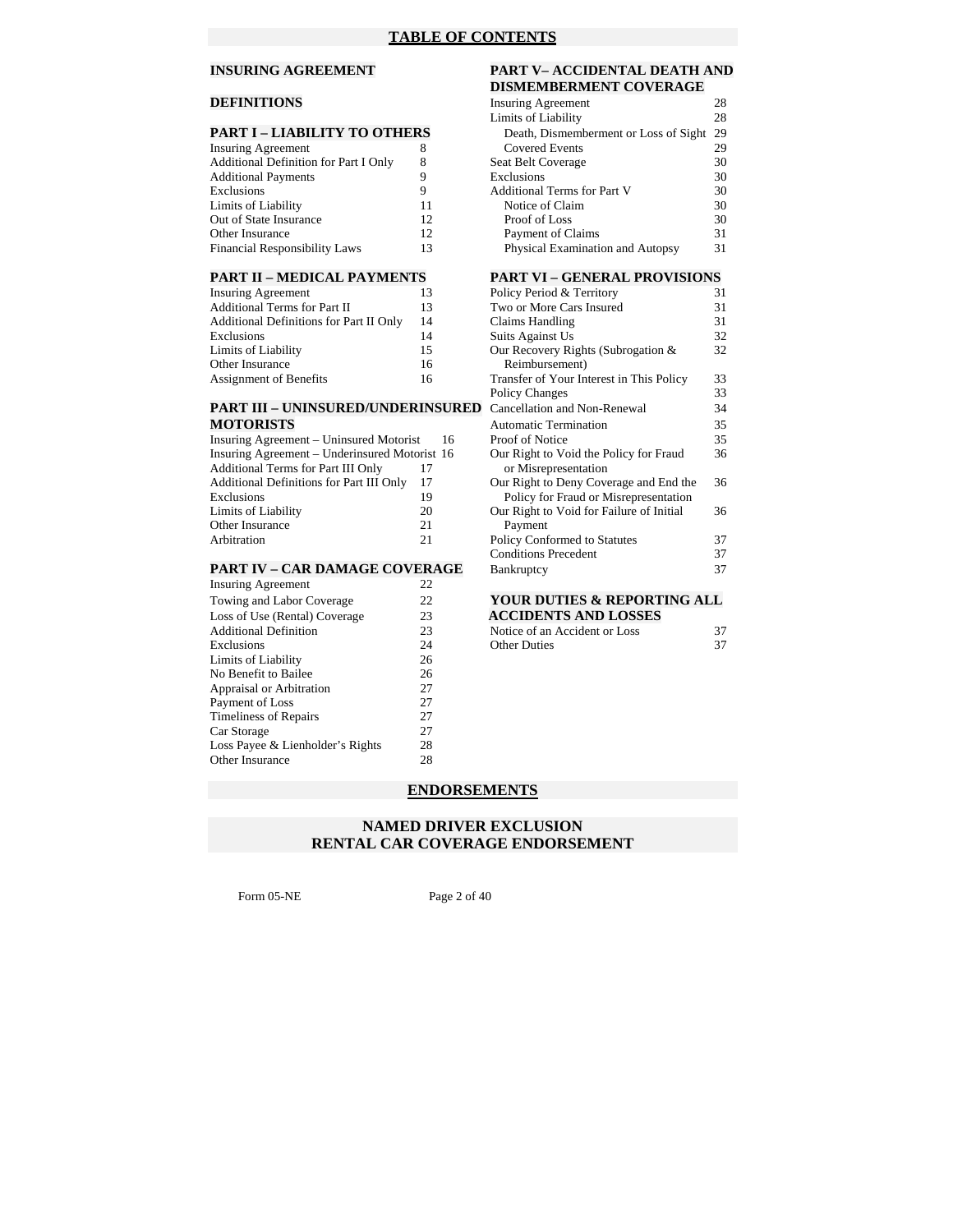Please read **your** Personal Car Policy. It is a binding legal contract between **you** and **us**. The **Application** and **Declarations Page**, and any endorsements issued by **us**, are part of the contract formed by this policy. This policy describes which vehicles and **persons** have coverage, and which vehicles and **persons** do not have coverage. It includes language that excludes, restricts and limits coverage. It also describes the duty to give **us** notice of an **accident** or **loss**, and to notify **us** about changes in vehicles or drivers in **your household**.

**IMPORTANT:** Coverage does not apply under this policy for any **person** who does not comply with all:

- 1. Notice requirements;
- 2. Duties; and
- 3. Policy terms.

Anyone insured under this policy must comply with the policy requirements before coverage applies. Failure to comply may result in a claim or coverage denial.

The last day of any time period required by this policy to make a payment, perform a duty or give notice, may be any day of the year, including a Saturday, Sunday or public holiday.

#### **INSURING AGREEMENT**

If **you** pay **your** premium when due, **we** agree to insure **you**, subject to the terms of this policy, for the coverage shown on the **Declarations Page**, up to the limits of liability.

If **you** make **your** initial payment by check or any method other than cash, coverage under this policy is conditioned upon that initial payment being honored when first presented for payment to **your** bank or financial institution.

# **DEFINITIONS**

When shown in this policy in **bold** print, the words and phrases listed below have the meaning shown here. These meanings will apply whether the word or phrase appears in the singular, possessive, plural, active or passive forms:

- 1. "**Accident**" means an unexpected and unintended event that causes **bodily injury**, **property damage** or **loss**, which arises out of the ownership, maintenance, or use of a motor vehicle designed for use on public roads.
- 2. "**Actual cash value**" means the fair market value of stolen or damaged property at the time and place of the **loss**.When determining fair market value:
	- a. The age, mileage and physical condition of the property will reduce its value; and
	- b. **Depreciation** and prior damage will reduce its value.
- 3. "**Application**" means the form(s) provided by **us** to collect the information upon which **we** rely to decide to issue this policy and determine the proper premium to charge for the risk to be insured. This includes any supplemental application and coverage election, selection and rejection forms provided by **us**, and requests for additional information.

Form 05-NE Page 3 of 40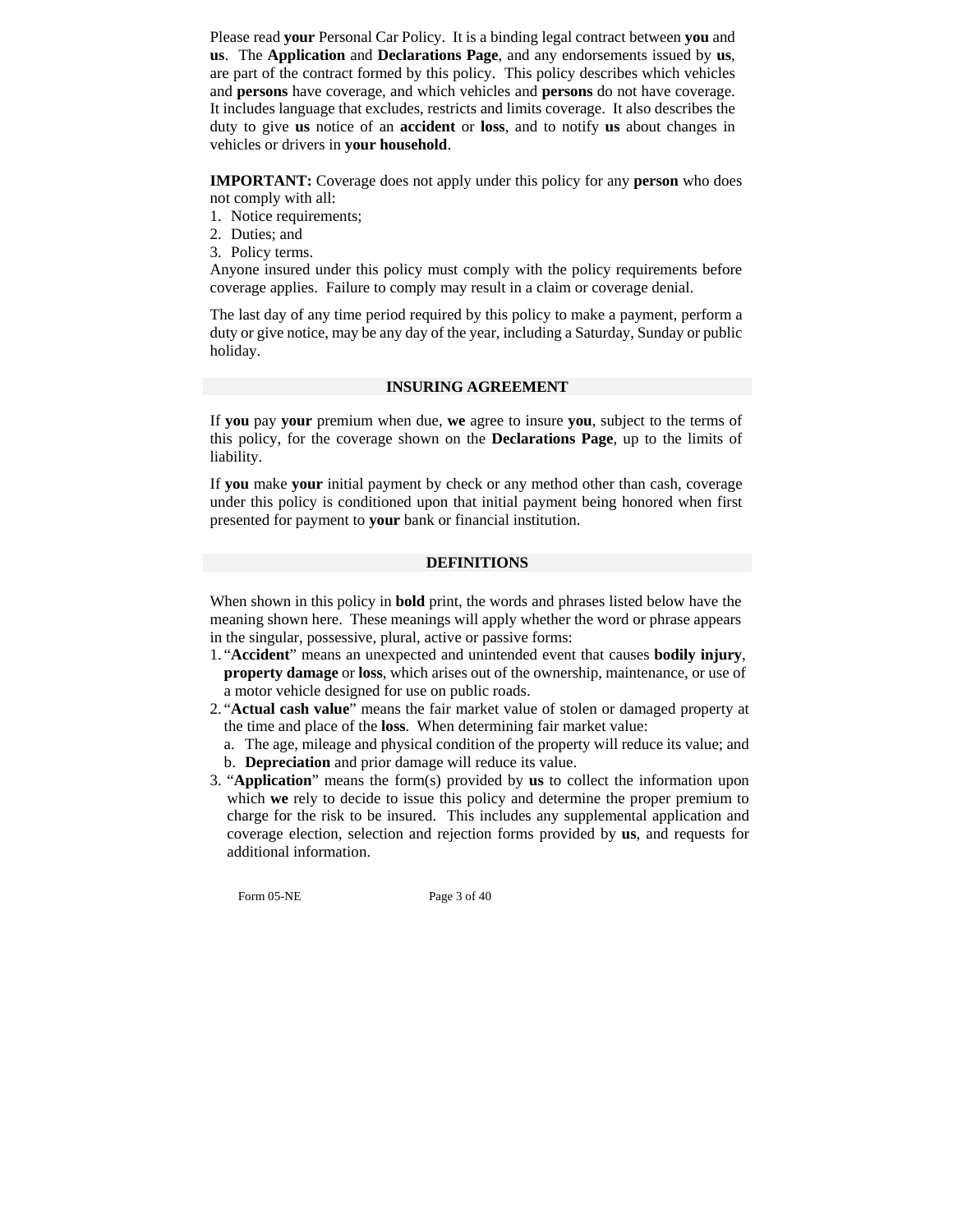- 4. "**Auto business**" means motor vehicle **business** operations, including but not limited to:
	- a. Selling;
	- b. Leasing;
	- c. Transporting;
	- d. Delivering;
	- e. Repairing;
	- f. Servicing;
	- g. Road testing;
	- h. Cleaning;
	- i. Parking;
	- j. Storing;
	- k. Renting; or
	- l. Towing;
	- any motor vehicles.
- 5. "**Bodily injury**" means bodily harm to a **person** and sickness, disease or death that result from it.
- 6. "**Business**" means:
	- a. A job, trade, profession, or occupation, whether full-time or part-time; and
	- b. Any employment or commercial activity of any kind.
- 7. "**Car**" means a motorized passenger type vehicle that is a sedan, passenger van, sport utility vehicle or pick-up truck, of a kind required to be registered under the **state** motor vehicle laws for use on the public roads, that has at least four but no more than 6 wheels and has a gross vehicle weight rating of 10,000 pounds or less (as determined by the manufacturer). "**Car**" does not include any:
	- a. Motorcycle, dirt bike or all-terrain vehicle (ATVs);
	- b. Golf cart;
	- c. Tractor;
	- d. Farm machinery;
	- e. Step-van or vans with cabs separate from the cargo area;
	- f. Vehicles operated on rails or crawler treads;
	- g. Recreational vehicle; or
	- h. Vehicle of any type while used:
		- (1) As a residence or premises; or
		- (2) For office, store or display purposes.
- 8. "**Declarations Page**" means the document from **us** with respect to this policy, listing:
	- a. The types of coverage **you** have elected;
	- b. The limit for each coverage;
	- c. The cost for each coverage;
	- d. The listed **cars** covered by this policy;
	- e. The coverage **you** bought for each **car**; and
	- f. Other information that applies to this policy.

9. "**Delivery**" means to be engaged in the activity of transporting, delivering or picking up **persons**, property, products, materials or goods for compensation or a fee in the course of any **business**, including going to a pick-up and returning from a drop-off. "**Delivery**" includes but is not limited to delivery of magazines, newspapers, food, and any other products.

Form 05-NE Page 4 of 40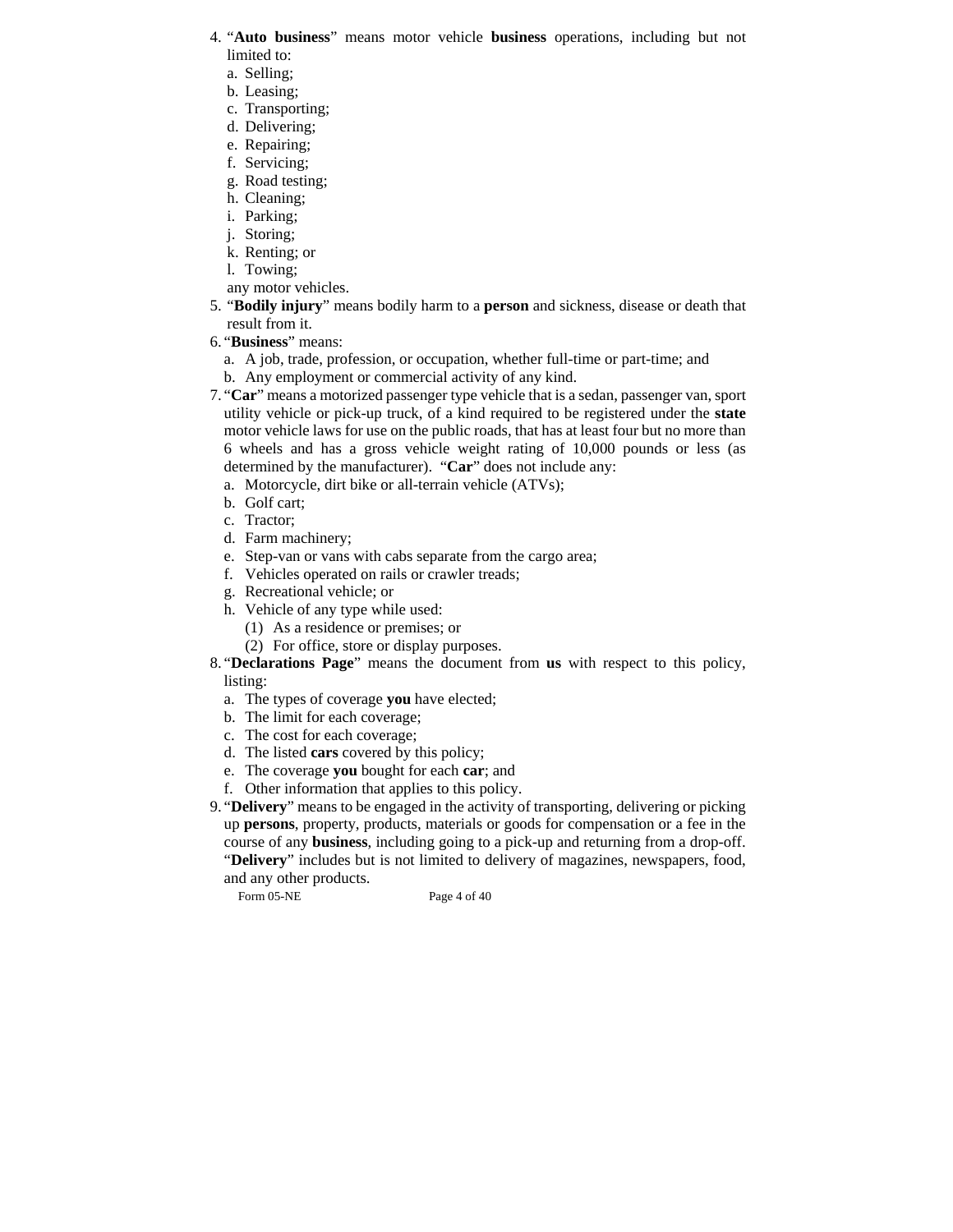- 10. "**Depreciation**" means a decrease in the value of property as occurs:
	- a. Over a period of time in the marketplace;
	- b. Due to wear and tear; and
	- c. Due to obsolescence.
- 11. "**Driver's License**" means a valid and current certificate, permit or license issued by a **state** or governmental agency, authorizing a **person** to operate a motor vehicle.
- 12. "**Failure to pay premium**" means nonpayment, when due, of any premium or other payment due. This includes the dishonor or rejection, or refusal to pay, by a financial institution of any noncash payment made to **us** or made for this policy.
- 13. "**Household**" means the address where **you reside** that is shown on the **Declarations Page**.
- 14. "**Insured car**" means:
	- a. Any **car** described on the **Declarations Page**.
	- b. Any **car you** acquire to replace a **car** described on the **Declarations Page**, subject to the following conditions:
		- (1) The existing coverages on the **car** replaced will apply to a replacement **car**  as of the date it is acquired if **you** notify **us** within 30 days of the date it is acquired by **you**. Car Damage Coverage shall not apply to the replacement **car** if **we** do not get notice within those 30 days.
		- (2) A replacement **car** will not be provided more coverage than applied to the **car** it replaced until and unless **you** ask **us** to add coverage and **our** conditions are met. If **you** add coverage or increase limits, that added coverage or increased limit does not apply until after **you** have asked **us** to add the coverage or increase limits.
	- c. Any additional **car**, other than a replacement **car**, that **you** acquire during the policy period, but only if **we** insure all **cars owned** by **you** and **you** give **us**  notice within 30 days of the date the **car** is acquired by **you**. No coverage will apply to an additional **car** if **you** do not notify **us** within 30 days of acquiring that **car**. No Car Damage Coverage shall apply to an additional **car** until after the time **you** give **us** notice **you** have acquired the **car**, unless it is a replacement **car** and those conditions have been met.
- 15. "**Loss**" means direct and sudden loss of, or physical damage to, an **insured car**, caused by an **accident**. This definition does not apply in Part V.
- 16. "**Minimum limits**" means the minimum amount of liability insurance required for a **car** by the motor vehicle financial responsibility and/or insurance laws of the state in which **you reside**, as shown in **our** records.
- 17. "**Named insured**" means the **person** or **persons** shown as the policyholder on the **Declarations Page**.
- 18. "**Non-owned car**" means any **car**, other than an **insured car**, that is not **owned** by or furnished or available for regular or frequent use by **you**, any **resident** of **your household** or **your** non-resident spouse. "**Non-owned car**" does not include any **car** rented for more than 30 consecutive days.
- 19. "**Occupying**" means to be in or upon a **car**, or engaged in the immediate act of getting in, on, out of or off.
- 20. "**Owns**" and "**Owned**" means to: a. Hold legal title to the **car**;

Form 05-NE Page 5 of 40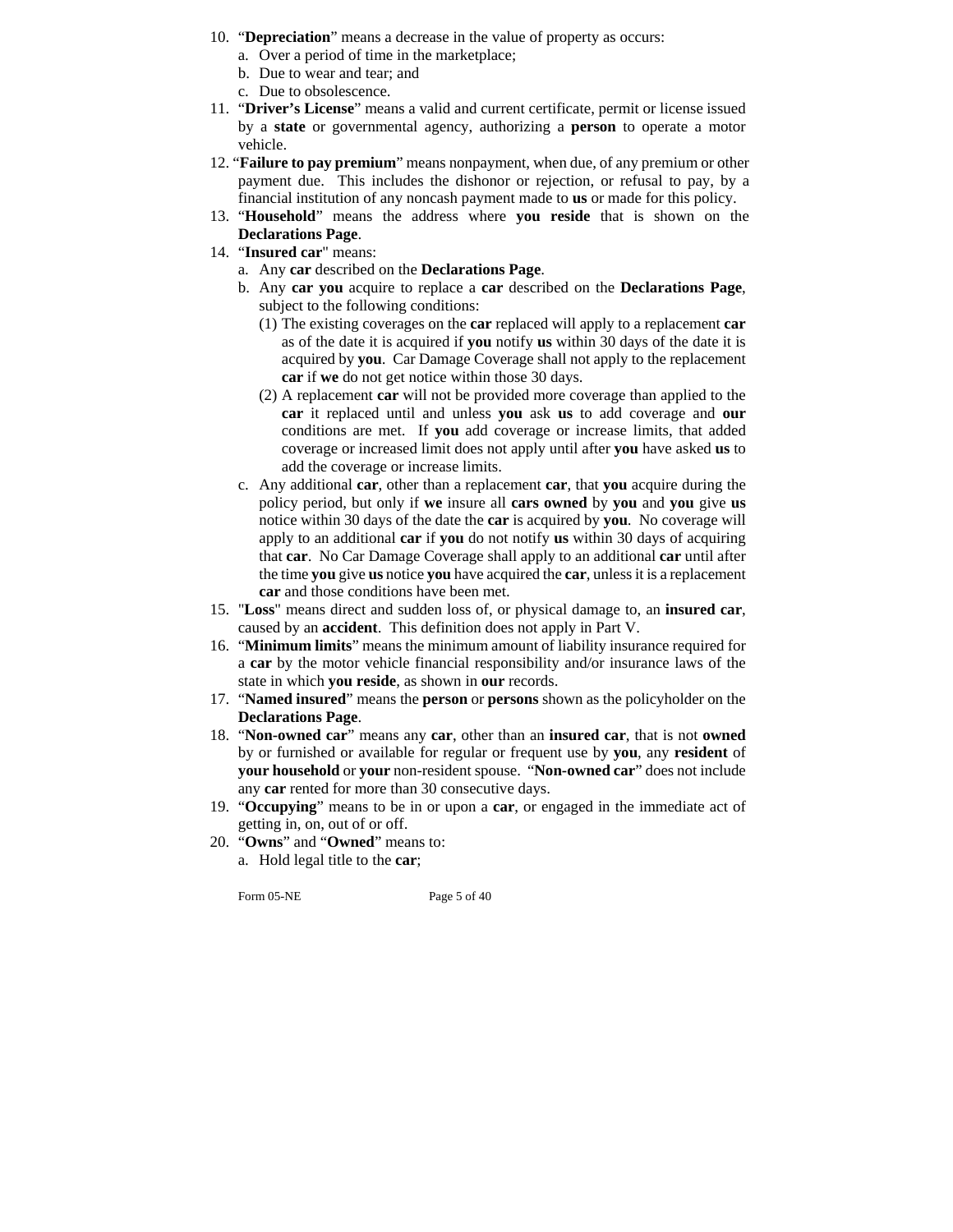- b. Have legal possession of the **car** subject to a written conditional sales agreement; or
- c. Have legal possession of the **car** under a lease agreement of more than 30 days.
- 21. "**Owner**" means the **person** or entity who:
	- a. Holds legal title to the **car**;
	- b. Has legal possession of the **car** subject to a written conditional sales agreement; or
	- c. Has legal possession of the **car** under a lease agreement of more than 30 days.
- 22. "**Person**" means a natural, living human being and not a corporation, partnership, association or **business** name.
- 23. "**Property damage**" means physical damage to, or destruction or loss of use of tangible property. This definition does not apply to Part III.
- 24. "**Punitive damages**" means damages that may be imposed to:
	- a. Punish or deter wrongful, malicious or unlawful conduct;
	- b. Deter wrongful, malicious or unlawful conduct; or
	- c. Fine, penalize or impose a statutory penalty;

other than damages intended to compensate for actual **bodily injury** or **property damage** incurred by a **person**. "**Punitive damages**" include, but are not limited to, damages referred to under any law as punitive damages, exemplary damages, treble damages or statutory multiple damages. "**Punitive damages**" also include all costs, attorney fees, other fees or interest awarded because of such damages.

- 25. "**Racing**" means:
	- a. Preparing or participating in any race, speed, demolition, stunt, or timed contest or activity, whether organized or not; or
	- b. Operating a motor vehicle on a track or course designed or used for racing, high performance or high speed driving.
- 26. "**Regular operator**" is any **person** not listed on the **Declarations Page** who has or had care, custody or control of the **insured car** for more than twenty-four (24) hours at any time during the policy term as shown on the **Declarations Page**. The twenty-four (24) hours may be consecutive or cumulative.
- 27. "**Relative**" means:
	- a. A **person** who **resides** in **your household** and is related to **you** by blood, marriage or adoption;
	- b. **Your** ward or foster child who primarily **resides** with **you**.

If the "**named insured**" shown on the **Declarations Page** is not a **person**, no one will be a **relative**.

- 28. "**Reside**", "**resides**" and "**residing**" mean to dwell permanently, as the **person's** primary and legal domicile.
- 29. "**Resident**" and "**residents**" mean any **person** or **persons** who **reside** in the **household** of the **named insured**.
- 30. "**State**" means the District of Columbia, and any state, territory or possession of the United States, and any province of Canada.
- Form 05-NE Page 6 of 40 31. "**Transportation network company**" (from now on referred to as "**TNC**" in this policy) means a corporation, a limited liability company, a partnership, a sole proprietor, or any other entity that provides prearranged transportation services for compensation using a **TNC application**. **Transportation network company** does not include Medicaid nonemergency medical transportation brokerage services provided pursuant to a contract with the Department of Health and Human Services.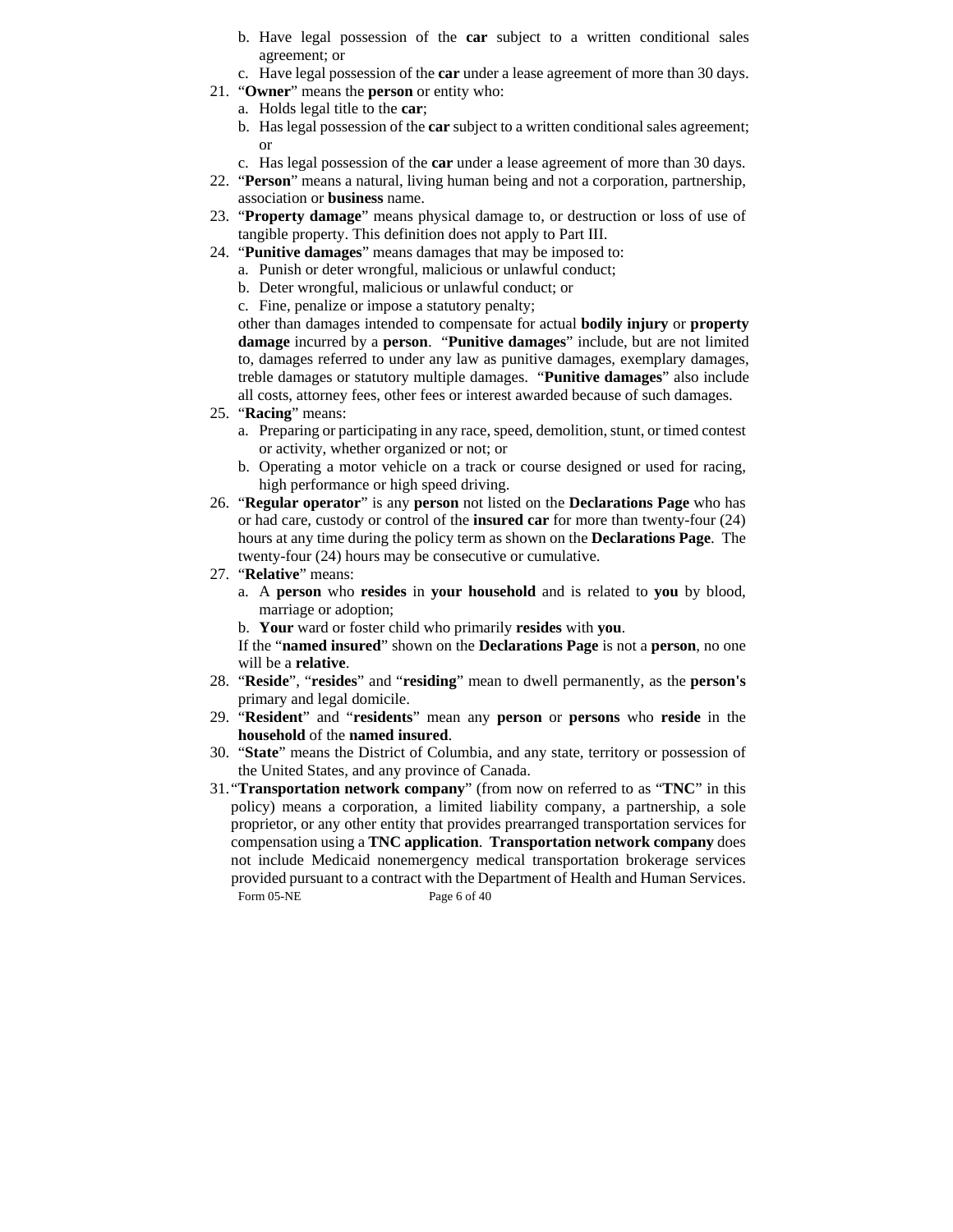- 32. "**TNC application**" means an on-line enabled application or platform used by a **TNC** to connect **TNC passengers** with **TNC drivers** who provide transportation services using a **TNC personal vehicle**.
- 33. "**TNC driver**" means any individual who uses a **TNC personal vehicle** in connection with a **TNC application** to connect with **TNC passengers**.
- 34. "**TNC passenger**" means a passenger in a **TNC personal vehicle** for whom a **TNC driver** provides transportation services and who is connected with a **TNC driver** by a **TNC application**.
- 35. "**TNC personal vehicle**" means a **car** that a **TNC driver owns**, leases, or is otherwise authorized to use to provide **TNC service**.
- 36. "**TNC prearranged ride**" means a ride in which a **TNC driver** is matched to a **TNC passenger** through a **TNC application** but does not include the on-demand summoning of a ride or street hail. A **TNC prearranged ride** does not include shared-expense carpool or vanpool arrangements.
- 37. "**TNC rider**" is an individual or persons who use a **TNC's** digital network to connect with a **TNC driver** who provides **TNC prearranged rides** to the **TNC rider** in the **TNC personal vehicle** between points chosen by the **TNC rider**.
- 38. "**TNC service**" mean the time period from the moment a **TNC driver** logs on to, or signs in to, the **TNC application** until the **TNC driver** logs out of, or signs off of, the **TNC application**, whether or not the **TNC driver** has accepted any requests for **TNC prearranged rides**. This includes the time the **TNC driver** is on the way to pick up a **TNC rider**.
- 39. "**We**", "**Us**" and "**Our**" mean the Company providing this insurance, as shown on the **Declarations Page**.
- 40. "**You**" and "**your**" mean the "**named insured**" shown on the **Declarations Page**, and spouse of that **named insured** if that spouse **resides** in the **household** of the **named insured** at the time of the **accident** or **loss**.

Form 05-NE Page 7 of 40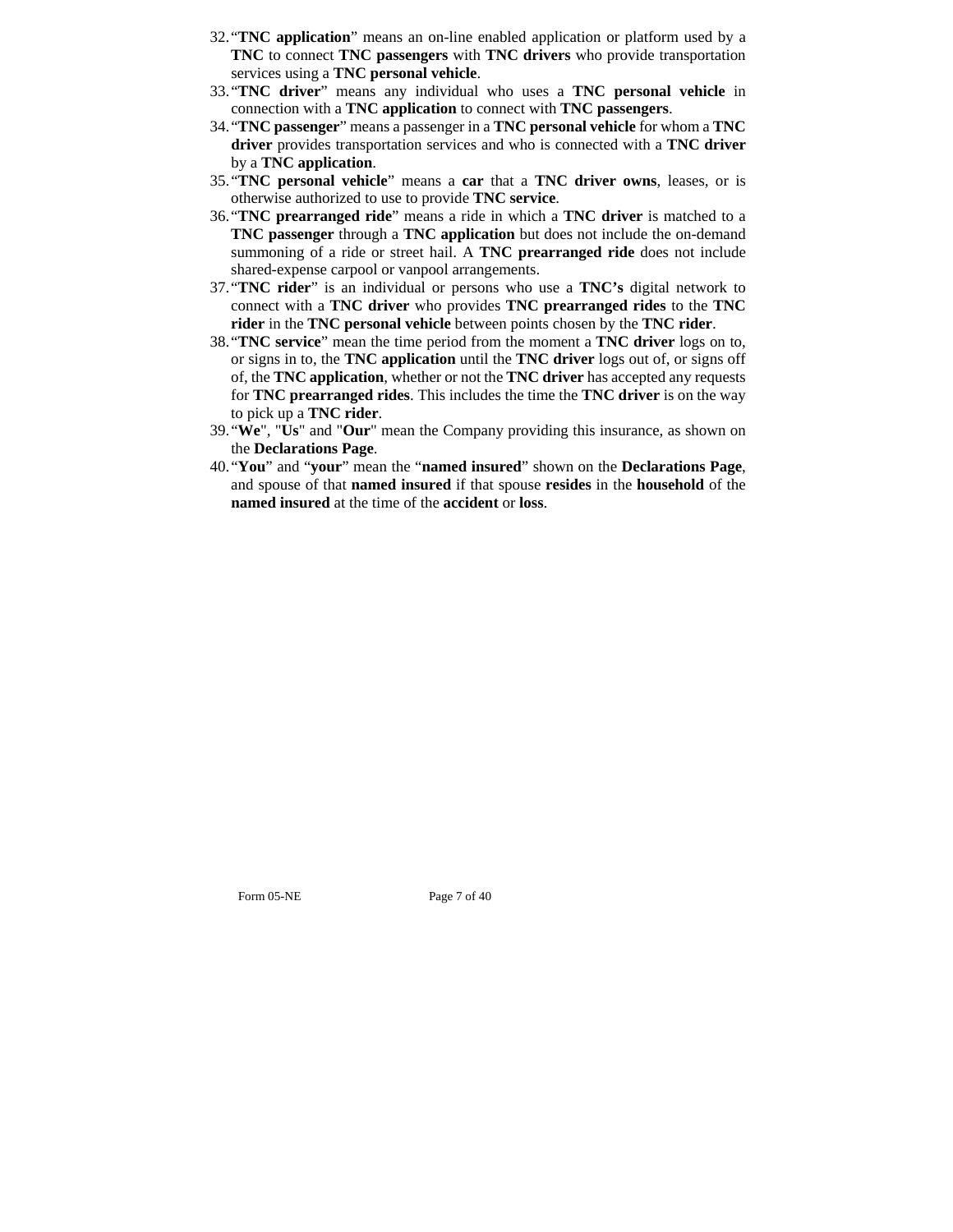#### **Insuring Agreement**

Subject to the limits of liability, if **you** paid the premium for coverage for Liability To Others, **we** will pay damages, other than **punitive damages**, for **bodily injury** or **property damage** for which any **insured person** becomes legally responsible because of a **car accident**. Damages include prejudgment interest awarded against the **insured person**.

**We** have the right to investigate, negotiate and settle any claim for damages covered by this coverage as **we** deem appropriate. **We** will settle or defend claims and lawsuits for damages covered under this Part I as **we** deem proper, with attorneys hired and paid for by **us**.

In addition to **our** limit of liability, **we** will pay all defense costs **we** incur. **Our** duty to settle or defend ends when **our** limit of liability for damages under this coverage has been paid. **We** have no duty to defend any lawsuit or settle any claim for **bodily injury** or **property damage** not covered under this policy.

#### **Additional Definition for Part I Only**

When shown in Part I in **bold** print the words and phrases listed below have the meaning shown here. These meanings will apply whether the word or phrase appears in the singular, possessive, plural, active or passive forms:

#### "**Insured person**" or "**insured persons**" means:

- 1. **You**, with respect to liability arising out of the ownership, maintenance or use of an **insured car**.
- 2. **You**, while driving or using, a **non-owned car** with permission of its **owner**.
- 3. Any other **person** using, or any organization responsible for the use of, an **insured car** with **your** express or implied permission.
- 4. Any other **person** listed as a driver on the **Declaration Page** while driving an **insured car**.
- 5. A **relative** listed as a driver on the **Declaration Page**, with respect to an **accident** while driving a **non-owned car** with permission of its **owner**.
- 6. Any Additional Interest shown on the **Declarations Page**, with respect to liability arising out of the use of the **insured car** by a **person** described above. Inclusion of an Additional Interest Insured shall not increase **our** limit of liability. Coverage for the Additional Interest insured is excess over any other valid insurance. Coverage for an Additional Interest insured is limited to the **insured car** for which the Additional Interest insured has been shown on the **Declarations Page**.

"**Insured person**" or "**insured persons**" does not include **you**, a **relative** or any other **person** as related to the ownership, maintenance or use of any motorized vehicle or device of any type that is:

1. **Owned** by or furnished or available for regular or frequent use by **you**, a **relative** or a **person** who **resides** with **you**; and

2. Not an **insured car** or a **non-owned car**.

Form 05-NE Page 8 of 40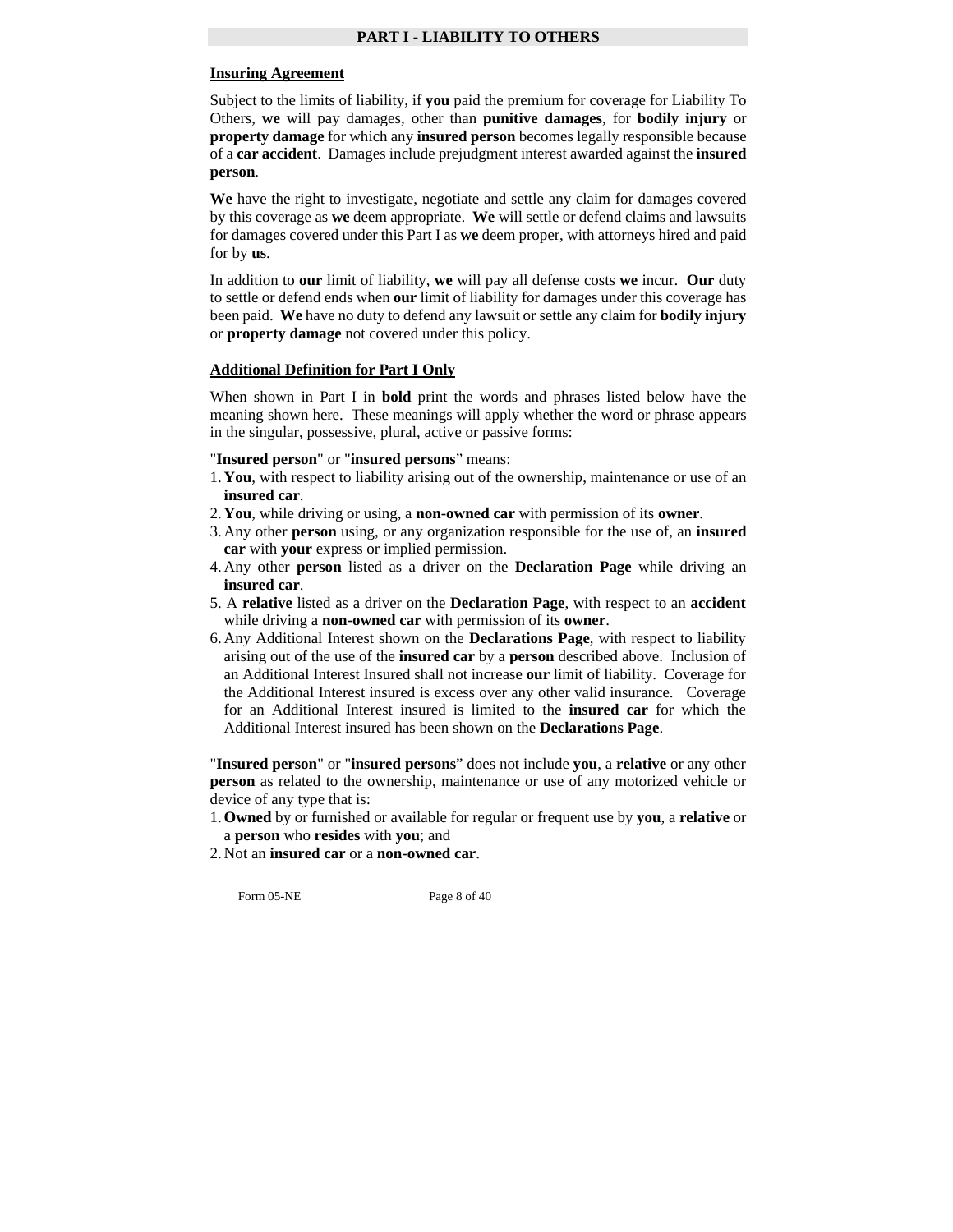# **Additional Payments**

In addition to **our** limit of liability, **we** will pay for an **insured person**:

- 1. All expenses **we** incur in the settlement of any claim.
- 2. All expenses **we** incur in the defense of any lawsuit alleging claims against an **insured person** that may be covered by this policy.
- 3. Premiums on appeal bonds and attachment bonds required in any suit **we** defend. **We** have no duty to:
	- a. Pay the premium for any bonds that are more than **our** limit of liability;
	- b. Apply for or furnish bonds; or
	- c. Pay any premium for any appeal bond after **we** have tendered or offered the policy limit in payment of that portion of any judgment that falls within **our** limit of liability.
- 4. Up to \$100 for a bail bond needed due to an **accident** arising out of the use of an **insured car**. **We** have no duty to apply for or furnish bonds.
- 5. Other reasonable expenses, other than loss of earnings, incurred at **our** request.

# **Exclusions**

Coverage for Liability to Others and **our** duty to defend do not apply to:

- 1. **Bodily injury** or **property damage** that arises out of the ownership, maintenance or use of a motor vehicle as a livery service or for **delivery**. This exclusion does not apply to shared-expense car pools.
- 2. **Bodily injury** or **property damage** caused by:
	- a. An intentional act by, or at the direction of, an **insured person**, even if the **bodily injury** or **property damage** that results is not of the type that was intended; or
	- b. A deliberate act by or at the direction of, an **insured person** and which any reasonable **person** would deem aimed and calculated to cause **bodily injury** or **property damage**.
- 3. **Bodily injury** or **property damage** caused by any **person** using an **insured car** without **your** express or implied permission.
- 4. Use of a **non-owned car** by an **insured person** without the **owner's** permission or if being used outside of the scope of the **owner's** permission.
- 5. **Bodily injury** or **property damage** that arises out of, or is due to:
	- a. The ownership or use of a **car** for transporting any explosive substance, toxic material, flammable substance, or similarly hazardous material;
	- b. Nuclear reaction or radiation;
	- c. A peril to which a nuclear energy liability policy applies or is required by law to apply;
	- d. Radioactive, pathogenic, poisonous, biological, toxic, or hazardous contamination or materials; or
	- e. War (declared or undeclared) or warlike action of any kind.
- 6. **Bodily injury** to an employee, employer or co-worker of any **insured person** that occurs in the course of employment. Coverage does not apply to a domestic employee if benefits are payable or are required to be provided under any workers' compensation or other similar law.

Form 05-NE Page 9 of 40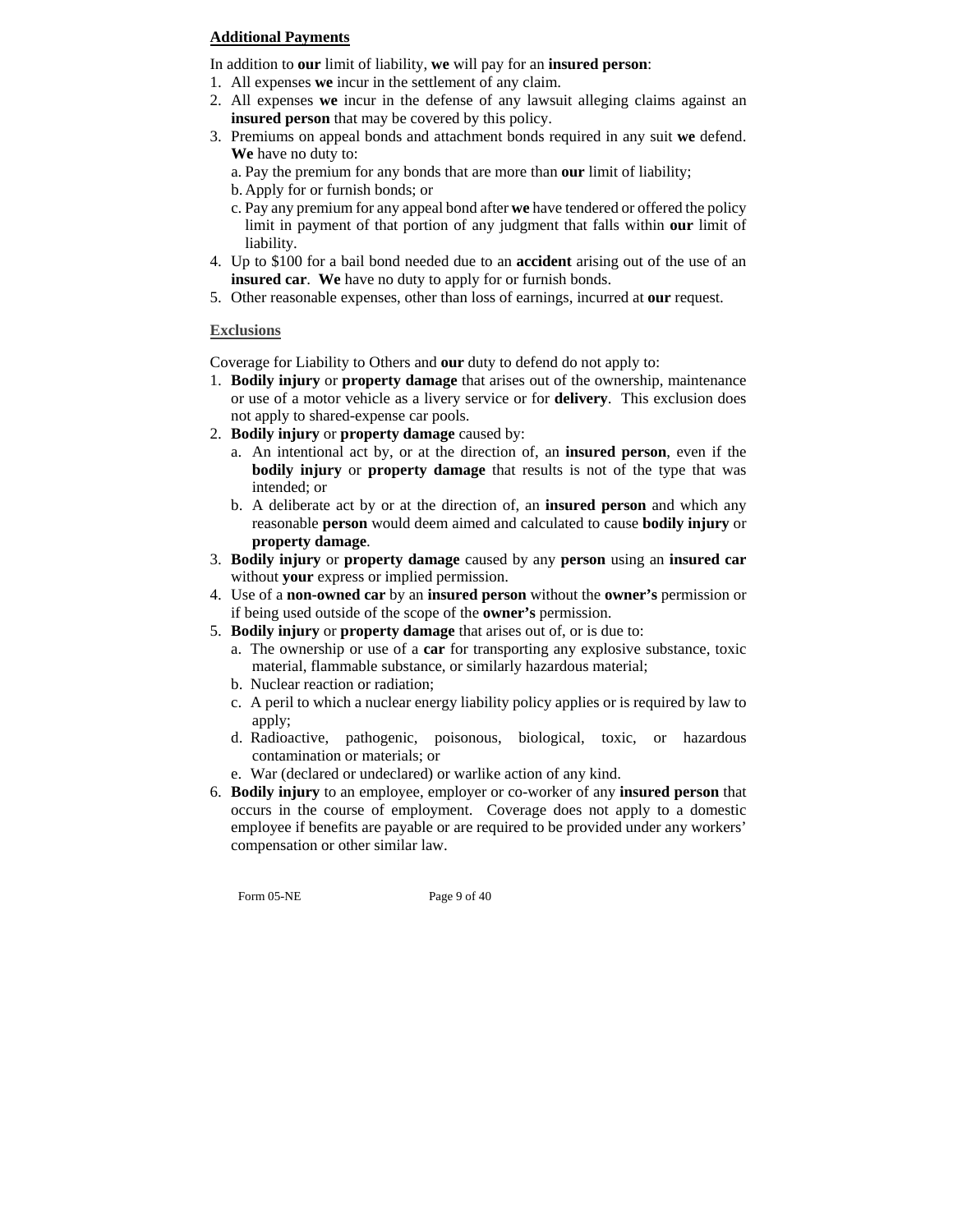- 7. **Bodily injury** or **property damage** that arises out of the ownership or **use** of an **insured car** when it is:
	- a. Rented, leased or provided to anyone in exchange for any form of value, compensation or reimbursement;
	- b. Entrusted to another **person** or entity for the purpose of subleasing, leasing, renting or selling and is no longer in **your** possession;
	- c. Sold to any **person** or entity other than **you** or a **relative**; or
	- d. Under a conditional sales agreement and is no longer in **your** possession.
- 8. **Bodily injury** or **property damage** that occurs:
	- a. During any period of **TNC services**; or
	- b. While a motor vehicle is being used to transport or carry persons or property for any compensation or suggested donation.
- 9. **Bodily injury** or **property damage** arising out of the ownership, maintenance or use of any motor vehicle, other than an **insured car** by an **insured person**, while in the course or scope of employment.
- 10. **Bodily injury** or **property damage** arising out of the operation of any traction engine, road roller, grater, tractor crane, power shovel, well driller, or implement of animal husbandry.
- 11. Any liability assumed by an **insured person** under any contract or agreement.
- 12. **Bodily injury** or **property damage** caused by an **insured car** when it is driven by any **person** who is not a listed driver on the **Declarations Page** and who does not have a valid **driver's license**.
- 13. **Bodily injury** or **property damage** arising out of the ownership, maintenance or use of an **insured car** by any **person** who:
	- a. **Resides** in **your household**; or
	- b. Is a **regular operator** of the **insured car**;

but is not listed or endorsed on the policy prior to the **loss**.

- 14. **Bodily injury** or **property damage** caused by an **insured person** operating an **insured car** or **non-owned car** while **racing**.
- 15. **Bodily injury** or **property damage** arising out of the ownership, maintenance or use of any motor vehicle, other than an **insured car**, which is **owned** by **you** or furnished or available for regular or frequent use by **you** or any **insured person**.
- 16. **Bodily injury** or **property damage** for which the United States Government is liable under the Federal Tort Claim Act.
- 17. **Bodily injury** or **property damage** resulting from the ownership, maintenance, or use of any motor vehicle by any **person** while engaged in any **business** activities. This exclusion does not apply to **business** use of an **insured car** that has been declared to **us** and for which **you** have paid the additional business use premium for that use.
- 18. **Property damage** to property:
	- a. Rented to;
	- b. Used by;
	- c. Transported by;
	- d. Owned by; or
	- e. In the care of;
	- the **insured person**.

Form 05-NE Page 10 of 40 This exclusion does not apply to **property damage** to a residence or private garage not owned by an **insured person**, **you** or a **relative**, that is rented by **you**.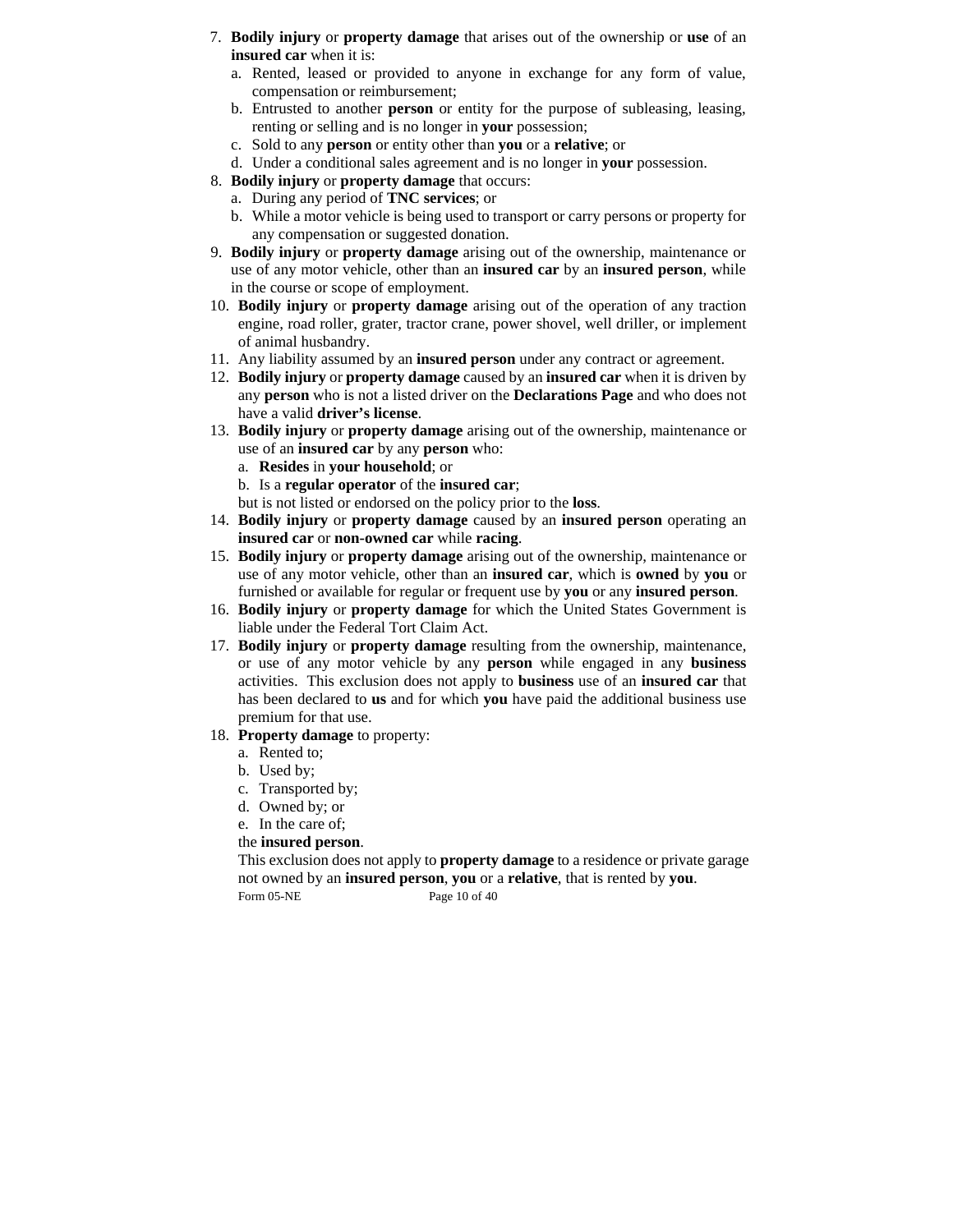- 19. **Bodily injury** or **property damage** that occurs while the **insured person** is committing a felony or attempting to elude law enforcement personnel. This does not apply to misdemeanor violations of the motor vehicle or traffic code.
- 20. **Punitive damages** of any kind.
- 21. **Bodily injury** or **property damage** resulting from the operation of any **car** by a specifically named excluded driver.

If a court with proper jurisdiction finds an exclusion invalid and cannot be enforced, that exclusion is revised so it will:

- 1. Not to apply to the portion of damages that is less than or equal to the **minimum limits**; and
- 2. Apply and be enforced as to all other damages.

# **Limits of Liability**

Without regard to the number of:

- 1. **Insured persons**;
- 2. **Cars** insured under this policy;
- 3. Separate premiums paid or shown on the **Declarations Page**;
- 4. Policies issued;
- 5. Claims made;
- 6. Vehicles involved;
- 7. Heirs or wrongful death beneficiaries involved; or
- 8. Lawsuits filed;

**we** will pay no more than the limits of liability shown on the **Declarations Page** due to any one **accident**. There will be no stacking or combining of coverage afforded to more than one **car** or **insured person** under this policy.

The limit for "each person" is the most **we** will pay due to **bodily injury** sustained by a **person** in an **accident**, and only the limit for "each person" will apply to the total of claims made due to that **bodily injury**, including any and all claims:

- 1. Derived from such **bodily injury** including, but not limited to:
	- a. **Loss** of society;
	- b. **Loss** of companionship;
	- c. **Loss** of service or support;
	- d. **Loss** of consortium; and
	- e. Wrongful death; and
- 2. For mental anguish or emotional distress due to observing the **accident** or **bodily injury** occur.

Subject to the **bodily injury** limit for "each person", the limit for "each accident" is the most **we** will pay for **bodily injury** sustained by two or more **persons** in one **accident**.

The **property damage** liability limit for each occurrence is the most **we** will pay for any damage to property in one **accident**.

Form 05-NE Page 11 of 40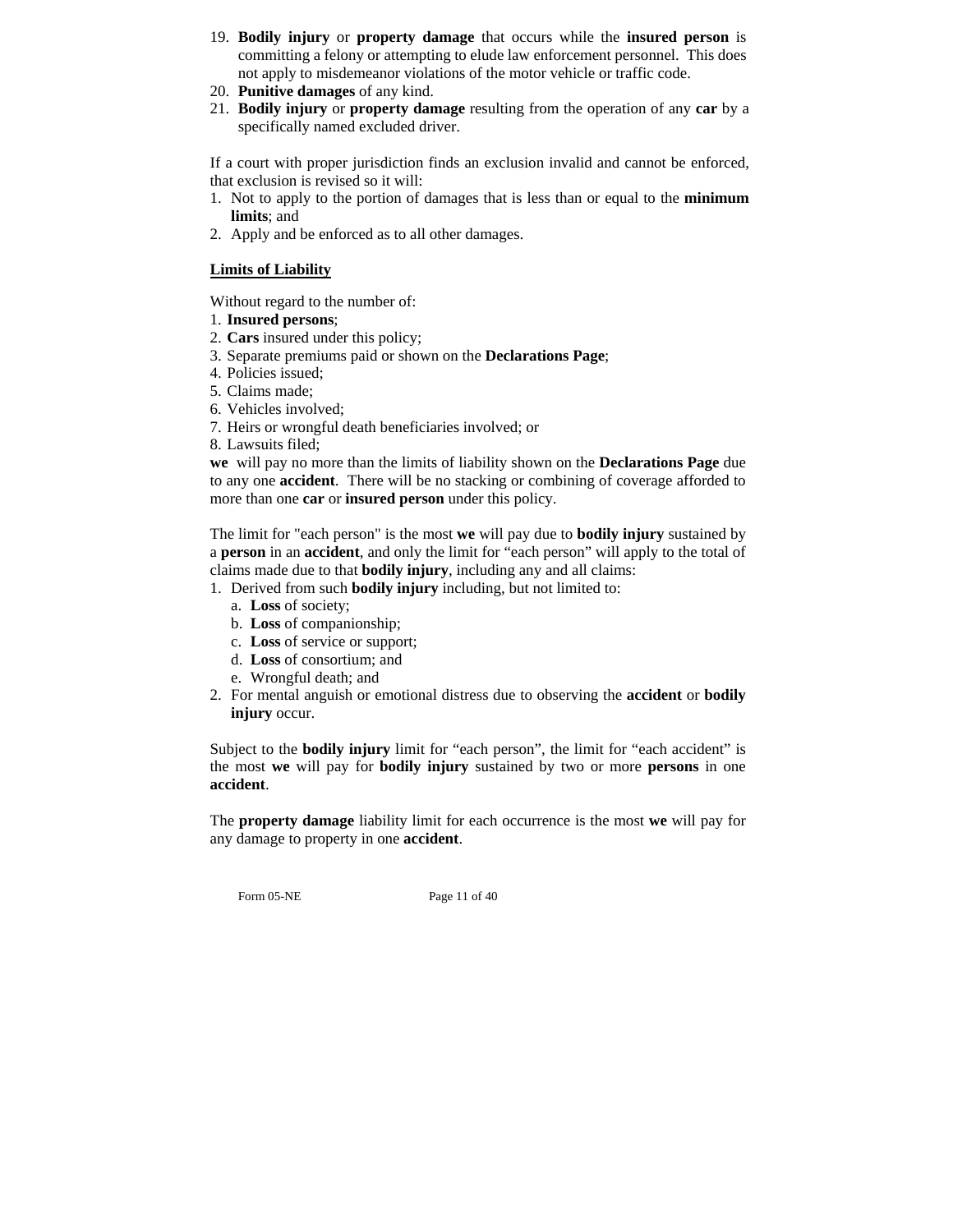No one is entitled to duplicate payments under this coverage for the same element of loss or damages that has been paid by:

1. Any other coverage under this policy;

- 2. Workers' compensation or any similar insurance; or
- 3. Any other source.

The damages for **bodily injury** recoverable by a guest or passenger in an **insured car** shall be reduced by any payments made to that **person** under Medical Payments Coverage.

**Our** limit of liability will not be increased for an **accident** because a trailer is attached to an **insured car** or a **non-owned car** at the time of the **accident**.

Any payment to a **person** under this liability coverage shall be reduced by any payments to that **person** under Uninsured Motorist Coverage and Underinsured Motorist Coverage.

# **Out of State Insurance**

If an **accident** to which this Part I applies occurs in any state, territory or possession of the United States of America or any territory of Canada, other than the one in which an **insured car** is principally garaged, and the state, province, territory or possession has:

- 1. A financial responsibility or similar law requiring limits of liability for **bodily injury** or **property damage** higher than the limits shown on the **Declarations Page**, this policy will provide the higher limit; or
- 2. A compulsory insurance or similar law requiring a non-resident to maintain insurance whenever the non-resident drives a **car** in that state, province, territory or possession, this policy will provide the greater of:
	- a. The required minimum amounts and types of coverage; or
	- b. The limits of liability under this policy.

# **Other Insurance**

If there is other valid and collectible motor vehicle liability insurance, self-insurance or bond that applies to an **accident** involving an **insured car** covered by this Part I, **we**  will pay the proportionate share **our** limit of liability bears to the total of all of those applicable liability limits.

If a **non-owned car** has other collectible vehicle liability insurance coverage, selfinsurance or bond, then any insurance **we** provide will be excess over such other collectible liability insurance coverage, self-insurance or bond. If this policy and any other insurance, self-insurance or one or more bonds also apply the **accident** on an excess basis, **we** will pay only **our** share of the damages in excess of the insurance, self-insurance and bonds that pay on other than an excess basis. **Our** share is the proportion **our** limit of liability bears to the total of the limits of all applicable insurance, self-insurance and bonds that pay on an excess basis.

Nothing in this Other Insurance clause implies or creates coverage that does not otherwise exist under this policy or which is limited by any other policy provision.

Form 05-NE Page 12 of 40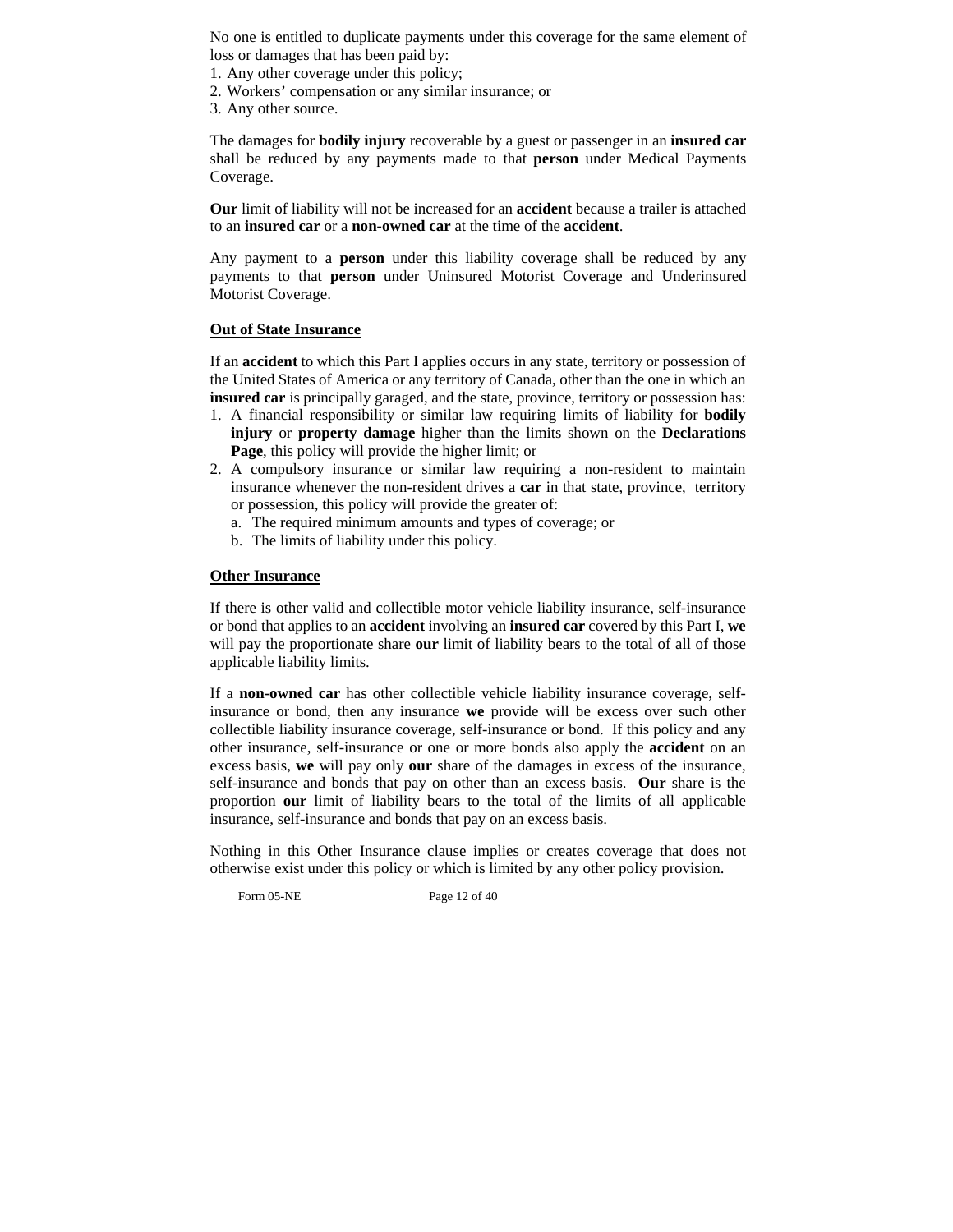#### **Financial Responsibility Laws**

When **we** certify this policy as proof of future financial responsibility, this policy will comply with the minimum financial responsibility laws, as amended, to the extent required for **bodily injury** and **property damage**. **You** must reimburse **us** for any payment **we** make which **we** would not have made under the terms of this policy except for it being certified.

#### **PART II – MEDICAL PAYMENTS**

#### **Insuring Agreement**

Subject to the limits of liability, if **you** paid the premium for Medical Payments Coverage when due, **we** will pay the **usual and customary charge** for reasonable and necessary medical and funeral services because of **bodily injury**:

- 1. Caused by an **accident**; and
- 2. Sustained by an **insured person** while operating or **occupying** an **insured car**.

## **Additional Terms for Part II**

Medical Payments Coverage is subject to the following:

1. Any dispute as to the **usual and customary charge** will be resolved between the service provider and **us**. If the **insured person** is sued for payment of any medical expense that **we** have refused to pay because:

a. The fee is unreasonable or exceeds the **usual and customary charge**; or

b. The service is unnecessary;

**we** will defend the **insured person** with an attorney of **our** choice. **We** will pay defense costs and any judgment against the **insured person** up to **our** limit of liability. However, **we** have no duty to defend the insured if **we** deny an expense charged because it was not caused by a covered **accident**.

- 2. **We** will pay only for expenses incurred within 3 years from the date of the **accident**.
- 3. **We** have the right to review medical expenses and records to determine if each expense is reasonable and necessary for the diagnosis and treatment of the **bodily injury**.
- 4. **We** may refuse to pay for any portion of a medical expense:
	- a. That is unreasonable because the fee for the service is greater than the fee that is the **usual and customary charge**.
	- b. When the service(s) rendered is:
		- (1) Not provided and prescribed by a state licensed medical or health care provider acting within the scope of that license;
		- (2) Unnecessary for the treatment of the **bodily injury**; or
		- (3) For the treatment of a **bodily injury** that was not caused by the **accident**.
- 5. **We** may use sources of information selected by **us** to determine if any medical expense is:
	- a. Reasonable and necessary;
	- b. Caused by the **accident**; and
	- c. Greater than the **usual and customary charge**.

Form 05-NE Page 13 of 40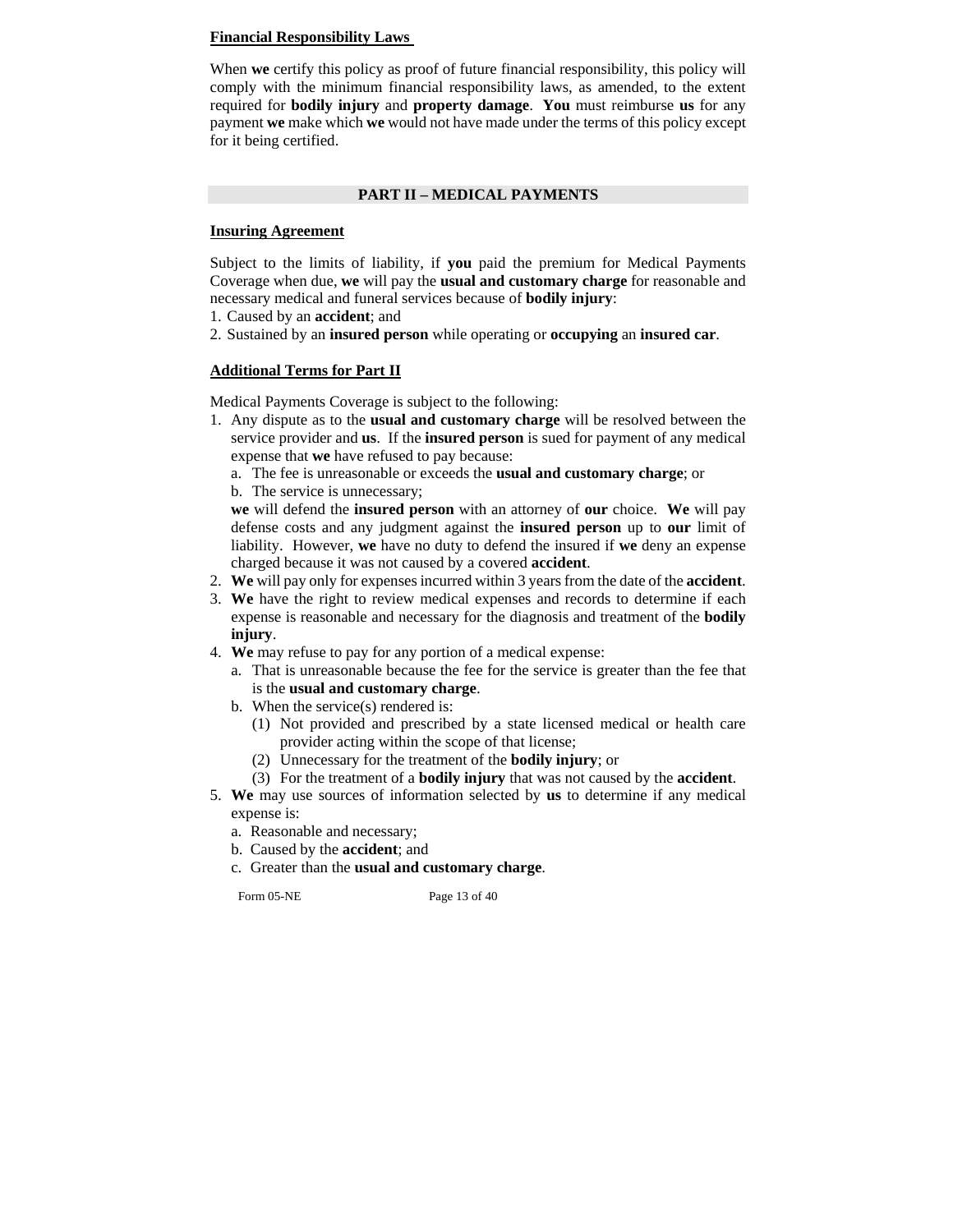These sources may include:

- a. Exams by doctors **we** select. **We** will pay for these exams;
- b. Review of medical records and test results by **persons** and services selected by **us**;
- c. Computerized programs for analysis of medical treatment and expenses; and
- d. Published sources of medical expense information.

# **Additional Definitions for Part II Only**

When shown in Part II in **bold** print the words and phrases listed below have the meaning shown here. These meanings will apply whether the word or phrase appears in the singular, possessive, plural, active or passive forms:

- 1. "**Insured person**" means:
	- a. **You**.
	- b. Any **relative**.
	- c. Any **person** listed as a driver on the **Declarations Page**.
	- d. Any other **person occupying** an **insured car** while the **car** is being driven by **you** or any other **person** with **your** permission.
- 2. "**Usual and customary charge**" means the amount **we** determine represents a customary charge for medical services in the geograhic area in which the service is rendered. **We** shall determine the **usual and customary charge** through the use of independent sources of **our** choice.

# **Exclusions**

This coverage does not apply for **bodily injury** to any **person**:

- 1. While **occupying** an **insured car** when used as a livery service or for **delivery**.
- 2. While **occupying** any motor vehicle while used as a residence.
- 3. While **occupying** a vehicle other than a **car** while the vehicle is being used in the **business** or occupation of an **insured person**.
- 4. During the course of employment if benefits are payable or must be provided under a Workers' Compensation Law or similar law.
- 5. Arising out of an **accident** involving any motor vehicle while being used by a **person** while employed or engaged in any **auto business**. This exclusion does not apply to **you** or a **relative** using an **insured car**.
- 6. Caused by:
	- a. War (declared or undeclared);
	- b. Civil war;
	- c. Insurrection;
	- d. Rebellion;
	- e. Revolution;
	- f. Nuclear reaction, radiation, or radioactive contamination;
	- g. Pathogenic, poisonous, biological, toxic, explosive or other hazardous materials; or
	- h. Any consequence of any of these.
- 7. While **you** or anyone driving with **your** permission is using an **insured car** while committing a crime or fleeing any law enforcement personnel.

Form 05-NE Page 14 of 40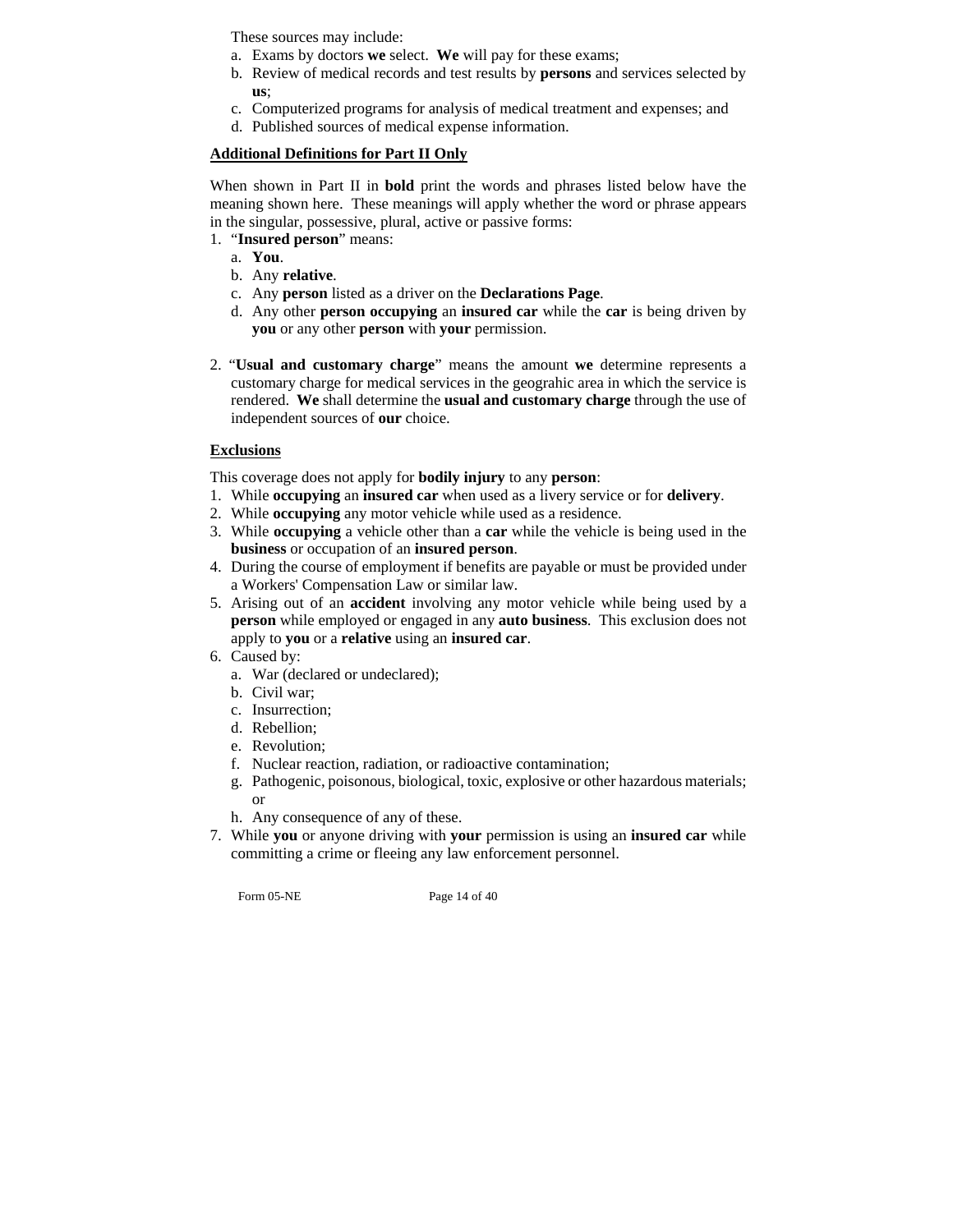- 8. While an **insured car** is being driven by any **person** who is not a listed driver on the **Declarations Page** and who does not have a valid **driver's license**.
- 9. While an **insured car** is used for **racing**.
- 10. For whom the United States Government or its military services are required (directly or indirectly) to provide similar services or benefits.
- 11. While an **insured car** is:
	- a. Rented, leased or provided to anyone in exchange for any form of value, compensation or reimbursement;
	- b. Entrusted to another **person** or entity for the purpose of subleasing, leasing, renting or selling and is no longer in **your** possession;
	- c. Sold to any **person** or entity other than **you** or a **relative**; or
	- d. Under a conditional sales agreement and is no longer in **your** possession.
- 12. That occurs:
	- a. During any period of **TNC services**;
	- b. While a motor vehicle is being used to transport or carry persons or property for any compensation or suggested donation.
- 13. Resulting from the ownership, maintenance, or use of any **insured car** by a **person** while engaged in any **business** activities. This exclusion applies to any use of a vehicle for any **business**, including but not limited to livery or **delivery** services. This exclusion does not apply to:
	- a. **Business** use of an **insured car** that has been declared to **us** and an additional business use premium has been paid; or
	- b. Use of an **insured car** by **you** or a **relative** in an **auto business**.

# **Limits of Liability**

Without regard to the number of:

- 1. **Insured persons**;
- 2. **Cars** insured under this policy;
- 3. Separate premiums paid or shown on the **Declarations Page**;
- 4. Policies issued;
- 5. Claims made;
- 6. Vehicles involved;
- 7. Heirs or wrongful death beneficiaries involved; or
- 8. Lawsuits filed;

**we** will pay no more than the limit of liability shown for this coverage on the **Declarations Page** for each **insured person**. There will be no stacking or combining of coverage afforded to more than one **car** under this policy.

Any amounts payable to an **insured person** under this Part II will be reduced by any amounts paid or payable for the same expense under any Liability to Others Coverage or Uninsured/Underinsured Motorist Coverage provided by this or any other policy or source of recovery.

Any payment **we** make under this coverage to an **insured person** shall be excess insurance over benefits paid or payable under the provisions of any disability benefits or similar law.

Form 05-NE Page 15 of 40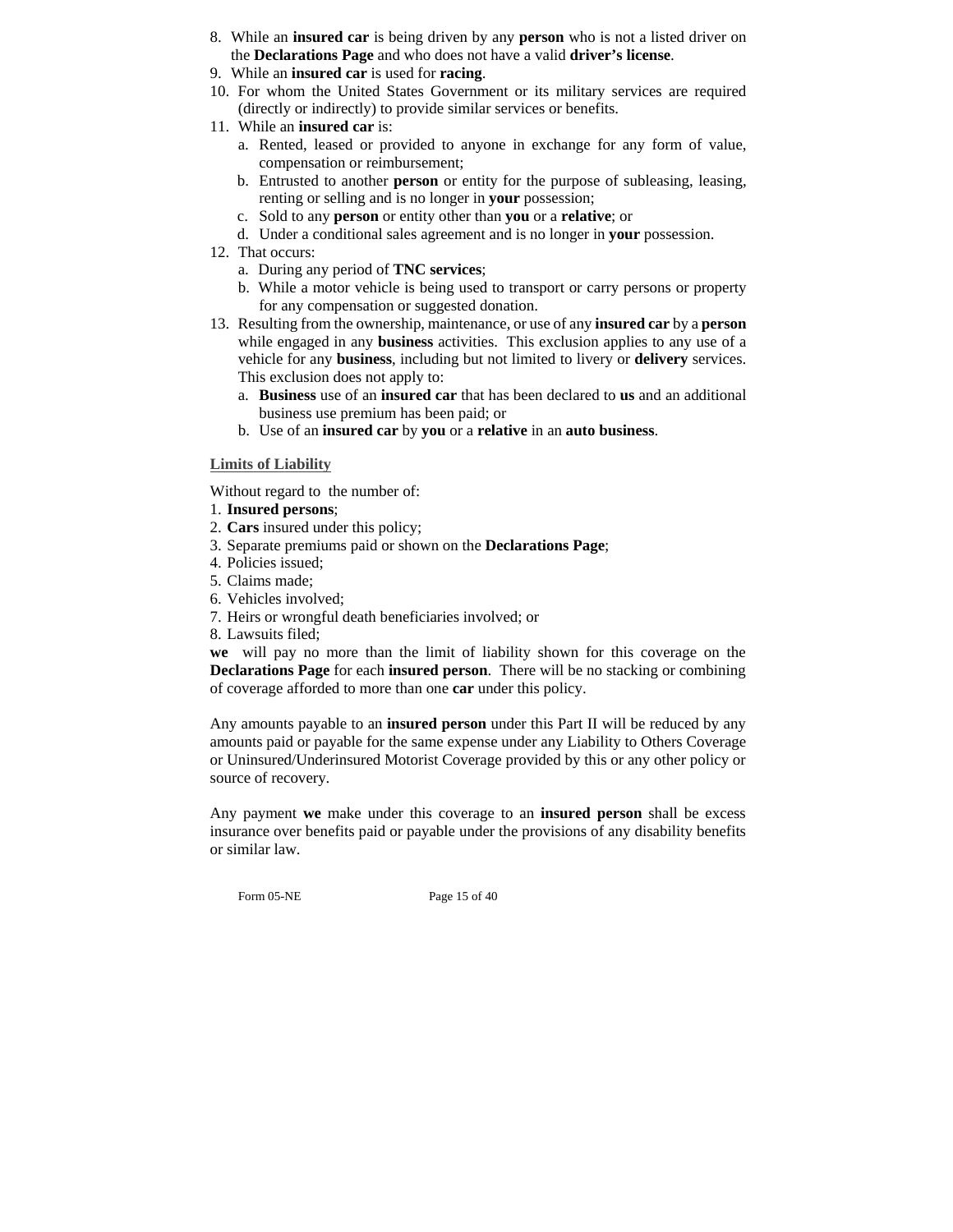No payment will be made under this coverage unless the **insured person** or his legal representative agrees in writing that any payment shall be applied toward any settlement or judgment that the **insured person** receives under any Liability to Others Coverage or Uninsured/Underinsured Motorist Coverage provided by this policy.

No one is entitled to duplicate payments under this coverage for the same element of damages that has been paid by:

- 1. Any other coverage under this policy;
- 2. Workers' compensation or any similar insurance; or
- 3. Any other source.

#### **Other Insurance**

If there is other applicable motor vehicle medical payments insurance of the same priority on a loss covered by this part, **we** will not pay more than **our** share. **Our** share is the proportion that **our** limit of liability bears to the total of all applicable medical payment insurance limits.

#### **Assignment of Benefits**

Payment for medical expenses will be paid directly to a physician or other health care provider if **we** receive a written assignment signed by the **insured person** to whom such benefits are payable.

If **we** pay benefits directly to a physician or other health care provider, as directed by the written assignment, **we** have no duty to pay those same benefits to the **insured person**.

# **PART III – UNINSURED/UNDERINSURED MOTORISTS**

#### **Insuring Agreement – Uninsured Motorist Coverage**

Subject to the limits of liability, if **you** paid the premium for **Uninsured Bodily Injury Coverage**, **we** will pay compensatory damages an **insured person** is legally entitled to recover from the **owner** or operator of an **uninsured motor vehicle** due to **bodily injury**:

1. Sustained by that **insured person**; and

2. Caused by an **accident**.

The **owner's** or operator's liability must arise out of the ownership, maintenance or use of the **uninsured motor vehicle**.

#### **Insuring Agreement – Underinsured Motorist Coverage**

Subject to the limits of liability, if **you** paid the premium for **Underinsured Bodily Injury Coverage**, **we** will pay compensatory damages an **insured person** is legally entitled to recover from the **owner** or operator of an **underinsured motor vehicle** due to **bodily injury**:

1. Sustained by that **insured person**; and

Form 05-NE Page 16 of 40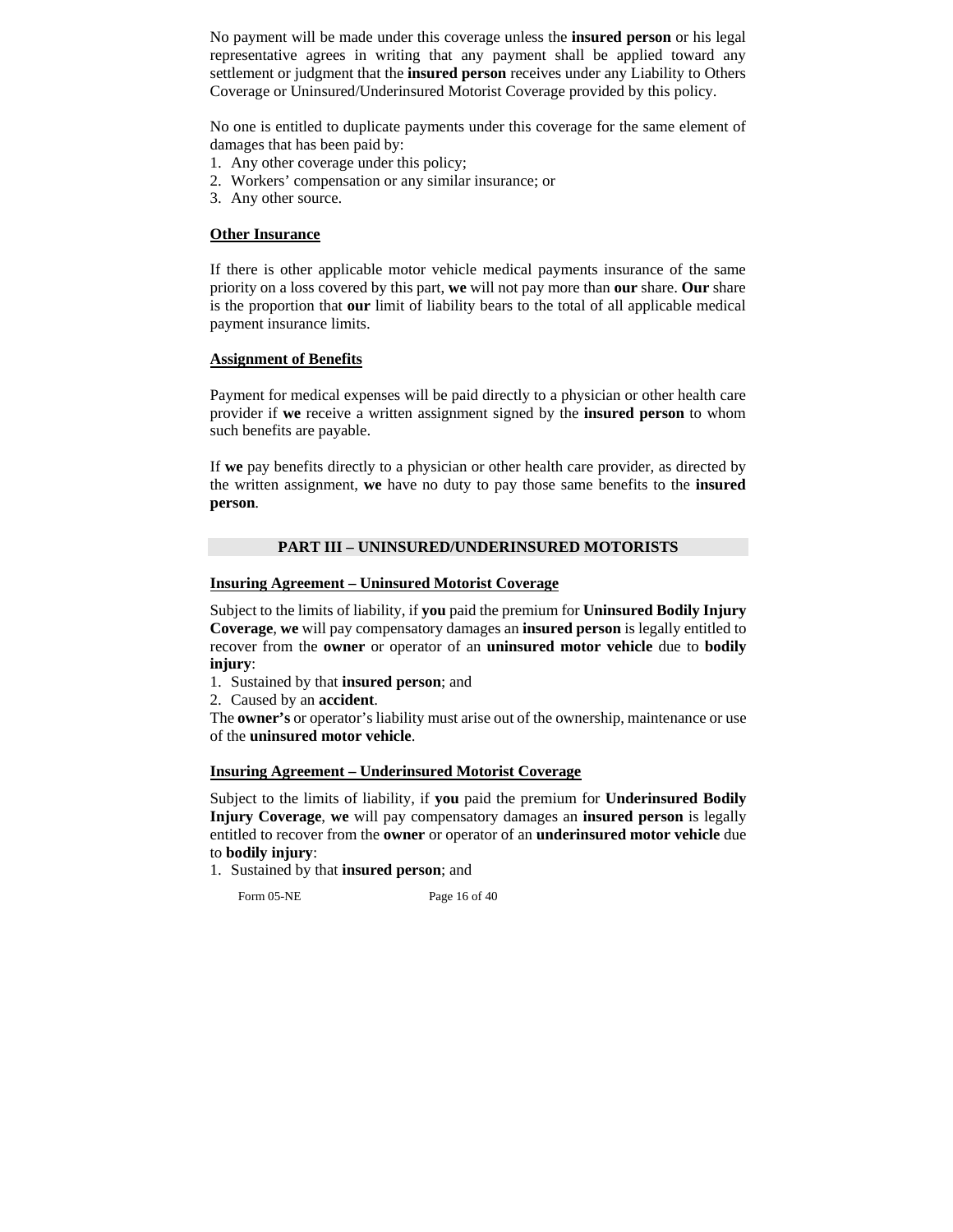2. Caused by an **accident**.

The **owner's** or operator's liability must arise out of the ownership, maintenance or use of the **underinsured motor vehicle**.

## **Additional Terms for Part III Only**

An **insured person** must notify **us** in writing by certified or registered U.S. mail before entering into any settlement with the **owner** or operator of an **underinsured motor vehicle** or that **person's** liability insurer. Such notice shall include written documentation of lost wages, medical bills, and written authorization to obtain reports from all employers and medical providers. In order to preserve **our** right of subrogation, **we** may elect to pay, within 30 days of such notice, any sum offered in settlement by, or on behalf of, the **owner** or operator of an **underinsured motor vehicle**, or that **person's** liability insurer. If **we** do this, **we** will be subrogated to the **insured person's** right of recovery, to the extent of **our** payment.

**We** will pay under this Part III only after the limits of liability under all applicable bodily injury liability bonds and policies have been exhausted by payment of judgments or settlements.

Except as provided above, an **insured person** shall not settle with or obtain any judgment against the **owner** or operator of an **underinsured motor vehicle** or that **person's** liability insurer without **our** written consent if the settlement or judgment adversely affects any of **our** rights.

## **Additional Definitions for Part III Only**

When shown in Part III in **bold** print the words and phrases listed below have the meaning shown here. These meanings will apply whether the word or phrase appears in the singular, possessive, plural, active or passive forms:

- 1. "**Insured person**" means:
	- a. **You**, a **relative**, or a rated **resident**;
	- b. Any **person** while operating or using an **insured car** with the permission of **you**, a **relative**, or a rated **resident**;
	- c. Any **person occupying**, but not operating, an **insured car**; and
	- d. Any **person** for damages that **person** is entitled to recover because of **bodily injury** to which this coverage applies sustained by a **person** described in a., b., or c. above in this definition.

"**Insured person**" does not mean and does not include **you**, a **relative**, a **resident** or any other **person** as related to the ownership, maintenance or use of any motorized vehicle or device of any type that is:

- a. **Owned** by or furnished or available for the regular or frequent use by **you**, a **relative**, or **resident**; and
- b. Not an **insured car** or a **non-owned car**.

Form 05-NE Page 17 of 40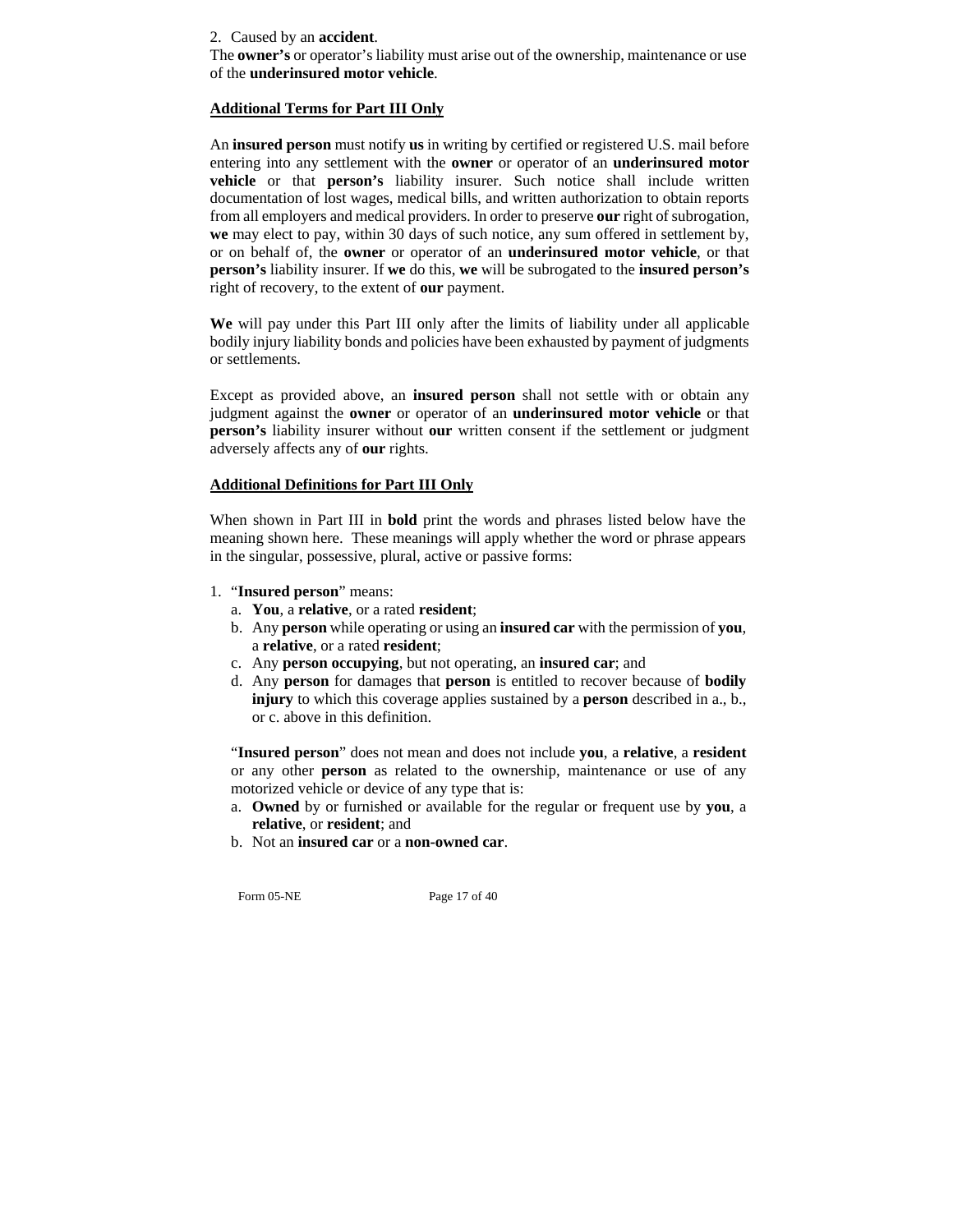- 2. "**Motor vehicle**" means a self-propelled land motor vehicle designed for use on public roads and highways, and subject to motor vehicle registration laws.
- 3. "**Underinsured motor vehicle**" means a **motor vehicle** or trailer of any type to which a **bodily injury** liability bond or policy applies at the time of the **accident,**  but the sum of the limits of liabiluty for **bodily injury** under all applicable policies or bonds:
	- a. Is less than the damages for **bodily injury** sustained by the **insured person**; or
	- b. Has been reduced by payments to others injured in the **accident**, other than the **insured person**, to an amount that is less than the damages for **bodily injury** sustained by the **insured person**.

"**Underinsured motor vehicle**" does not include any vehicle or device, or its equipment that is:

- a. **Owned** by **you**, a **relative**, or a **resident** or furnished or available for the regular use of **you**, a **relative**, or a **resident**;
- b. Operated on rails or crawler treads;
- c. Designed for **use** mainly off public roads, while not on public roads;
- d. Located for use as a residence or premises;
- e. **Owned** by any government, political subdivision, or agency thereof;
- f. Insured under Part I of this policy; or
- g. An **uninsured motor vehicle**.
- 4. "**Uninsured motor vehicle**" means a **motor vehicle** or trailer of any type:
	- a. To which no **bodily injury** liability bond or policy applies at the time of the **accident**.
	- b. To which a **bodily injury** liability or bond applies at the time of the **accident**, but the bonding or insuring company:
		- (1) denies coverage; or
		- (2) is or becomes insolvent within four years of the **accident**.
	- c. That is a hit-and-run vehicle whose **owner** or operator cannot be identified and has actual physical contact with:
		- (1) **You**, a **relative**, or a rated **resident**; or
		- (2) A vehicle **you**, a **relative**, or a rated **resident** are **occupying.**
	- d. Whose operator or **owner** cannot be identified and that causes an **accident** resulting in **bodily injury** to an **insured person** without physical contact between the **motor vehicle** and the **insured person**, or a vehicle occupied by the **insured person**, provided that:
		- (1) The **insured person**, or someone on his or her behalf, reports the **accident** to the police or civil authority, as required by law; and
		- (2) Competent evidence provided by an independent and disinterested witness corroborates that the **bodily injury** was proximately caused by the unidentified operator of the **motor vehicle**. The **named insured** under this policy, any **insured person** seeking payment under this Part III, or any other **person occupying** the **insured car**, shall not be considered to be an independent and disinterested witness.

Form 05-NE Page 18 of 40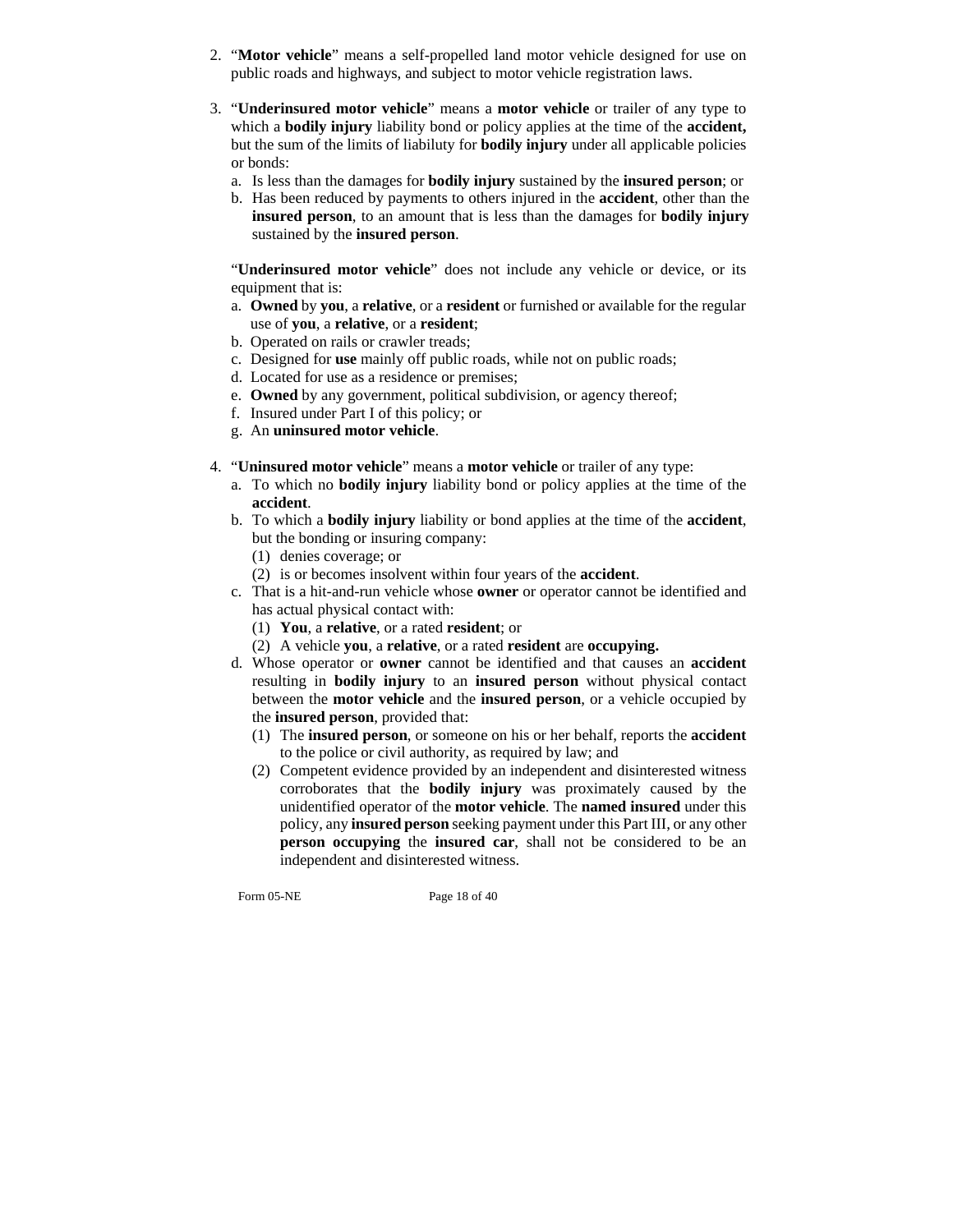"**Uninsured motor vehicle**" does not include any vehicle or device, or its equipment that is:

- a. **Owned** by **you**, a **relative**, or a **resident** or furnished or available for the regular use of **you**, a **relative**, or a **resident**;
- b. Operated on rails or crawler treads;
- c. Designed for **use** mainly off public roads, while not on public roads;
- d. Located for use as a residence or premises;
- e. **Owned** or operated by a self-insured under any applicable motor vehicle law, except a self-insured that is or becomes insolvent;
- f. **Owned** by any government, political subdivision, or agency thereof;
- g. Insured under Part I of this policy; or
- h. An **underinsured motor vehicle**.

# **Exclusions**

Coverage under this Part III will not apply:

- 1. To **bodily injury** sustained by any **person** while using or **occupying**:
	- a. An **insured car** while it is being used for public or livery conveyance services. This exclusion does not apply to a share the expense car pool; or
	- b. A **motor vehicle** that is **owned** by **you** or a **relative** and which is not an **insured car** under this policy.
- 2. To **bodily injury** sustained by **you**, a **relative**, or a rated **resident** while using any vehicle, other than an **insured car**, without the permission of the **owner** or the **person** in lawful possession of the vehicle.
- 3. To **bodily injury** sustained by any **person** through being struck by a **motor vehicle** that is **owned** by **you** or a **relative**.
- 4. To **bodily injury** sustained by any **insured person** if the applicable statute of limitations has expired on that **insured person's** claim against the **person** who is legally responsible for the **accident**.
- 5. To any **punitive damages**.
- 6. To **bodily injury** that occurs during any period of **TNC services**.
- 7. To directly or indirectly benefit any insurer or self-insurer under any of the following or similar law:
	- a. Workers' compensation law; or
	- b. Disability benefits law.

Uninsured Motorist Coverage under this Part III will not apply to **bodily injury** sustained by any **person** if that **person** of the legal representative of that person settles without **our** written consent or obtains a judgment without **our** written consent, if such settlement or judgment adversely affects any of **our** rights.

If a court with proper jurisdiction finds an exclusion is invalid and cannot be enforced, that exclusion is revised so it will:

- 1. Not apply to the portion of damages that is less than or equal to the **minimum limits**; and
- 2. Apply and be enforced as to all other damages.

Form 05-NE Page 19 of 40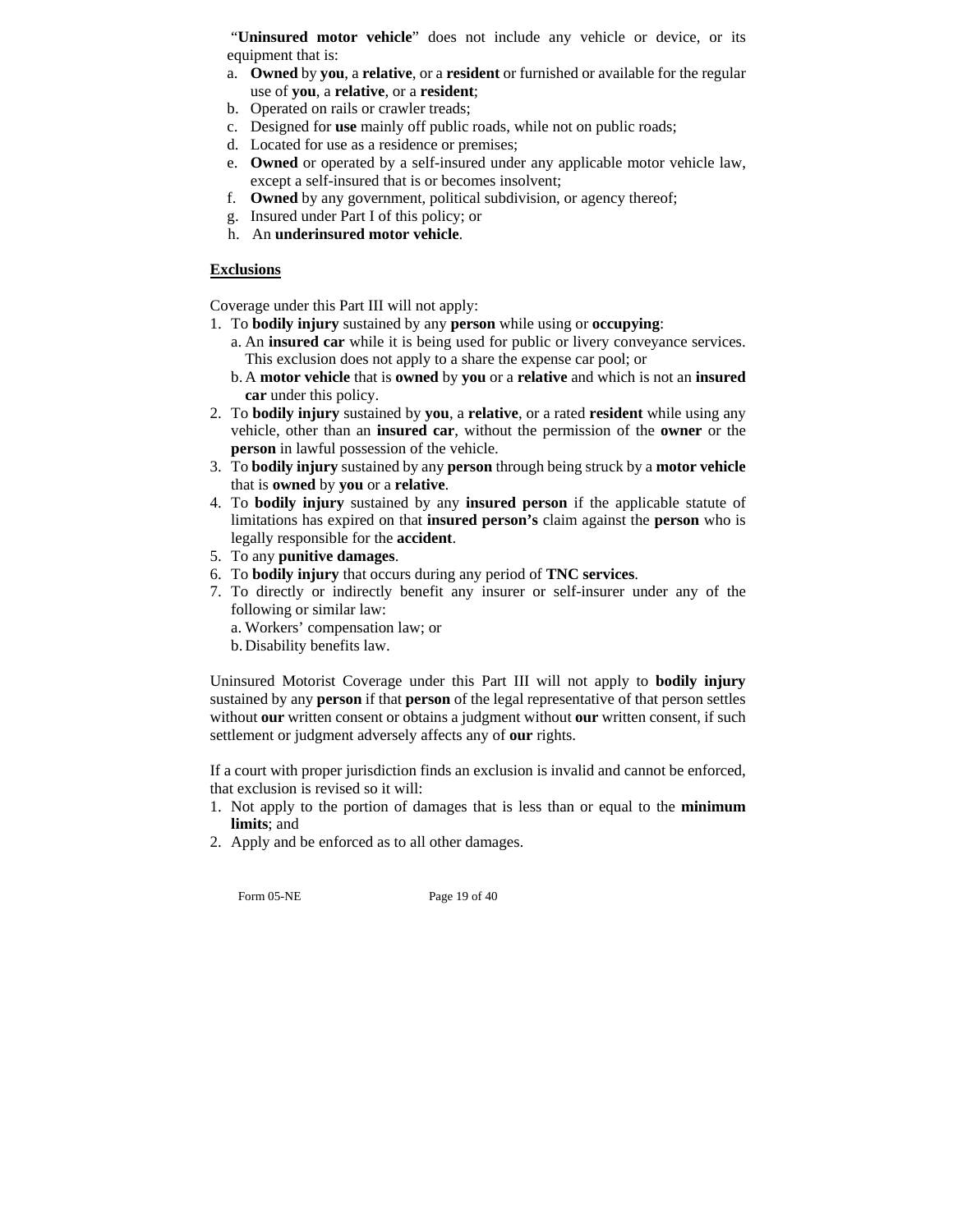# **Limits of Liability**

Without regard to the number of:

- 1. **Insured persons**;
- 2. **Cars** insured under this policy;
- 3. Separate premiums paid or shown on the **Declarations Page**;
- 4. Claims made;
- 5. Vehicles involved;
- 6. Heirs or wrongful death beneficiaries involved; or
- 7. Lawsuits filed;

**we** will pay no more than the limit of liability shown for this coverage on the **Declarations Page**. There will be no stacking or combining of coverage:

- 1. Afforded to more than one **car** under this policy; or
- 2. Because both an **uninsured motor vehicle** and **underinsured motor vehicle** are involved in an **accident**.

The amount shown on the **Declarations Page** for "each person" is the most **we** will pay for all damages due to **bodily injury** to one **person** in any one **accident**, and only the limit of "each person" will apply to the total of claims made for **bodily injury** and any and all claims:

- 1. Derived from such **bodily injury** including, but not limited to:
	- a. **Loss** of society;
	- b. **Loss** of companionship;
	- c. **Loss** of service or support;
	- d. **Loss** of consortium; and
	- e. Wrongful death.
- 2. For mental anguish or emotional distress due to seeing the **accident** or **bodily injury** occur, unless these are damages incurred by an **insured person** who has also sustained a **bodily injury** in the same **accident**.

Subject to the "each person" limit, the amount shown for "each accident" is the most **we** will pay for all damages due to **bodily injury** sustained by two or more persons in any one **accident**.

No one will be entitled to duplicate payments for the same elements of loss or damages under this policy or from any other source.

Any amount to be paid under this coverage, to or for an **insured person**, will reduce any amount that the **person** is entitled to recover under Part I – Liability To Others.

Any applicable uninsured or underinsured motorist coverage in this policy shall be excess over, and shall not pay again, any medical expenses already paid under Part II of this policy.

When necessary to prevent duplication of benefits or double recovery, the total damages an **insured person** is entitled to recover from the **owner** or operator of the **uninsured motor vehicle** or **underinsured motor vehicle** shall be reduced by any and all amounts paid or to be paid:

Form 05-NE Page 20 of 40 1. By or on behalf of any **persons** or organizations that may be legally responsible,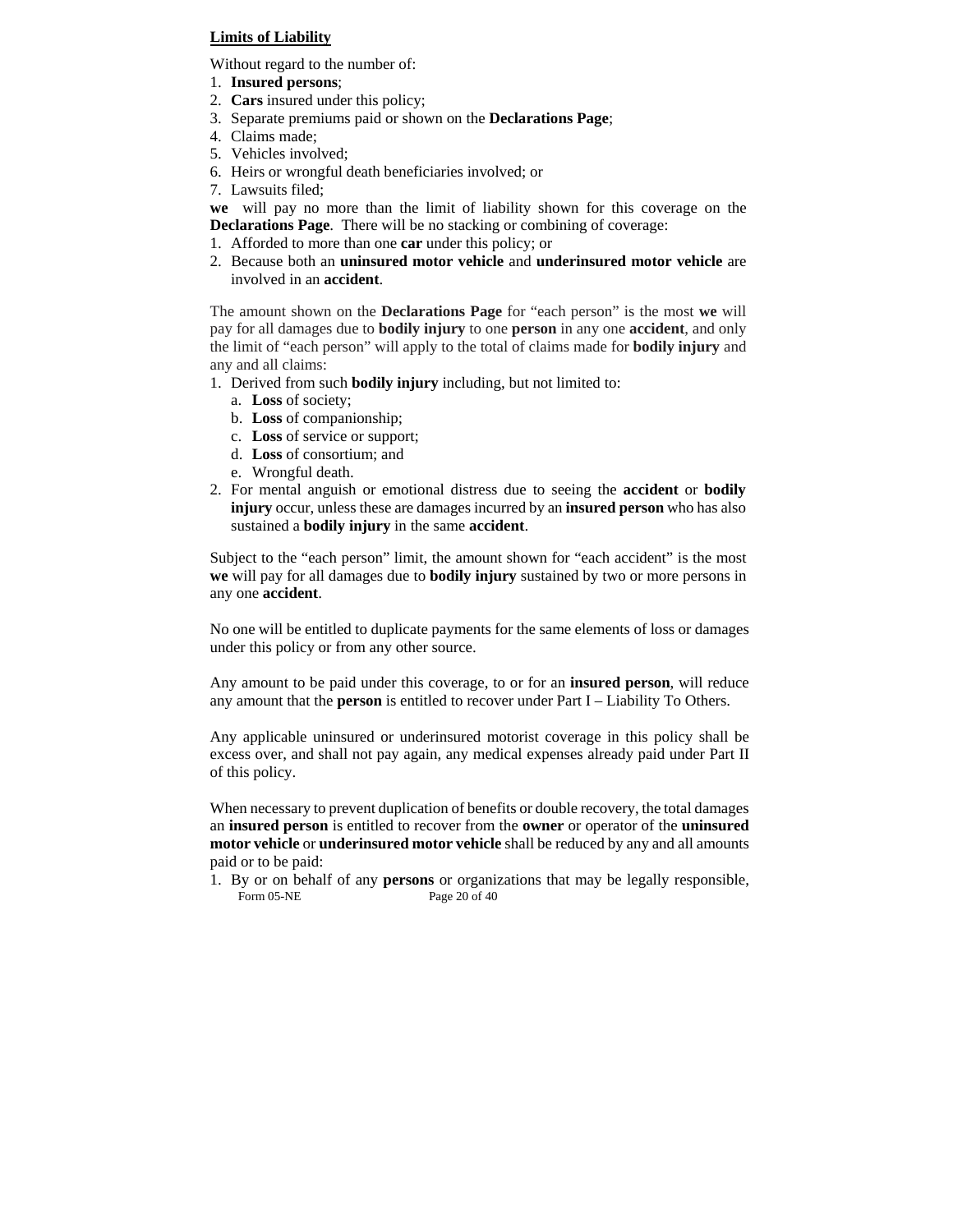including, but not limited to all sums paid under Part I of this policy;

- 2. Under Part II;
- 3. Under any workers' compensation law, disability benefits law, or similar laws; and
- 4. From any source of recovery, including any other insurance policy.

#### **Other Insurance**

If there is other applicable uninsured or underinsured motorist coverage:

- 1. The total amount that may be recovered as damages for **bodily injury** arising out of any one **accident** shall not exceed the highest limit of uninsured or underinsured motorist coverage available under any one policy; and
- 2. The following order of priority shall apply to the recovery of uninsured and underinsured motorist coverage benefits:
	- First: a policy covering the motor vehicle occupied by the **insured person** at the time of the **accident**;
	- Second: a policy covering the motor vehicle which causes **bodily injury** to the **insured person** while a pedestrian; then
	- Third: all other policies available to the **insured person**.

If there is other applicable uninsured or underinsured motorist coverage of the same level of priority as this policy, **we** will pay only **our** share of the damages. **Our** share is the proportion that **our** limit of liability bears to the total of all available coverage with the same level of priority as this policy. However, any insurance **we** provide with respect to a vehicle that is not an **insured car** will be excess over any other uninsured or underinsured motorist coverage.

#### **Arbitration**

Arbitration is not available for coverage disputes.

If agreement cannot be reached between the **insured person** and **us** on:

1. Whether that **insured person** is legally entitled to recover damages; and

2. The amount of damages which are recoverable by that **insured person**;

from the **owner** or **operator** of an **uninsured motor vehicle** or **underinsured motor vehicle**, then the dispute may be arbitrated if both parties (being the **insured** person and us) agree.

If **we** and the **insured person** agree to arbitrate, a qualified and impartial arbitrator shall be selected by the parties. If the parties cannot agree on an arbitrator within 30 days, either may request that a judge of a court with proper jurisdiction select such arbitrator.

Unless otherwise agreed by both parties:

- 1. Arbitration will take place in the county in which the **insured person resides**; and
- 2. Local rules of law as to procedure and evidence will apply. Disputes as to procedure and evidence shall be subject to the authority of the arbitrator.

Form 05-NE Page 21 of 40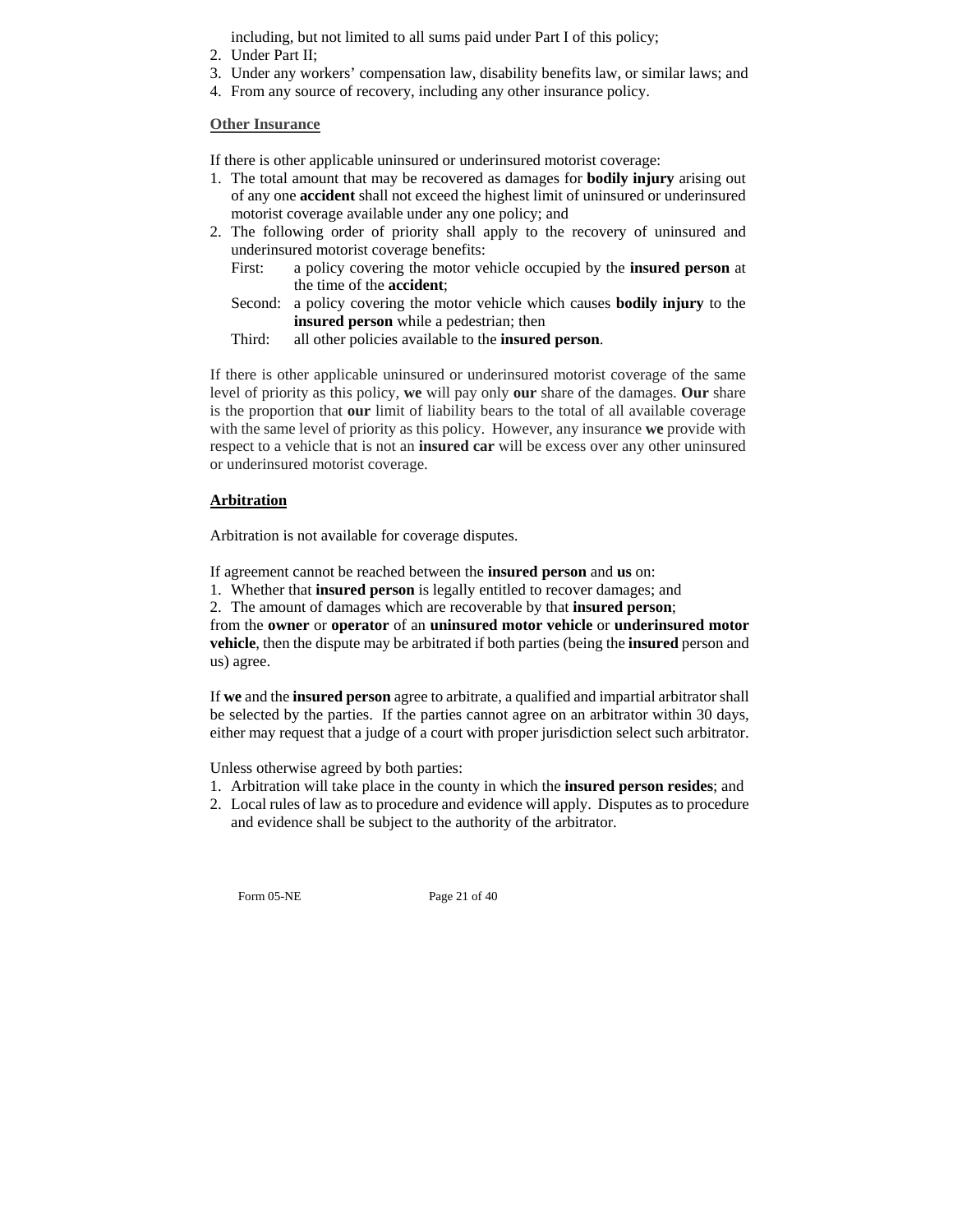# **Insuring Agreement**

Subject to the limits of liability, if **you** paid the premium for coverage under Part IV, **we** will pay for a **loss** described below to an **insured car** for which coverage has been purchased. **We** will pay for **loss** to an **insured car** caused by:

- 1. A comprehensive **loss**, other than collision, only if the **Declarations Page** shows that Comprehensive coverage applies for that **insured car**.
- 2. Collision, only if the **Declarations Page** shows that Collision applies for that **insured car**.

**Loss** caused by:

- 1. Missiles;
- 2. Falling objects;
- 3. Fire;
- 4. Theft;
- 5. Malicious mischief or vandalism;
- 6. Riot or civil commotion;
- 7. Explosion;
- 8. Earthquake;
- 9. Windstorm, hail, water or flood; or
- 10. Accidental glass breakage;

are comprehensive losses to be paid under Comprehensive coverage. **Loss** due to the hitting or being hit by an animal or bird will also be paid under Comprehensive coverage, but only if there is proof that the **car** damage directly resulted from contact with that animal or bird. A comprehensive **loss** shall not include any **loss** covered as a collision.

**Loss** caused by an **insured car**:

- 1. Overturning; or
- 2. Colliding with or being hit by another object;

are collision losses to be paid under Collision coverage. A collision **loss** shall not include any **loss** covered as a comprehensive **loss.** 

## **Towing and Labor Coverage**

If **you** paid the premium for Towing and Labor Coverage and it is shown on the **Declarations Page**, **we** will pay up to the limits shown on the **Declarations Page** for towing and labor costs incurred each time an **insured car** for which **you** bought this coverage is disabled. This includes the costs associated with emergency flat tire change, tire repair, battery jump, battery repair, fuel delivery (but not the fuel) and locksmith services each time an **insured car** is disabled, subject to the limits shown on the **Declarations Page** for that **insured car**. Covered labor must be performed at the time and place of disablement and does not include routine maintenance of the **insured car**. The maximum amount **we** will pay for any single disablement will be the amount shown on the **Declarations Page** for this coverage for that **insured car**. **You** must provide **us** with a verifiable receipt of the towing or labor charges incurred. This coverage does not apply to towing from entrapment in snow, mud, water or sand, more than 100 feet from a public road or highway.

Form 05-NE Page 22 of 40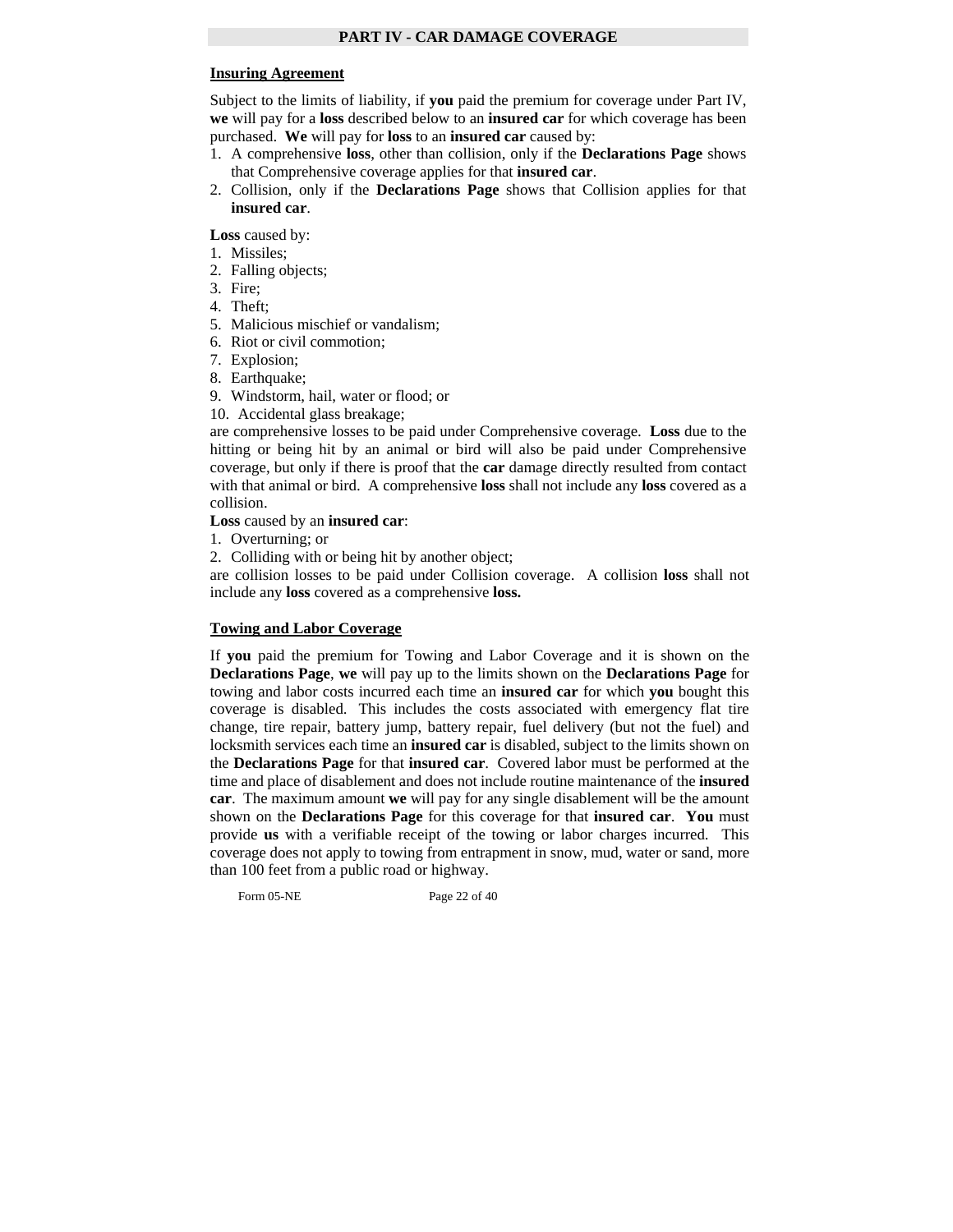# **Loss of Use (Rental) Coverage**

If **you** paid the premium for Loss of Use Coverage and it is shown on the **Declarations Page**, when an **insured car** for which **you** bought this coverage sustains **loss** due to a collision or due to a comprehensive **loss** then, whether or not the actual **loss** to the **insured car** is covered by the Collision Damage or Comprehensive coverage of this policy, **we** will reimburse **you** for actual expenses incurred for reasonable fares for substitute transportation, and/or necessary **car** rental charges **you** incur from a licensed rental car agency, while that **insured car** is inoperable due to that **loss**. **We** will pay no more than the limit shown on the **Declarations Page.** 

Loss of Use Coverage is limited to the period the vehicle is inoperable or under repair.

Loss of Use Coverage will end 72 hours after **we** offer to pay the amount **we** determine is due for a total loss.

No deductible applies to Loss of Use Coverage. The limits set forth above are the most **we** will pay as the result of any one **loss**, regardless of the number of **insured cars** listed on this policy or premiums paid.

# **Additional Definition**

When shown in Part IV in **bold** print "**special/additional equipment**" means any of the following equipment which was not installed at the factory by the original manufacturer of the **insured car** or sold by the manufacturer's dealer as a manufacturer's new car option or equipment on the **insured car**:

- 1. Parts, accessories, ground effects and any other equipment or enhancement;
- 2. Any modified suspension equipment, modified engines, modified carburetor systems, modified equipment, or custom wheels, including, but not limited to: a. Aluminum, magnesium, chrome or alloy wheels;
	- b. Special wide-tread tires or slicks;
- 3. Custom paint, murals, decals or graphics; special carpeting or furnishings; sunroofs, moon roofs, t-bar or height extending roofs; bubble domes or similar windows; refrigeration or cooking equipment and any equipment used for sleeping;
- 4. Electronic video, audio, digital or data transmitting, receiving, recording and playback device, including but not limited to:
	- a. Communication and audio devices, including citizen band radios, two way mobile radios, televisions, VCR, mobile cellular and other telephones, blue tooth devices, scanning monitor receivers, audio devices that record and/or play sound, including: radios; satellite radios; stereos; cassette tape decks; compact disk systems; MP3 devices; internet audio streaming devices; audio interface devices; radio scanners; and similar devices for reproducing sound;
	- b. GPS and other navigation systems;
	- c. Personal computers and internet access systems;
	- d. Video devices, including DVD devices, VCR's; monitors; cameras and televisions; and
	- e. Any accessories, cables, connectors or antennas used with any of these types of equipment.

Form 05-NE Page 23 of 40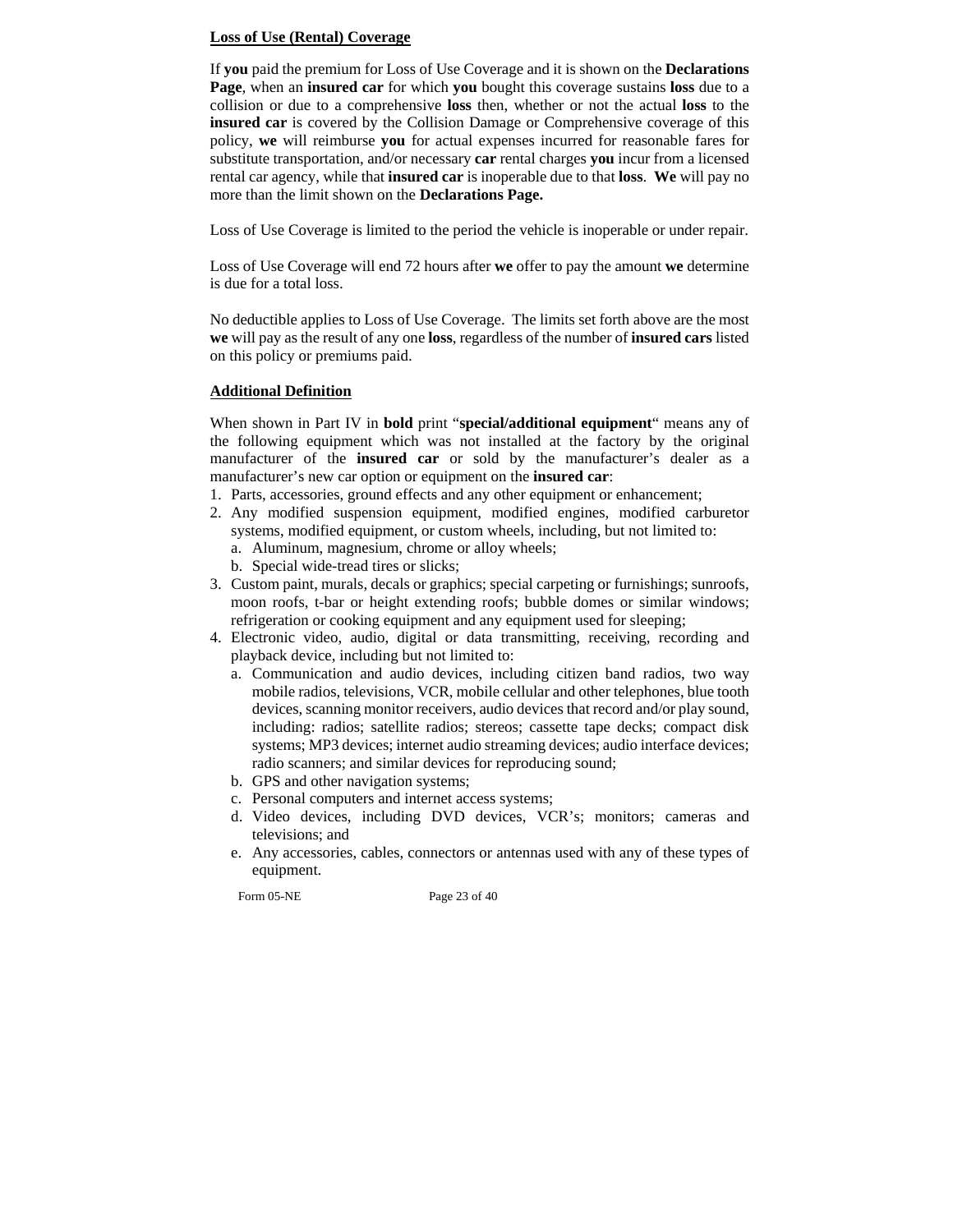# **Exclusions**

Coverage does not apply to **loss**:

- 1. To an **insured car** while used for livery or **delivery** services. This exclusion does not apply to shared expense car pools.
- 2. Caused by:
	- a. War (declared or undeclared);
	- b. Civil war;
	- c. Insurrection;
	- d. Rebellion;
	- e. Revolution;
	- f. Nuclear reaction, radiation, or radioactive contamination;
	- g. Pathogenic, poisonous, biological, toxic, explosive or other hazardous materials unless caused by an act of vandalism aimed at the **insured car**; or
	- h. Any consequence of any of the items listed above.
- 3. To any **special/additional equipment**. However, if **you** have paid the premium for Special/Additional Equipment Coverage and it is shown on the **Declarations Page**, this exclusion shall not apply to the **special/additional equipment** listed on the schedule of **special/additional equipment** in **our** records. If **you** change the **special/additional equipment** on an **insured car**, **you** must notify **us** to change **your** listed equipment before any added **special/additional equipment** will be covered.
- 4. To any camper body or trailer.
- 5. That occurs to any vehicle while it is located for use as a residence or premises.
- 6. That results from off-road recreational use of a vehicle.
- 7. Resulting from:
	- a. Prior **loss** or damage;
	- b. Manufacturer's defects; or
	- c. Any of the following:
		- (1) Wear and tear;
		- (2) Freezing;
		- (3) Mechanical or electrical breakdown or failure;
		- (4) Road damage to tires; or
		- (5) Mold, mildew, fungi or any by-product of these;
		- unless the damage is the result of other **loss** covered by this policy.
- 8. To any personal property, including but not limited to wearing apparel, any personal property, tools or nonstandard equipment and racks which is permanently or temporarily attached to an **insured car** at the time of the **loss**.
- 9. That occurs while **you**, or anyone driving with **your** permission, is using an **insured car**:
	- a. In an illegal trade or transportation;
	- b. While committing a crime (other than a violation of a traffic law or similar law governing the ownership or operation of a vehicle); or
	- c. While fleeing any law enforcement personnel.
- 10. Arising out of or due to the use of an **insured car** for transportation of any explosive substance, flammable liquid or similarly hazardous material, except transportation, incidental to ordinary residential or farm activities. This shall not apply to the fluids necessary for the operation of the vehicle.

Form 05-NE Page 24 of 40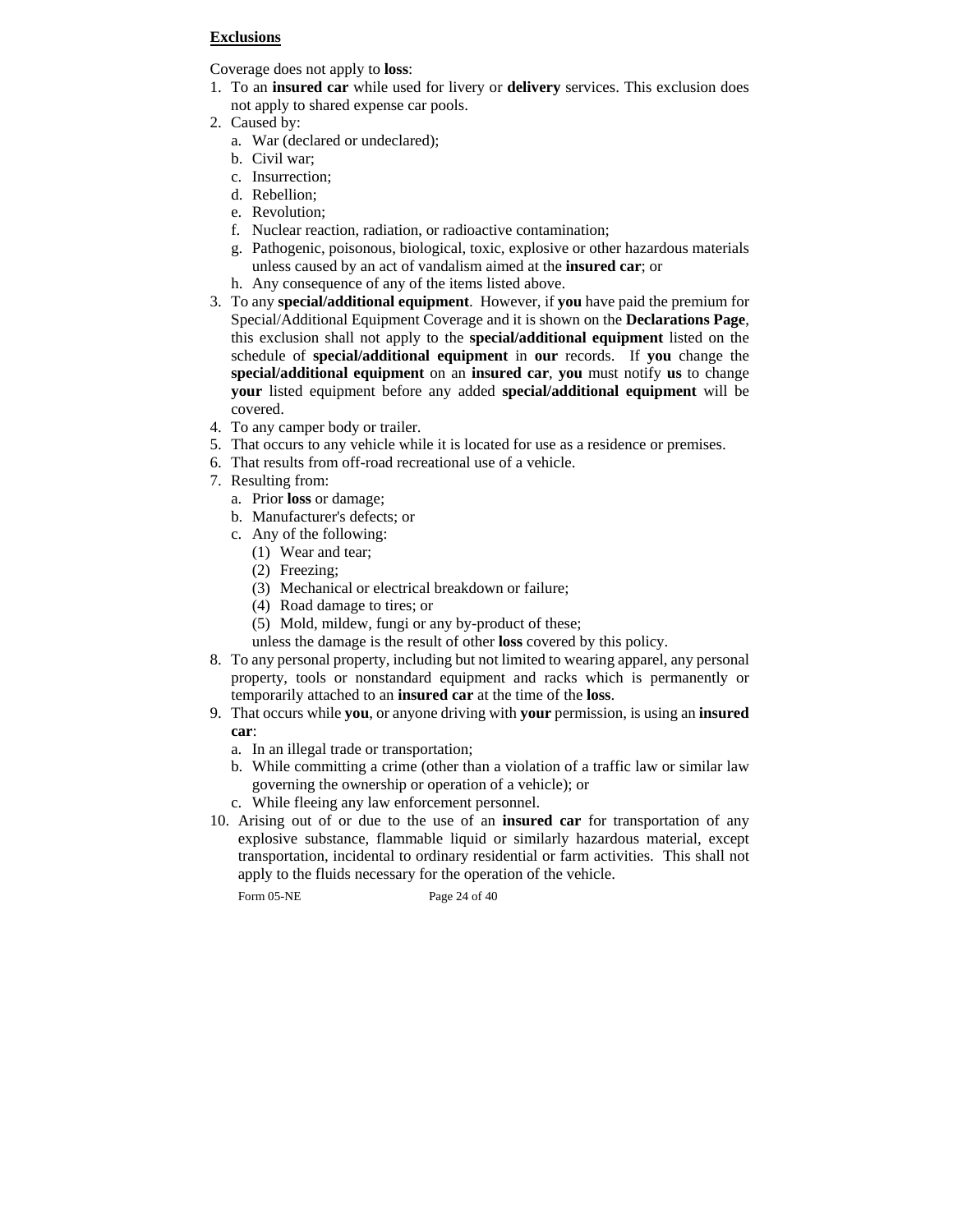- 11. That occurs while an **insured car** is **racing**.
- 12. That occurs while an **insured car** is subject to any bailment lease, conditional sale, mortgage or other encumbrance not specifically declared and described on this policy.
- 13. Due to theft or conversion by **you**, or a **relative**. However, this does not apply to the interest of a **named insured** or the spouse of the **named insured** who **resides** in the same **household** as the **named insured** if that **person** did not consent to, direct, contribute to, or participate in the theft or conversion.
- 14. To an **insured car** caused intentionally by or at the direction of any **person** listed on the **Declarations Page**. This exclusion will not apply to the interest of a **named insured** or the spouse of the **named insured** who **resides** in the same **household** as the **named insured** only if:
	- a. The state law protects that interest;
	- b. That **person** has not:
		- (1) Participated in;
		- (2) Contributed to;
		- (3) Directed; or
		- (4) Consented to;
		- the intentional act causing the **loss**;
	- c. A complaint has been filed with law enforcement and signed by the innocent spouse to make an arrest of the other spouse for violation of a family violence or similar law; and
	- d. That person cooperates in any investigation relating to the **loss**.
- 15. That occurs while an **insured car** is driven by any **person** who is not a listed driver on the **Declarations Page** and who does not have a valid **driver's license**.
- 16. To an **insured car** when it is driven, operated, or used by any **person** who:
	- a. **Resides** in **your** household; or
	- b. Is a **regular operator** of an **insured car**;
	- but is not listed or endorsed on the policy prior to **loss**.
- 17. That occurs while an **insured car** is rented to, leased to, or loaned to any **person** or organization in return for compensation, payment or benefit of any kind in exchange for, or resulting from, the use of the **insured car**.
- 18. That occurs while under the care or control of a **business** or **person**, other than a **person** listed as an insured driver under this policy, in exchange for payment, compensation or payment in kind in exchange for, or resulting from, the use of an **insured car**.
- 19. That occurs:
	- a. During any period of **TNC services**; or
	- b. While a motor vehicle is being used to transport or carry persons or property for any compensation or suggested donation.
- 20. Due to the legal seizure or destruction of an **insured car** by any government or civil authority for any reason.
- 21. Due to the repossession of the **insured car** by a **person** or entity legally entitled to do so.
- Form 05-NE Page 25 of 40 22. Resulting from the ownership, maintenance, or use of an **insured car** while a **person** is engaged in any **business** other than **auto business** activities. This exclusion includes use of a vehicle for livery and **delivery** services. This exclusion does not apply if **business** use of an **insured car** has been declared to **us** and an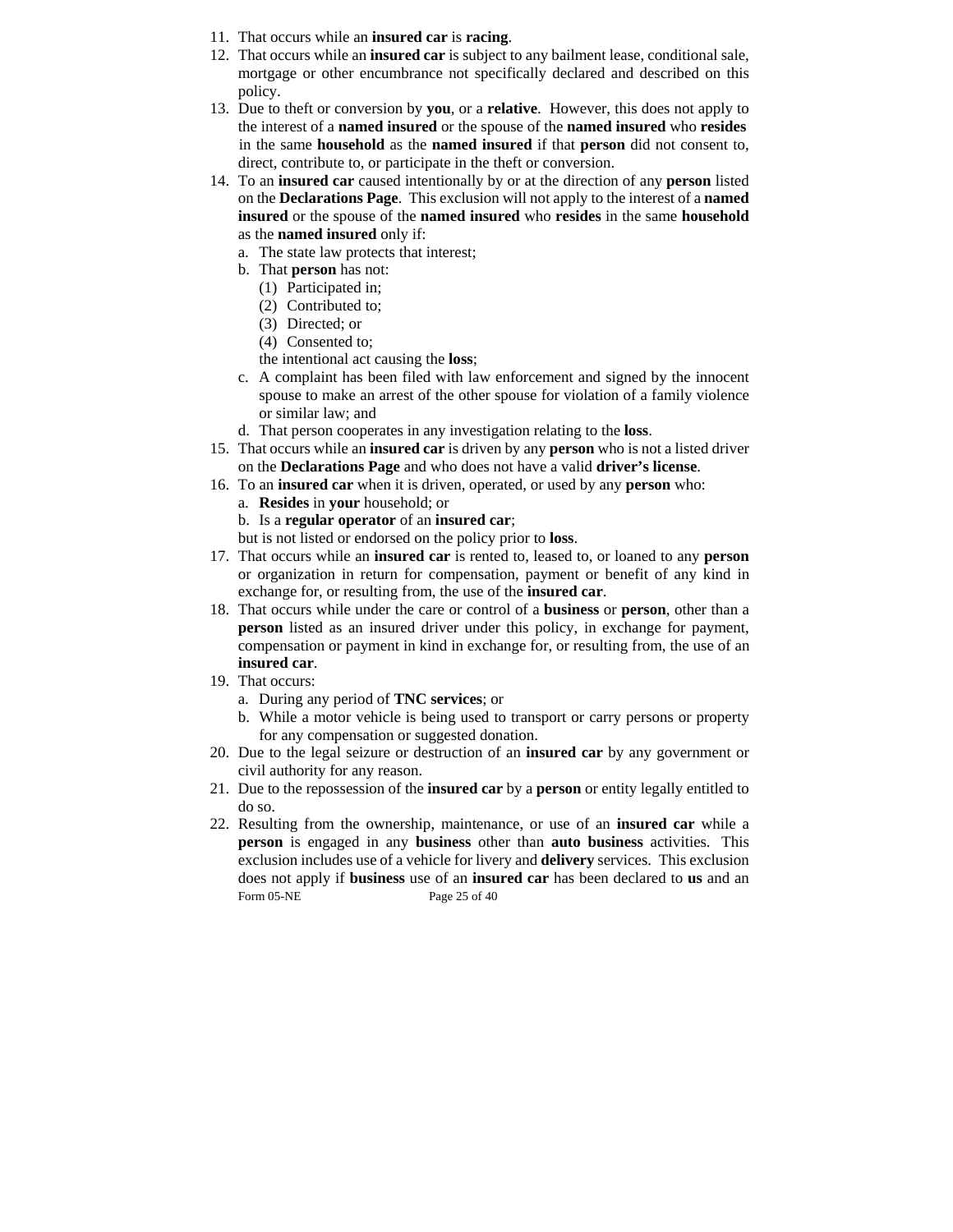additional business use premium has been paid.

- 23. To an **insured car** due to diminution of value or any loss or reduction in market or resale value.
- 24. That occurs while the operator of the **car** is texting, keying or typing on any portable electronic device, including but not limited to mobile phones and computers.
- 25. To any vehicle other than an **insured car** for which the premium has been paid for the coverage being sought under this Part.
- 26. To any vehicle involved in a single vehicle **accident** when a police report has not been made within twenty-four (24) hours of the **accident**.

# **Limits of Liability**

- 1. **Our** Limit of Liability for **loss** shall not exceed the lowest of:
	- a. The **Actual Cash Value** of the stolen or damaged property at the time of **loss**, reduced by the deductible shown on the **Declarations Page**;
	- b. The amount necessary to repair the property to its pre-**loss** physical condition, reduced by the deductible shown on the **Declarations Page**;
	- c. The amount necessary to replace the property with property of like kind and quality, reduced by the deductible shown on the **Declarations Page**; or
	- d. Any Stated Amount Limit of Liability shown on the **Declarations Page**, including but not limited to any value listed for **special/additional equipment**.
- 2. If **you** or the **owner** of the **insured car** keep the salvage, the amount **we** pay will be reduced by the salvage value.
- 3. If **loss** is sustained by more than one **insured car** in the same collision, the terms of this policy shall apply separately to each **insured car**, including any applicable deductible.
- 4. The amount **we** will pay under this Part will be adjusted and reduced for **depreciation**, physical condition and betterment as applicable. **We** do not pay for the amount of any betterment. **You** are responsible to pay for any betterment.
- 5. The amount **we** will pay to repair an **insured car** or replace parts will be based on the cost of parts which may be new, used, reconditioned, remanufactured or refurbished parts, that are original and/or non-original manufacturer parts or equipment.
- 6. There shall be no duplicate recovery for the same elements of **loss** under this coverage and any other coverage under this policy or any other source.
- 7. Each item of **special/additional equipment** shall be subject to the deductible shown on the **Declarations Page** for **special/additional equipment**. No other deductible shall apply to **special/additional equipment**.

## **No Benefit to Bailee**

These coverages shall not directly or indirectly benefit any **person** or entity other than **you** for **loss** to an **insured car**.

Form 05-NE Page 26 of 40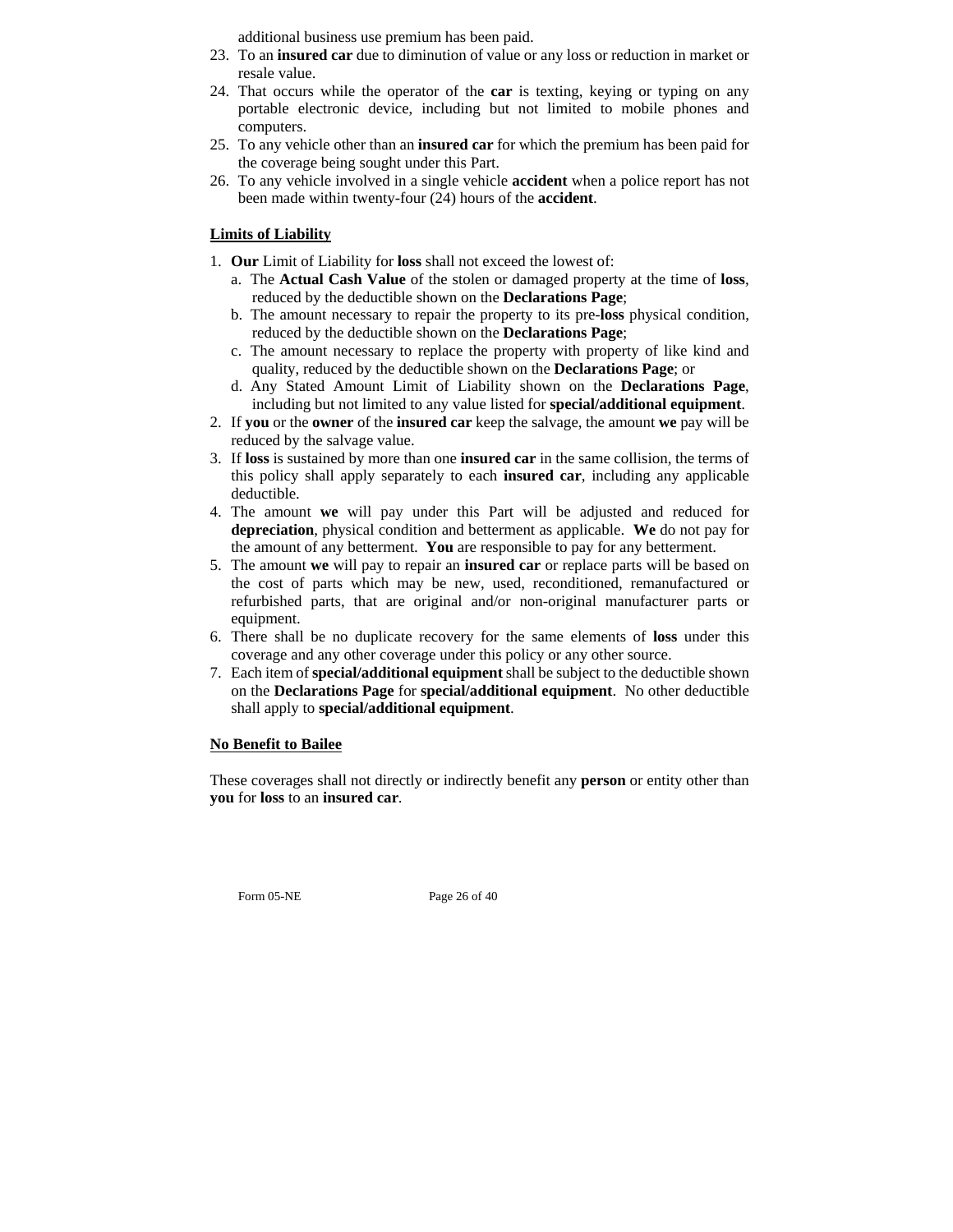# **Appraisal or Arbitration**

If **you** and **we** fail to agree on the amount of **loss**, either may request an appraisal of the **loss**. If both parties agree to appraisal, each will appoint a competent and disinterested appraiser. The appraisers will select a third appraiser to decide any differences. Each appraiser will state separately the **Actual Cash Value** and the amount of **loss**. The award in writing by any two appraisers will be binding and will determine the amount payable. Each party will pay the expenses of its chosen appraiser. The expenses and the cost of the third appraiser will be shared equally.

**We** do not waive any of **our** rights under this policy by agreeing to an appraisal of the amount of **loss**. Coverage issues or disputes under this policy may not be determined by the appraisers.

# **Payment of Loss**

At **our** option, **we** will pay the **loss** in money, or repair or replace the damaged or stolen property. With **your** consent, payment for repairs may be made directly to a repair shop if damage is repaired.

**We** may, at any time before the **loss** is paid or the property is replaced by **us**, return, at **our** expense any stolen property either to **you** or to the address shown in **our** records with payment for the resulting damage. **We** may keep all or part of the property at the agreed or appraised value, but there shall be no abandonment to **us**. **We** have no duty to preserve salvage.

**We** may make payment for a **loss** to **you** or the **owner** of the **car**. No payment is due under Part IV:

- 1. Until **you** have fully complied with all of the conditions and duties stated in this policy; and
- 2. Unless **you** have an insurable interest in the **insured car**. The failure to satisfy all legal requirements to transfer legal title of an **insured car** to **you** will not prevent **you**, as a good faith purchaser of that **insured car**, of having an insurable interest in that **insured car**.

Under no circumstances will a payment be made under the policy until evidence of satisfactory repairs is presented to **us**. At that time, **we** will have the right, at **our** option, to inspect the repairs prior to **our** making any payment for the **loss**.

# **Timeliness of Repairs**

If there is a **loss**, **you** must begin repairs on an **insured car** within ninety (90) days from the date of **loss**. **We** will not be responsible for any **loss** or portion thereof which is caused by **your** delay in commencing such repairs.

# **Car Storage**

**We** will pay up to a reasonable and customary daily rate for the cost of storage of an **insured car** in the event of a **loss** to the **insured car** for which coverage is provided under this Part. **We** will pay no more than \$400 total for the cost of storage of the **insured car** under this Part.

Form 05-NE Page 27 of 40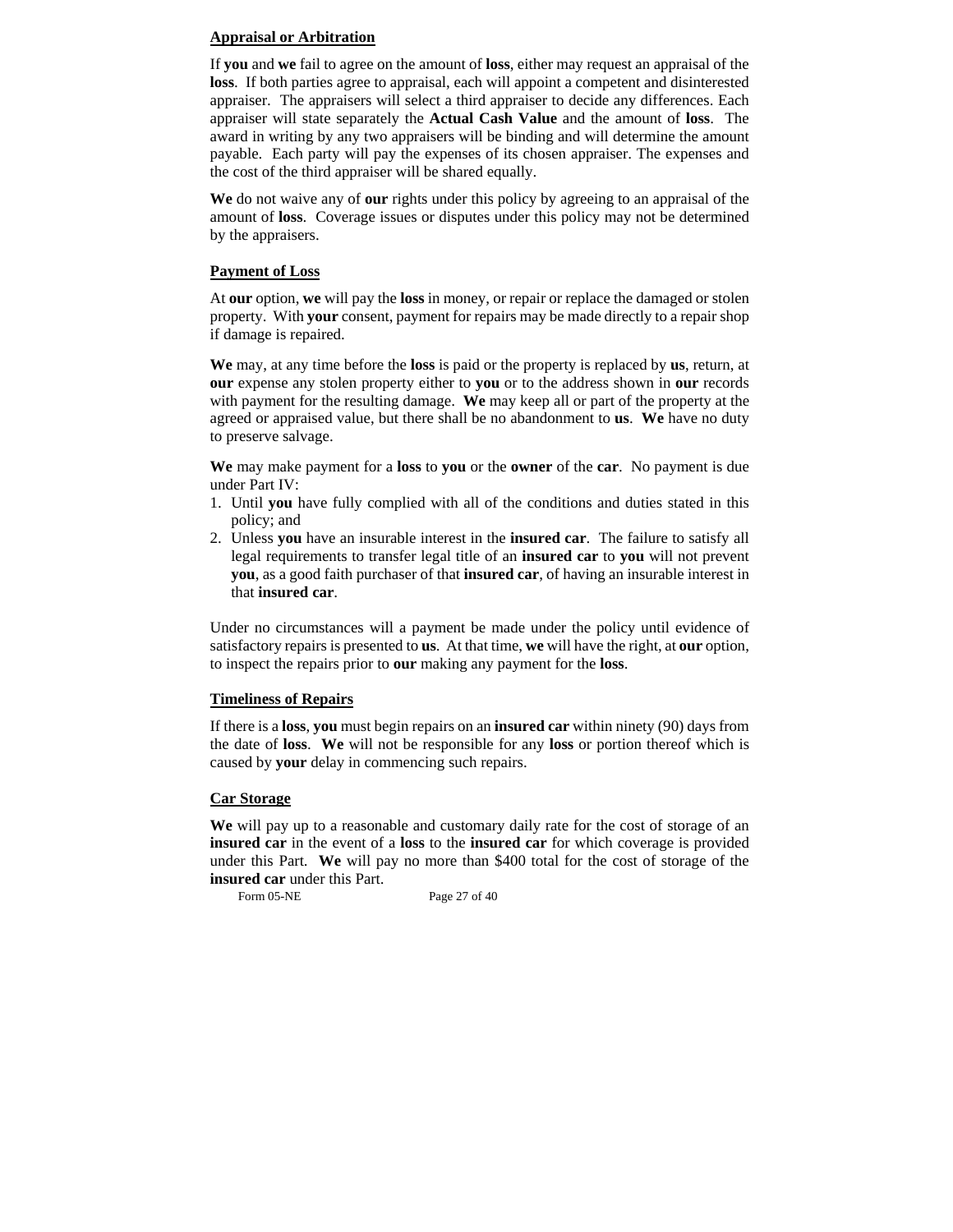# **Loss Payee & Lienholder's Rights**

If a loss payee or lienholder is shown on the **Declarations Page** with respect to an **insured car**, any amount paid under this Part IV for **loss** to that **car** will be paid according to **your** interest and that of the loss payee or lienholder. **We** may make separate payments according to those interests. However, with **your** consent, payment may be made directly to a repair shop when the **loss** is being repaired.

**We** will be subrogated to the loss payee or lienholder's rights of recovery to the extent of **our** payment.

Where a claim is denied for non-cooperation or breach of the **Insured**'s duties owed to **us,** the Loss Payee or lienholder's interest will not be protected. Where fraud, misrepresentation, material omission, intentional damage, or conversion, secretion and/or embezzlement of a **car** has been committed by or at the direction of **you** or a **relative**, or where the **loss** is otherwise not covered under the terms of this policy, the Loss Payee or lienholder's interest will not be protected. **We** have no duty to make any payment to a lienholder or Loss Payee unless the **loss** is payable to **you** and all policy terms and conditions have been met.

**We** reserve the right to cancel the policy as permitted by policy terms. Cancellation shall terminate this agreement as to the Loss Payee's interest.

## **Other Insurance**

If there is other applicable insurance or source of recovery for **loss** to an **insured car**, **we** will pay the proportionate share **our** limit of liability bears to the total of all available sources of recovery. The deductible of this policy will be taken in a proportionate share based on the deductibles of each policy.

Other sources of recovery include, but are not limited to any:

- 1. Coverage provided by the **car owner**;
- 2. Other physical damage insurance available; and
- 3. Other source of recovery that applies to the loss.

# **PART V - ACCIDENTAL DEATH AND DISMEMBERMENT COVERAGE**

# **Insuring Agreement**

If **you** have paid the premium for Accidental Death and Dismemberment Coverage and it is shown on the **Declarations Page**, **we** will pay the benefits described under the Limits of Liability in this Part V with respect to **bodily injury** sustained by the **named insured** as the result of a Covered Event specified in this Part V.

## **Limits of Liability**

If a **named insured** sustains death, dismemberment or loss of sight, as described below, independent of other causes, that is the result of a Covered Event in an **accident**, **we**  will pay the stated benefit to the **named insured**, subject to the aggregate limit of liability shown on the **Declarations Page**.

Form 05-NE Page 28 of 40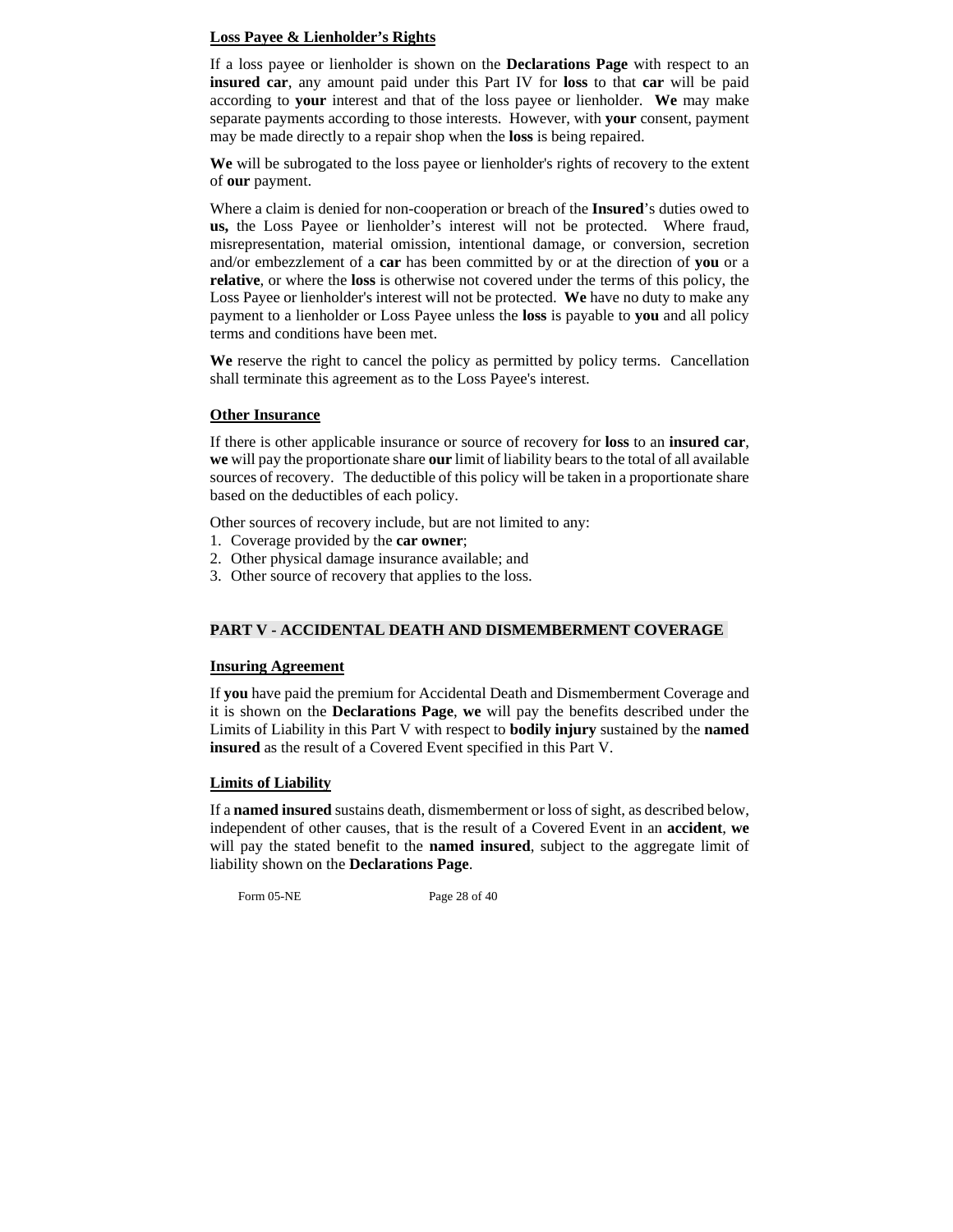DEATH, DISMEMBERMENT OR LOSS OF SIGHT: If within 90 days from the date of an **accident** arising out of a Covered Event, **bodily injury** sustained by the **named insured** in that **accident** causes death, dismemberment or loss of sight, **we** will pay, as follows, but no more than the Limit of Liability shown on the **Declarations Page** for all **bodily injury**:

- 1. For accidental loss of life of the **named insured we** will pay the limit shown on the **Declarations Page**.
- 2. For loss of both Hands or both Feet, **we** will pay the limit shown on the **Declarations Page**.
- 3. For loss of sight in both eyes **we** will pay the limit shown on the **Declarations Page**.
- 4. For loss of one hand and one foot **we** will pay the limit shown on the **Declarations Page**.
- 5. For loss of either Hand or Foot **we** will pay one-half of the limit shown on the **Declarations Page**.
- 6. For loss of sight in one eye **we** will pay one-half of the limit shown on the **Declarations Page**.
- 7. For loss of a thumb and index finger of same Hand of the **named insured we** will pay one-half of the limit shown on the **Declarations Page**.

The word "loss", as used in this Part V, means:

- 1. With regard to hand or foot, complete severance through or above the wrist or ankle joint.
- 2. With regard to sight of eyes, entire and irrecoverable loss of sight.
- 3. With regard to thumb and index finger, complete severance through or above metacarpophalangeal joint.

The limit of liability shown for this coverage on the **Declarations Page** is the aggregate limit for all claims under this Part V, and is most **we** will pay under this coverage with respect to a **named insured**, without regard to the number of:

- 1. **Bodily injuries** sustained by the **named insured**;
- 2. **Cars** insured under this policy;
- 3. Separate premiums paid or shown on the **Declarations Page**;
- 4. Policies issued;
- 5. Claims made; or
- 6. Vehicles involved.

There will be no stacking or combining of coverage afforded to more than one **car** under this policy.

#### COVERED EVENTS:

- 1. While the **named insured** is riding solely as a passenger in or on, boarding or alighting from any public conveyance, including air, licensed to carry passengers for hire; or
- 2. When the **named insured** sustains injuries caused by unavoidable exposure to the elements following the forced landing, stranding, sinking or wrecking of such means of transportation described above in which the **person** insured has been riding solely as a passenger; or
- 3. While the **named insured** is driving or riding in or on; boarding or alighting from, a four-wheel private passenger automobile.

Form 05-NE Page 29 of 40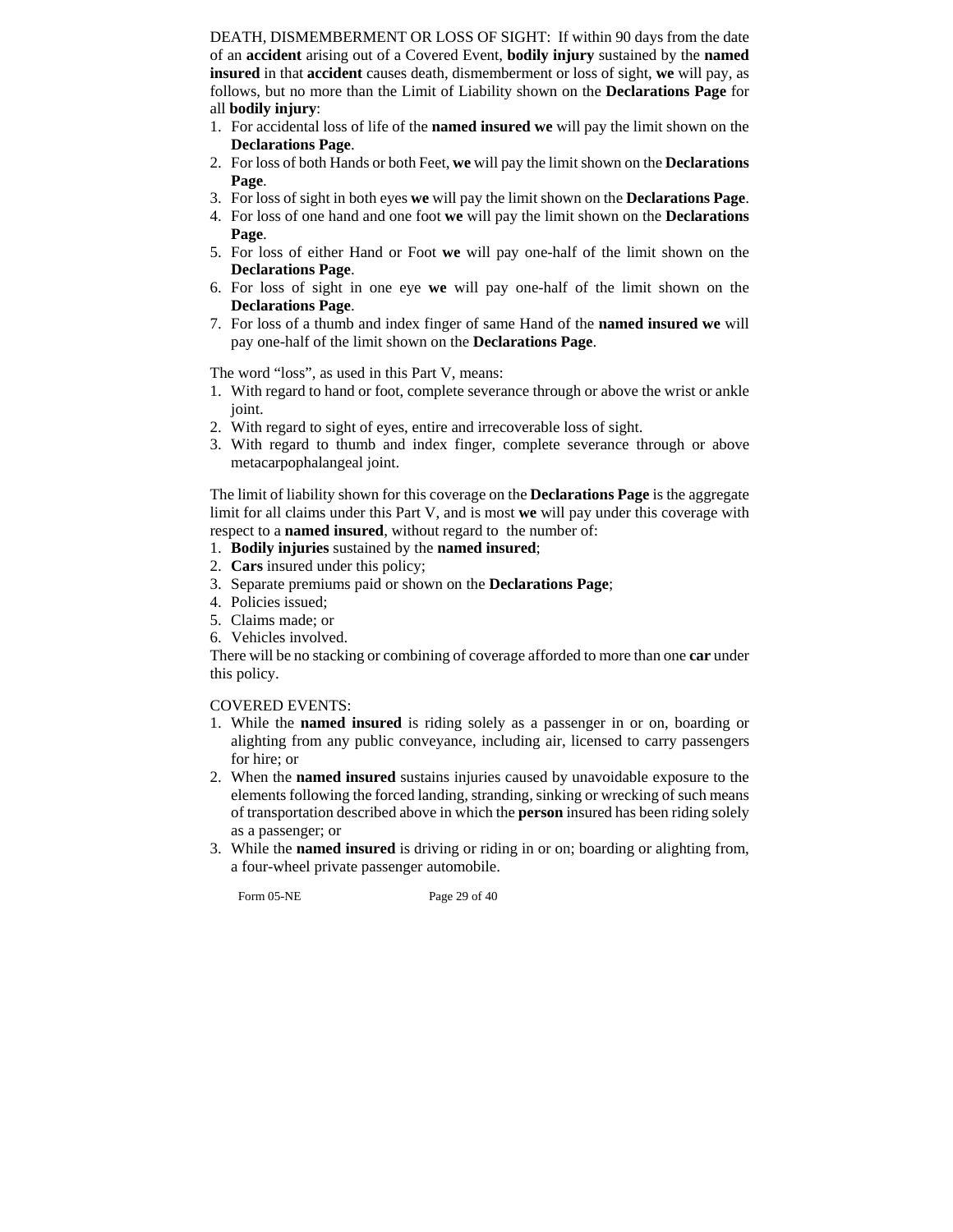# **Seat Belt Coverage**

The Principal Sum benefits for Accidental Death under this policy will be increased by an additional 20% of the benefit amount if death results while the **named insured** is a passenger or driver of a four-wheel private passenger automobile and the **named insured's** seat belt is properly fastened about their body.

# **Exclusions**

This coverage does not cover any **loss**, death or **bodily injury** incurred for, or resulting from, any of the following:

- 1. Suicide or attempted suicide.
- 2. Intentional self-infliction of injury or attempted self-inflicted of injury.
- 3. Self-destruction or attempted self-destruction.
- 4. Infections except phylogenic infections caused wholly by a covered **bodily injury**.
- 5. War or any warlike action.
- 6. **Accident** occurring while serving as an active member of any military unit, including but not limited to coast guard, national guard, army, naval or air service of any country.
- 7. **Accident** occurring while operating, or learning to operate, or performing duties as a member of the crew of any aircraft.
- 8. Sickness or disease of any kind.
- 9. **Bodily injury** or **loss** occurring while the **named insured** is intoxicated or under the influence of marijuana or any narcotic, unless consumed or ingested pursuant to directions from a licensed physician, in the course of treatment, without any warning from the physician or a licensed pharmacist against operating any motorized vehicle while under the influence of the narcotic.
- 10. While **racing**.
- 11. While operating a motor vehicle use of a motor vehicle as a livery service or for **delivery**.
- 12. **Bodily injury** or **loss** that occurs:
	- a. During any period of **TNC services**; or
	- b. While a motor vehicle is being used to transport or carry persons or property for any compensation or suggested donation.
- 13. As a result of a hernia of any kind.
- 14. As a consequence of diabetes.
- 15. **Bodily injury** caused or contributed to, because the **named insured** committing, participating in or attempting to commit:
	- a. A felony; or
	- b. An act of violence, civil disobedience, civil disorder, riot or insurrection.

# **Additional Terms for Part V**

- 1. NOTICE OF CLAIM: Written notice of claim must be given to **us** within 20 days after any **bodily injury** covered by this Part V, or as soon thereafter as is reasonably possible.
- 2. PROOF OF LOSS: Written proof of **loss** must be furnished to **us** within 90 days after the date of a covered event. Failure to furnish such proof within the time

Form 05-NE Page 30 of 40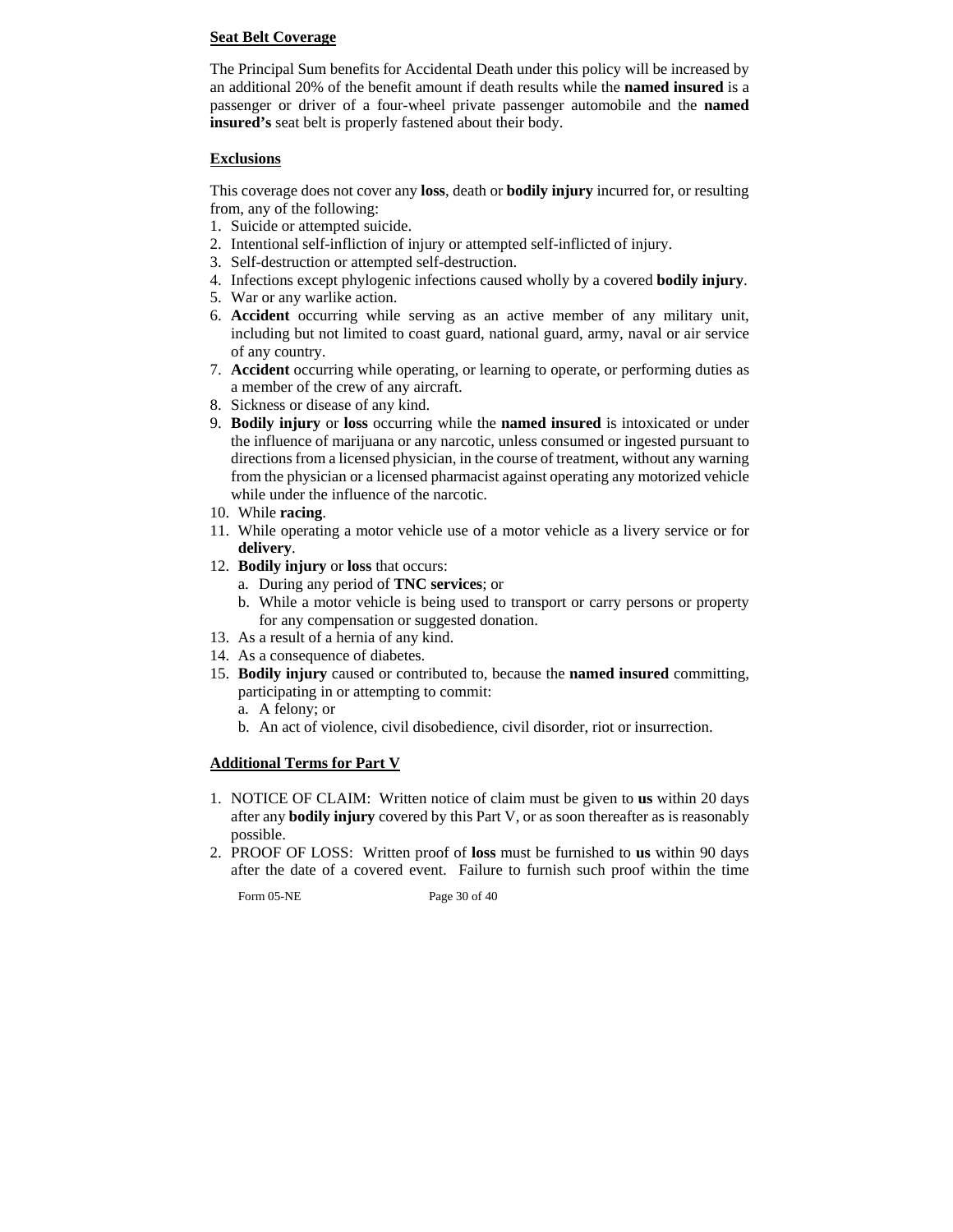required shall not invalidate nor reduce any claim if it was not reasonably possible to give proof within such time, provided proof is furnished as soon as reasonably possible.

- 3. PAYMENT OF CLAIMS: Payment for loss of life will be payable in accord with any beneficiary designation made to **us**, or if none, then to the estate of the **named insured**. Payment of **our** limit of liability to the legal representative of the estate shall be deemed discharge of **our** duties under this Part V.
- 4. PHYSICAL EXAMINATION AND AUTOPSY: **We** have the right for physical examination or autopsy of the **named insured** who is making a claim under this Part V by a licensed medical practitioner or pathologist when, and as often as **we**  reasonably require, unless barred by law.

## **PART VI - GENERAL PROVISIONS**

# **Policy Period & Territory**

This policy applies only to **accidents** and **losses** that occur:

- 1. During the policy period as shown in the **Declarations Page** unless the policy is cancelled, in which case all coverage ends on the effective date of the cancellation; and
- 2. Within the policy territory. The policy territory is the United States of America, its territories or possessions, or Canada. This policy also applies to an **accident** or **loss** involving an **insured car** while being transported between ports within the policy territory.

# **Two or More Cars Insured**

As to any **accident**, occurrence or **loss** to which this and any other **car** policy issued to **you** by **us**, or an affiliated insurer, applies to provide the same or similar type of coverage, the total limit of **our** liability under all the policies shall not exceed the highest applicable Limit of Liability under any one policy for any one vehicle insured.

# **Claims Handling**

**We** may use any or all of the following to determine the value of any damages, **loss** or claim that may be covered by this policy:

- 1. Exams by doctors **we** select, at **our** expense, as often as **we** reasonably request.
- 2. Medical record review and test result review by **persons** and services selected by **us**.
- 3. Computer programs and databases for the analysis of medical treatment and expenses.
- 4. Computer programs, databases and published sources for bodily injury, medical, medical expense and damage information.
- 5. Estimates by vehicle repair shops.
- 6. Computer programs and databases for the evaluation of injuries and predicting jury verdicts.
- 7. Computer programs, databases and published sources for vehicle values and cost of repair.

Form 05-NE Page 31 of 40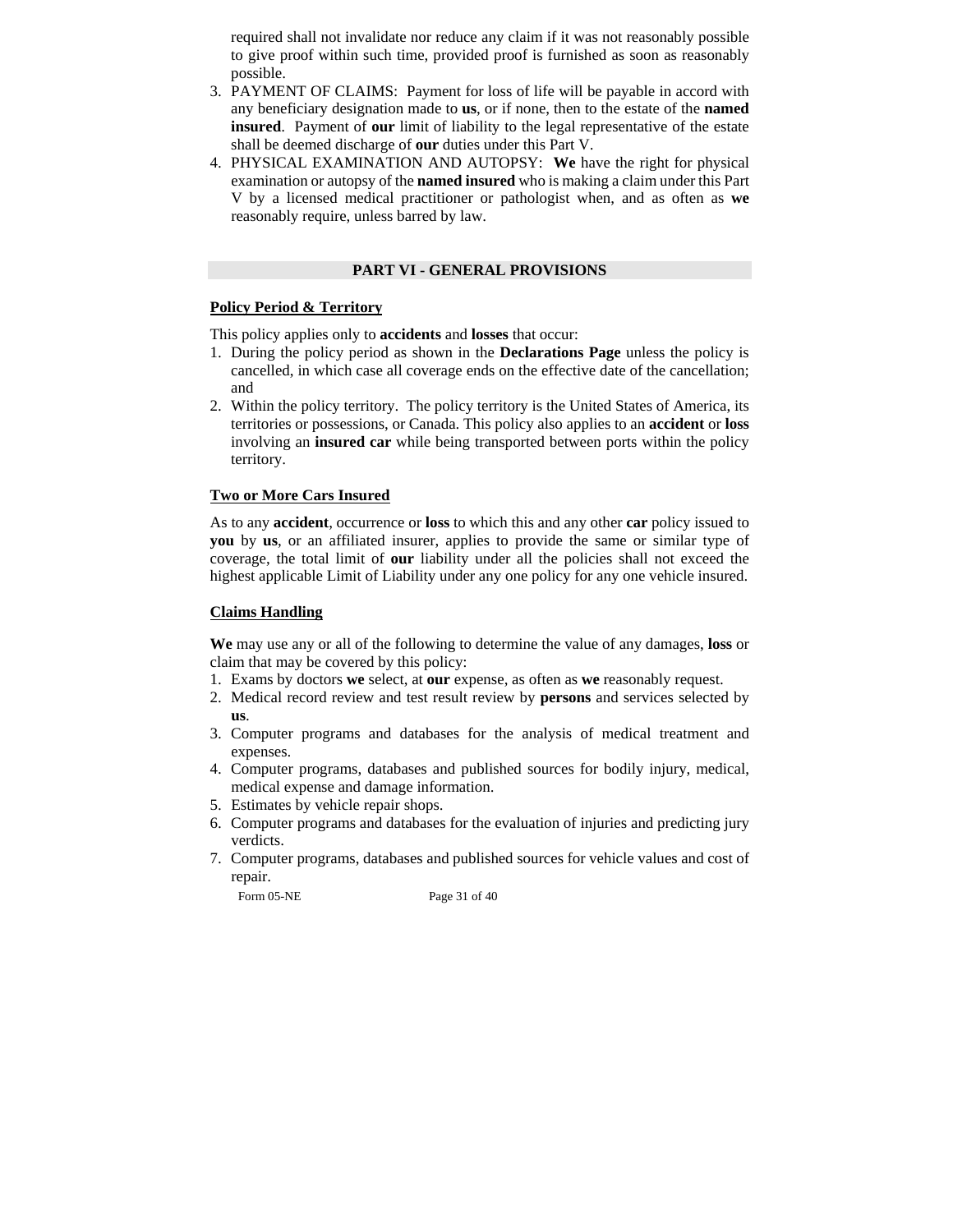- 8. Third-party vendors providing estimating, appraisal, injury evaluation, earnings calculators, and analysis.
- 9. Special-application technology.

#### **Suits Against Us**

No legal action may be brought against **us** until there has been full compliance with all terms of this policy.

No one other than an **insured person** under Part I of this policy shall have any interest in this policy prior to obtaining a verdict against an **insured person**.

No legal action may be brought against **us** for payment under Part I – Liability To Others until:

- 1. **We** agree in writing that the **insured person**, as defined under Part I, has an obligation to pay damages; or
- 2. The amount of the damages due under Part I on behalf of an insured has been determined by final judgment after trial.

No one shall have any right to make **us** a party to a suit to determine the liability of an **insured person** under Part I.

No one may sue **us** to determine the amount of **loss** payable under Part IV - Car Damage Coverage until after having complied with the Appraisal clause of this policy.

**We** have no duty to preserve or otherwise retain any salvage for any purpose, including as evidence for any type of court proceeding.

No one may sue **us** to determine the amount payable under Part V - Accidental Death and Dismemberment Coverage until at least 60 days after written proof of loss has been furnished to **us**.

#### **Our Recovery Rights (Subrogation & Reimbursement)**

In the event of any payment under this policy:

- 1. **We** will be subrogated to all rights of recovery of the **person** or entity to or for whom payment was made against another **person** or organization; and
- 2. Any **person** to or for whom a payment is made who recovers damages from a liable **person** or entity, or their insurer, shall hold the proceeds of that recovery in trust for **us**.

These rights shall only apply if and when allowed by law, and only to the extent of payments made under this policy. The **person** or organization to or for whom payment was made under this policy will be required to reimburse **us** out of any monies received from any party or organization liable for damages, or his or her insurance company.

Anyone to whom payment was made under this policy must cooperate with **us**, do whatever is necessary to protect **our** subrogation rights, and do nothing after the **loss** to harm **our** rights.

Form 05-NE Page 32 of 40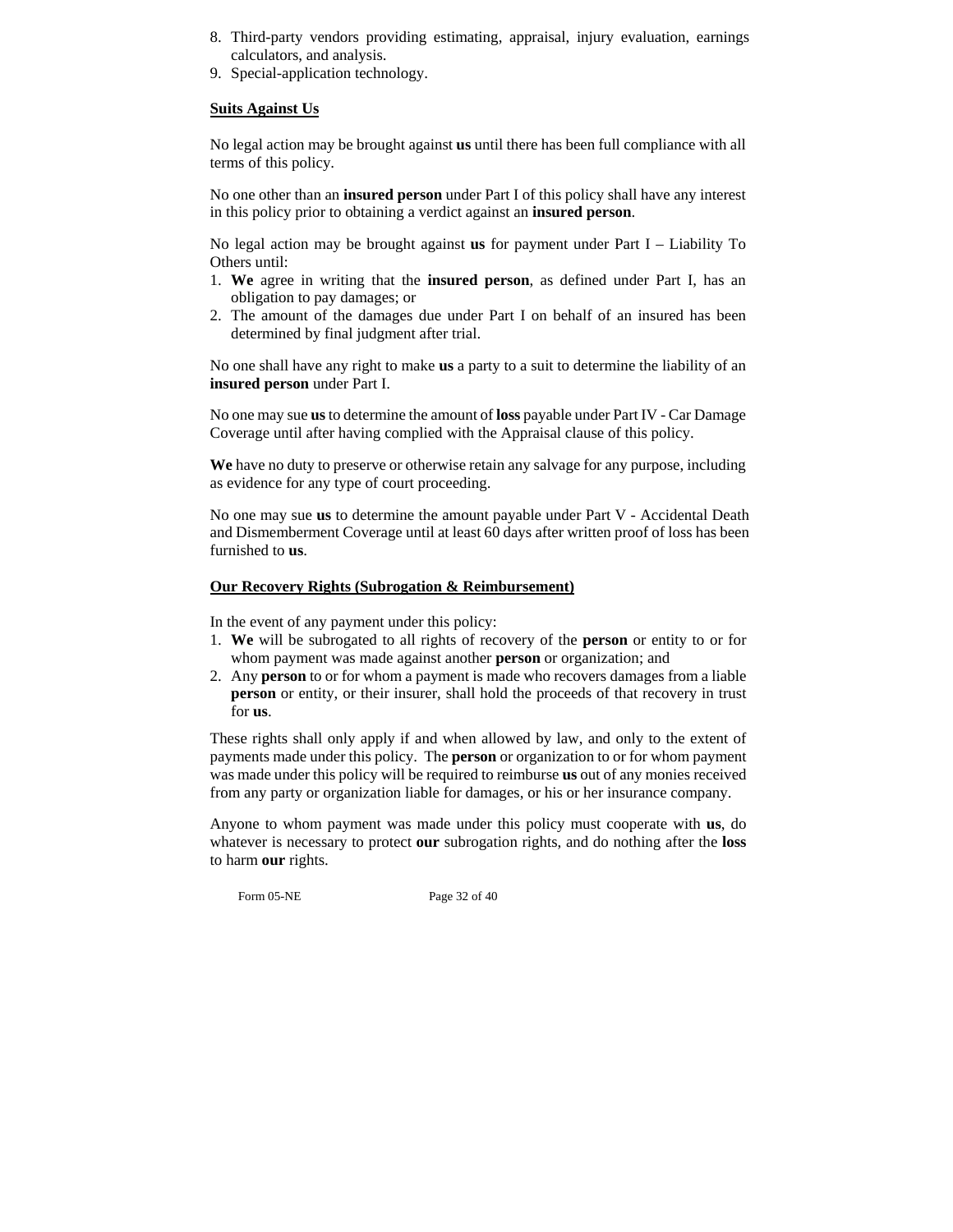If **we** seek recovery from a liable party:

- 1. **You** authorize **us** to seek recovery of any applicable deductible. But, **we** will not do so if **you** request **us** not to collect it; and
- 2. **You** agree to be bound by any settlement agreement entered into by **us** and the liable party, or the outcome of any arbitration **we** enter into, for those sums.

**We** reserve the right to compromise or settle the deductible and property damage claims against the responsible parties for less than the full amount. Subrogation recoveries shall be shared on a proportionate basis no less than yearly with **you**, unless **you** have otherwise recovered the deductible amount. If the total recovery is less than the total of **our** payment and the deductible, **we** will reduce reimbursement of the deductible to **you** based on the proportion that the actual recovery bears to the total of **our** payment and the deductible.

Any reimbursement to **you** by **us** will be reduced by a proportionate share of attorney fees and expenses incurred in connection with the recovery, but only if an outside attorney is retained to pursue such collection.

If anyone insured under this policy makes recovery from a responsible party without **our** written consent, that insured's rights under any affected coverage will no longer exist.

If payment is made on behalf of anyone insured under this policy to comply with state mandated coverage, and the policy or any subsequent change in coverage was obtained from **us** as a result of **your** material misrepresentation of the risk to be insured by **us**, which otherwise, had it been known to **us** at the time coverage was agreed to by **us**, **we**  would have declined coverage or extension of coverage to **you**, **you** agree to reimburse **us** to the full extent of any **loss** and adjustment expense paid on **your** behalf as a result of **your** material misrepresentation to **us**.

# **Transfer of Your Interest in This Policy**

Interest in this policy may not be assigned or transferred without **our** written consent. However, upon **your** death, coverage will be provided until the end of the policy period for:

- 1. Any person specifically named as an operator on the **Declarations Page**:
- 2. The legal representative of the deceased person while acting within the scope of his or her duties as a legal representative; and
- 3. **Your** spouse, if he or she was covered under this policy immediately prior to **your** death or the termination of the marital relationship, as applicable.

# **Policy Changes**

This policy, which includes the **Declarations Page**, endorsements issued by **us**, the **Application**, and any coverage election and rejection forms, contains all agreements between **you** and **us**. Its terms may not be changed or waived except by written endorsement issued by **us**. Notice to any agent or knowledge possessed by any agent or other **person** shall not change or affect a waiver on any portion of this policy nor stop **us** from exerting any rights under this policy.

Form 05-NE Page 33 of 40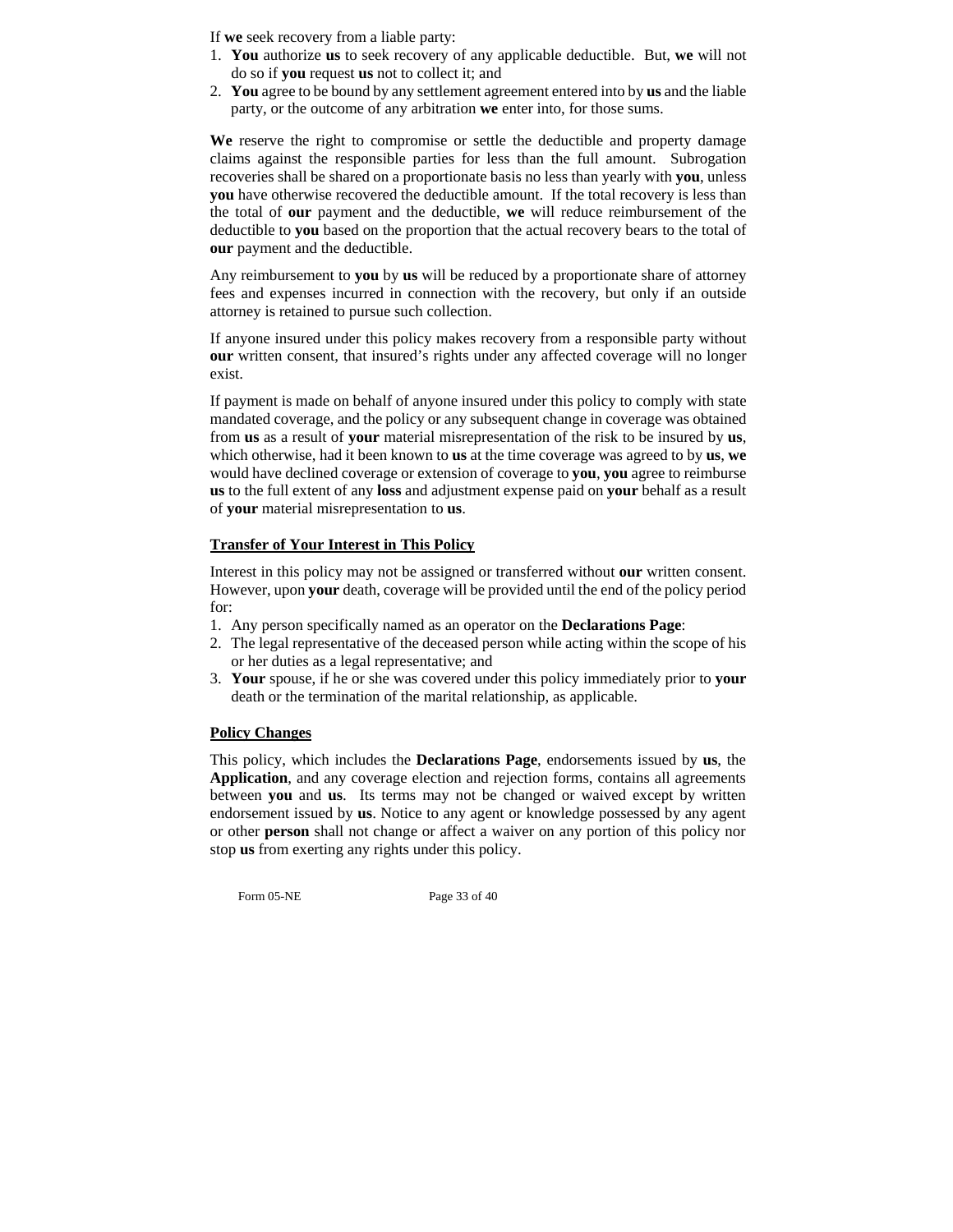If a change requires a premium adjustment, **we** will adjust **your** premium as of the effective date of the change. **We** may revise this policy form to provide more coverage without additional premium charge. If **we** revise this version of this policy form, **our** policy will automatically provide the additional coverage as to the date the revision is effective.

**We** rely upon the statements made by **you** in the **Application** for insurance to determine the amount of the premium for this policy. **You** agree to cooperate with **us** in determining if this information is correct and complete and **you** will notify **us** if it changes during the policy period. If this information is incorrect, incomplete, or changes during the policy period, **we** may adjust **your** premium during the policy period or take other appropriate action. To properly insure **your car**, **you** must promptly notify **us** when:

- 1. **You** change **your** address;
- 2. Any resident operators are added or deleted;
- 3. **You** acquire an additional or replacement **car**;
- 4. Any change in the operators in the household;
- 5. **You** or a **relative** get married or divorced; or
- 6. **You** or a **relative** obtains a **driver's license** or has a **driver's license** suspended, revoked, or refused.

#### **Cancellation and Non-Renewal**

The **named insured** may cancel this policy by returning it to **us** or by advising **us** when at a future date the cancellation is to be effective.

The **named insured** may also cancel this policy if another policy is obtained to replace this policy. In this case, the **named insured** may request cancellation of this policy effective on the date of inception of that replacement policy, if both of the following are submitted to **us** within 60 days after the date of inception of the replacement policy:

- 1. The **named insured's** cancel request; and
- 2. Written proof of the issuance of the replacement policy.

**We** may cancel by mailing notice to the **named insured** shown on the **Declarations Page** at the last known address appearing on **our** records. Notice will be mailed:

- 1. At least 10 days before the effective date if:
	- a. Cancellation is due to **failure to pay premium**; or
	- b. **We** cancel during the first 59 days of the first policy period; or
- 2. At least 30 days before the effective date of cancellation in all other cases.

**We** may cancel this policy for any lawful reason during the first 59 days of the first policy period. Once this policy is in effect for 60 days, or if this is a renewal policy, **we** may cancel only for one or more of the following reasons:

- 1. The **failure to pay premium**;
- 2. For material misrepresentation, concealment or fraud when applying for, continuing, changing, or renewing this policy;
- 3. For material misrepresentation or fraud when submitting a claim under this policy;
- Form 05-NE Page 34 of 40 4. The **driver's license** of the **named insured**, or of any other operator who either **resides** in the same **household** as the **named insured** or customarily operates an **insured car**, has been suspended or revoked during the policy period or, if this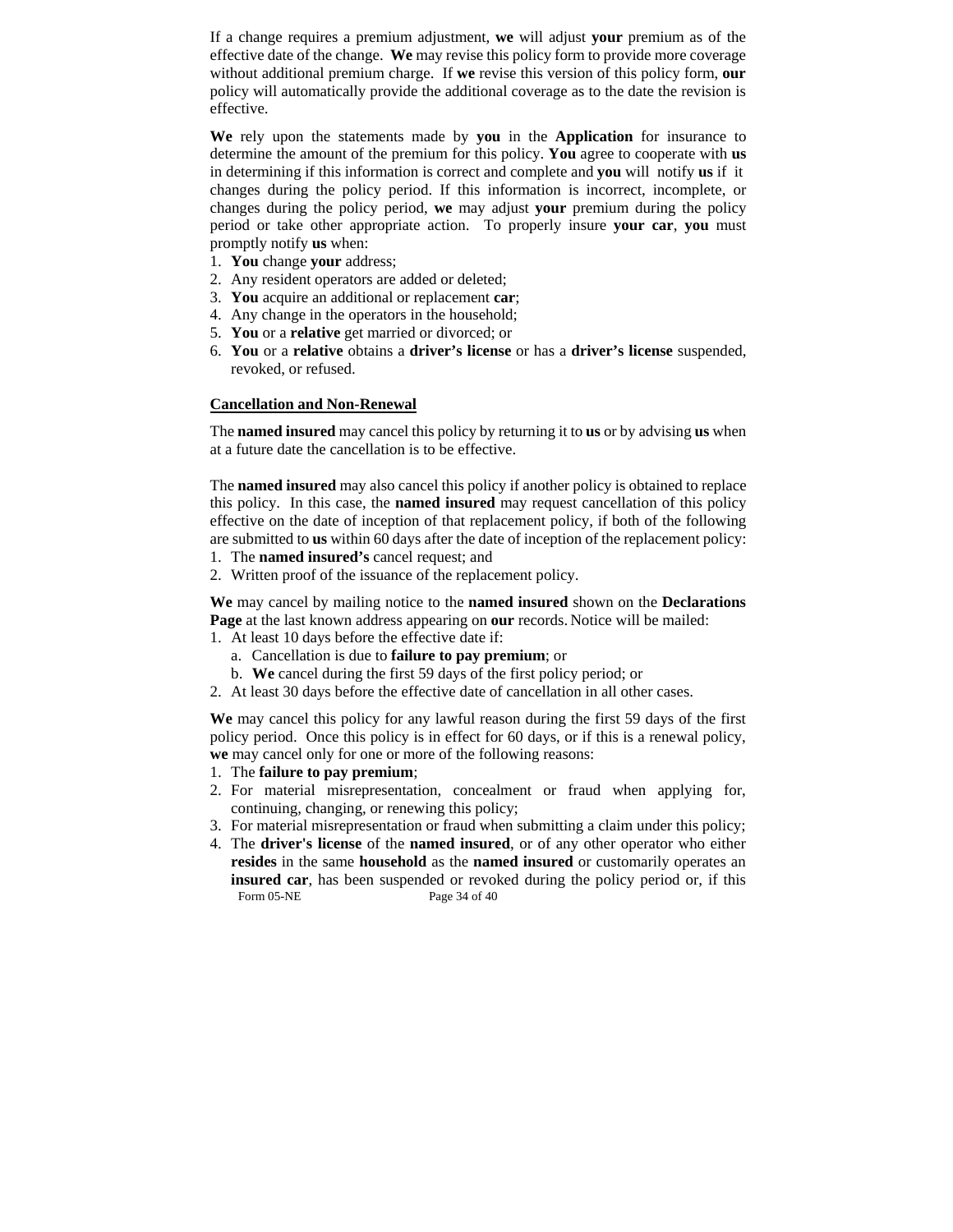policy is a renewal, during its policy period or the 180 days immediately preceding its effective date;

- 5. The **named insured**, or any other operator who **resides** in the same **household** as the **named insured** or customarily operates an **insured car**, has been convicted of:
	- a. larceny of a motor vehicle, or theft of a motor vehicle; or
	- b. an offense for which suspension or revocation of a **driver's license** is mandatory;
- 6. A violation of any of the terms or conditions of this policy; or
- 7. Any other reason permitted by law.

With respect to cancellation, this policy is neither severable or dividable. Any cancellaton will be effective for all persons and all vehicles.

If this policy is cancelled, coverage will not be provided as of the date and time shown in the notice of cancellation.

Upon cancellation, **you** may be entitled to a premium refund. However, **our** making or offering of a refund is not a notice or condition of cancellation. **We** charge a fullyearned policy fee for each policy term.

If this policy is cancelled by **us** for any reason other than **failure to pay premium**, any refund due will be computed on a daily pro-rata basis, and subject to any fully-earned fees.

If this policy is cancelled at **your** request or due to **failure to pay premium**, any refund due will be calculated at a 90% of pro rata basis, and subject to any fully-earned fees.

If **we** decide to not to renew this policy, other than for **failure to pay premium, we**  will mail notice of nonrenewal to the **named insured** shown on the **Declarations Page** at the last known address appearing in **our** records. Notice will be mailed at least 20 days before the end of the policy period.

## **Automatic Termination**

Coverage for **your insured car** shall terminate automatically when anyone other than **you** or a **relative** becomes the **owner** of the vehicle.

This policy will also terminate automatically at the end of the current policy period and expire under its own terms if **we** offer to renew or continue **your** policy and **you** do not accept the offer. **Our** renewal offer is considered rejected if there is any **failure to pay premium**, when due, for the renewal.

Coverage for an **insured car** shall terminate on the effective date of any other motor vehicle insurance policy covering that **insured car**.

## **Proof of Notice**

Any proof of mailing, whether by post or electronically, of any notice shall be sufficient proof of notice, except when state law requires otherwise. If and when allowed by law, **we** may deliver, by way of electronic devices or other methods, any notice instead of mailing it.

Form 05-NE Page 35 of 40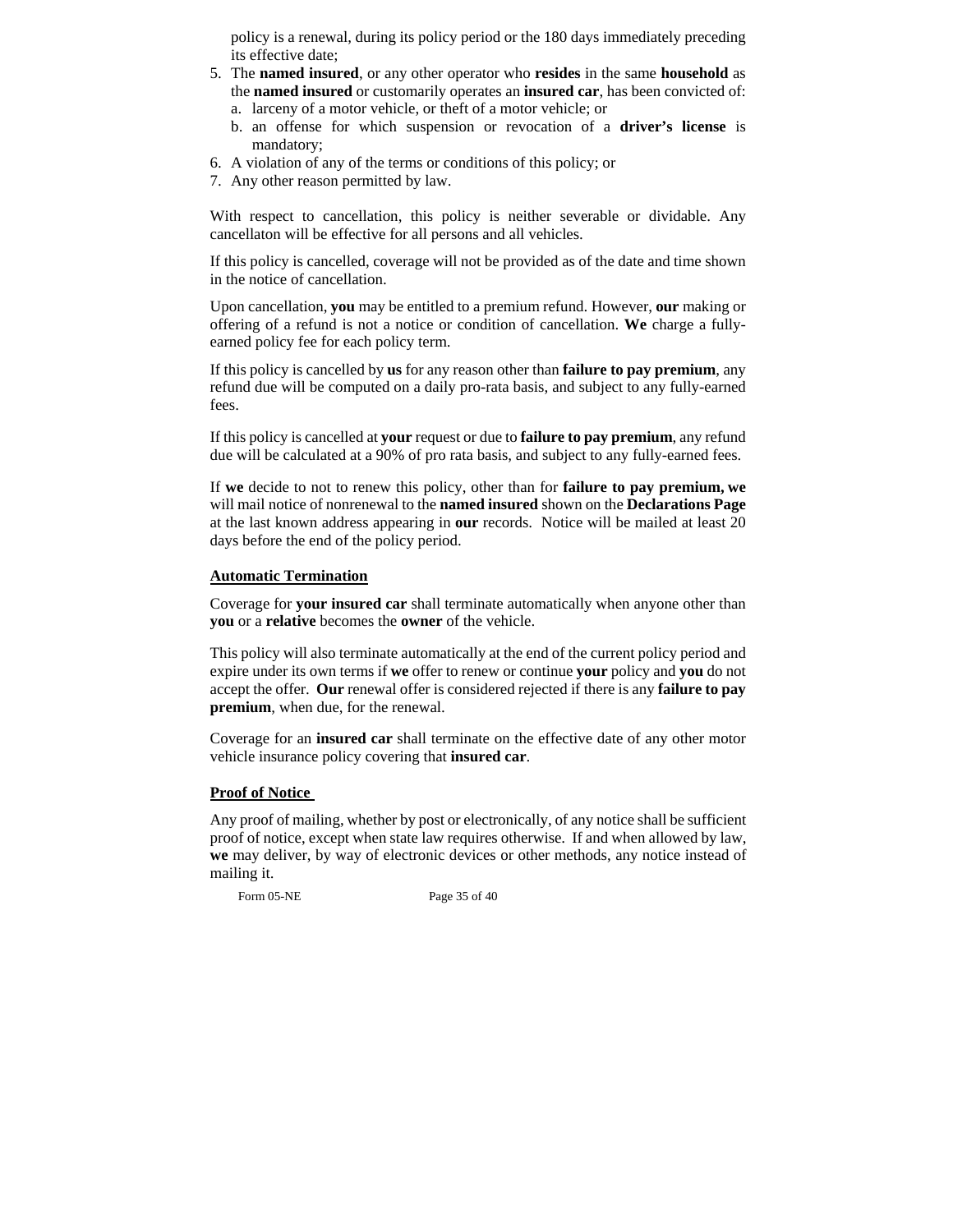# **Our Right to Void the Policy for Fraud or Misrepresentation**

**We** may rescind and void this policy from its inception if, in the initial **application** and with the intent to deceive **us**, **you** or **your** representative:

- 1. Made incorrect or untrue statements or representations to **us** or **our** authorized agent as to any material fact or circumstance;
- 2. Concealed, omitted or misrepresented any material fact or circumstance; or
- 3. Engaged in fraudulent conduct; and

**We** relied on it to **our** detriment. A fact of circumstance is material if **we** would not have issued the policy, would not have agreed to insure the risk or would not have insured it at the premium initially charged.

No coverage is provided for any **accident** or **loss** if **we** void this policy. However, if **we** void this policy, it will not affect coverage under Part I for the portion of damages that is less than or equal to the **minimum limits**, for any **accident** that occurs before **we** notify the named insured that the policy is void. If **we** are required to make a payment, **we** are entitled to reimbursement of, and reserve all rights to indemnity for, payments made and costs incurred by **us**, against any **person** who has committed fraud or misrepresentation.

If **we** void this policy and **you** or **your** assignee or representative contest **our** rescission of this policy, **you** must reimburse **us** for all of **our** attorney fees, costs and expenses when **we** prevail in such legal action.

# **Our Right to Deny Coverage and End the Policy for Fraud or Misrepresentation**

**We** will not provide coverage or benefits for any **person** or party who has:

- 1. Misrepresented, concealed, omitted or misstated a material fact or circumstance;
- 2. Engaged in fraudulent conduct; or

3. Aided, abetted or directed any behavior of the type listed in clause 1. or 2. above;

in connection with this policy or any **accident**, loss or claim under it, if such misrepresentation or fraud existed at the time of the **accident**, loss or claim and contributed to it. **We** may also cancel, non-renew or otherwise terminate this policy, as allowed by law, for any such acts.

# **Our Right to Void for Failure of Initial Payment**

Coverage under this policy is conditioned upon **our** receipt of complete and unconditional payment of the initial down-payment of premium.

If **you** make **your** initial payment by check or any method other than cash, this policy is void as if never issued, and there will be no coverage at any time, if the initial payment is not honored for any reason when first presented for payment to **your** bank or financial institution or if there is any **failure to pay premium**. If this policy is void **we** will not cover any claims, **loss** or damages of any kind. **You** must reimburse **us** for any amounts **we** are required by law to pay after **we** void the policy.

Form 05-NE Page 36 of 40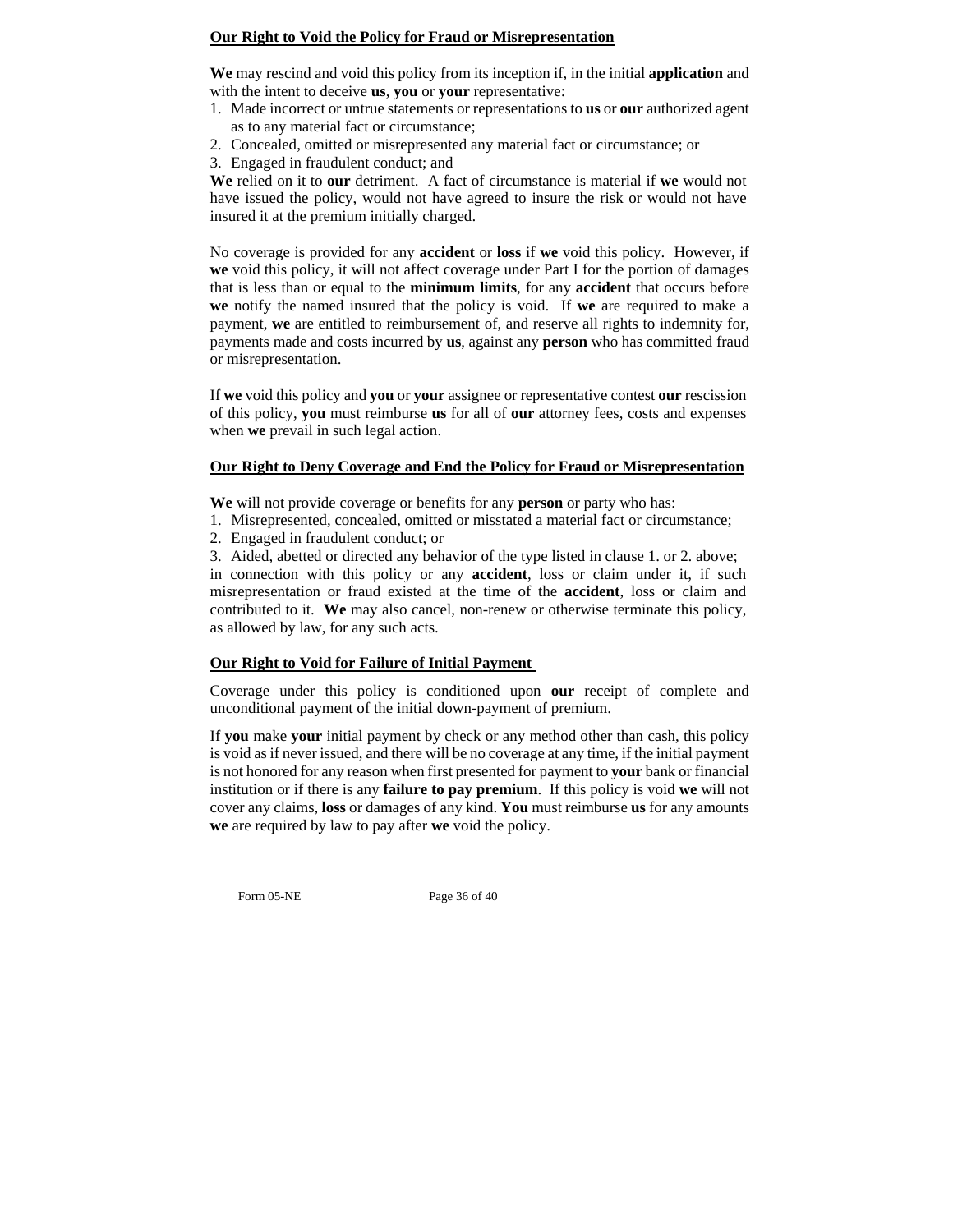# **Policy Conformed to Statutes**

Terms of this policy that are in conflict with the statutes or other applicable law of the **state** where **you reside** when this policy is issued, as shown in **our** records, are hereby amended to conform to the applicable state law. All other terms remain in full effect.

If any term(s) of this policy are found invalid by a court with proper jurisdiction, then that policy term(s) is amended so that it:

- 1. Does not apply to the portion of the damages or loss that is less than or equal to the **minimum limits** or minimum amounts of coverage required by law; and
- 2. Continues to apply to the portion of the damages or loss that is greater than **minimum limits** or minimum amounts of coverage required by law.

## **Conditions Precedent**

There is no coverage provided under this policy until there has been full compliance with all of the terms and conditions of this policy.

# **Bankruptcy**

The bankruptcy or insolvency of a **person** insured by this policy, or that **person's** estate, shall not relieve **us** of **our** obligations under this policy. In the event of any such bankruptcy or insolvency, an action may be maintained, subject to all terms and limits of this policy, by an injured **person** (or his or her heirs) against **us**.

# **YOUR DUTIES & REPORTING ALL ACCIDENTS AND LOSSES**

**IMPORTANT:** For coverage as described in this policy to apply, all notice requirements, duties, and policy terms that apply must be properly performed. Not doing so may result in a claim or coverage being partially or fully denied.

## **Notice of an Accident or Loss**

In the event of an **accident** or **loss**, it must be reported it to **us** or one of **our** authorized agents as soon as practicable. The report must give time, place and circumstances of the **accident** or **loss** including the names and addresses of all injured parties and all witnesses involved in the **accident** or **loss**.

Notice given to any of **our** authorized agents, with facts sufficient to identify the insured, is deemed to be notice to **us**.

# **Other Duties**

Anyone claiming any coverage under the policy must:

- 1. Cooperate with **us** and assist **us** in any matter concerning a claim or lawsuit.
- 2. Refuse to assume any obligation or incur any unreasonable and unnecessary expenses at the time of the **accident** or **loss**.

Form 05-NE Page 37 of 40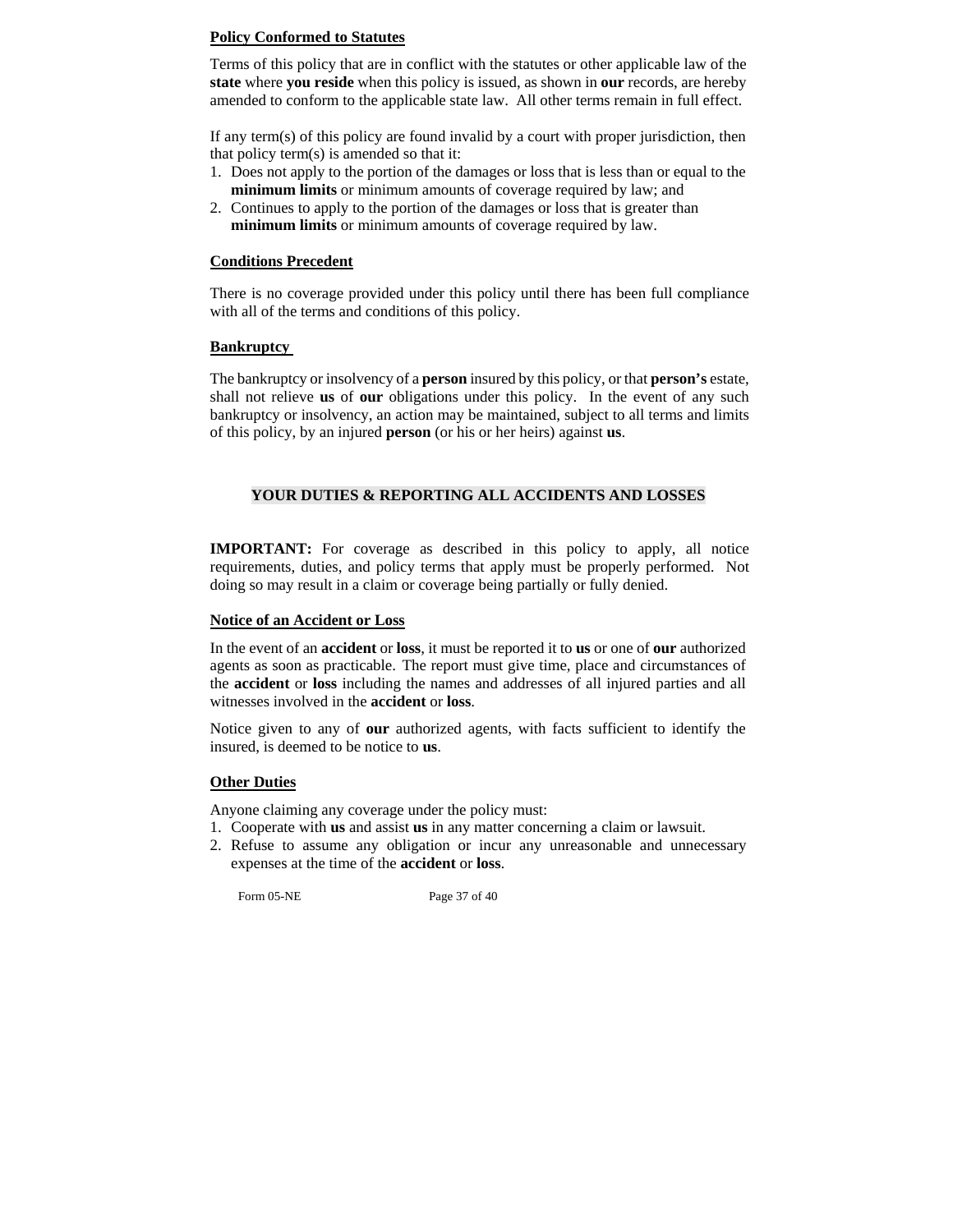- 3. Immediately send **us** any legal papers relating to any claim or lawsuit.
- 4. Submit to physical examination at **our** expense by doctors **we** select as often as **we**  may reasonably require.
- 5. Authorize **us** to obtain medical, wage and other records. Any medical records requested will pertain to the **bodily injury** arising from an **accident**.
- 6. Provide any written proof of **loss** that **we** require.
- 7. Submit to statements or examinations under oath and subscribe to the same as **we** may reasonably require. **We** may require that such statements or examinations be recorded and videotaped, as well as conducted individually and outside the presence of witnesses or other **persons** seeking coverage or benefits under this policy.
- 8. Provide **us** with any personal financial information **we** request for underwriting, policy servicing or claims handling purposes, or provide **us** with written authorization to obtain such information. This includes such information as social security numbers, credit history and any other related information. **We** limit both the collection and use of customer information to the minimum needed to administer **our** business.

Anyone claiming Uninsured/Underinsured Motorist Coverage must:

- 1. Contact the police within 48 hours, or as soon as practicable, after the **accident** if a hit and run, unknown or unidentified driver is involved in causing an **accident**; and
- 2. Must promptly send **us** copies of any legal papers if suit is brought.

Anyone claiming any coverage under this policy must also:

- 1. Take reasonable steps after **loss** to protect an **insured car** and its equipment from further **loss**.If **you** fail to do so, any further damage will not be covered under this policy. **We** will pay reasonably necessary expenses incurred in providing that protection.
- 2. Report the total theft of the **car** to the police promptly and as soon as practicable after the **loss**.
- 3. Allow **us** to inspect and appraise the damage to an **insured car** before its repair or disposal.
- 4. If a hit and run, unknown or unidentified motorist is involved, adequate proof of loss and a statement under oath must be filed with **us** within 30 days of **our** request.

\*\*\*\*\*\*\*\*\*\*\*\*\*\*\*\*\*

**IN WITNESS WHEREOF**, the Company has caused this policy to be executed and attested.

President

Marburs.

**Secretary** 

Form 05-NE Page 38 of 40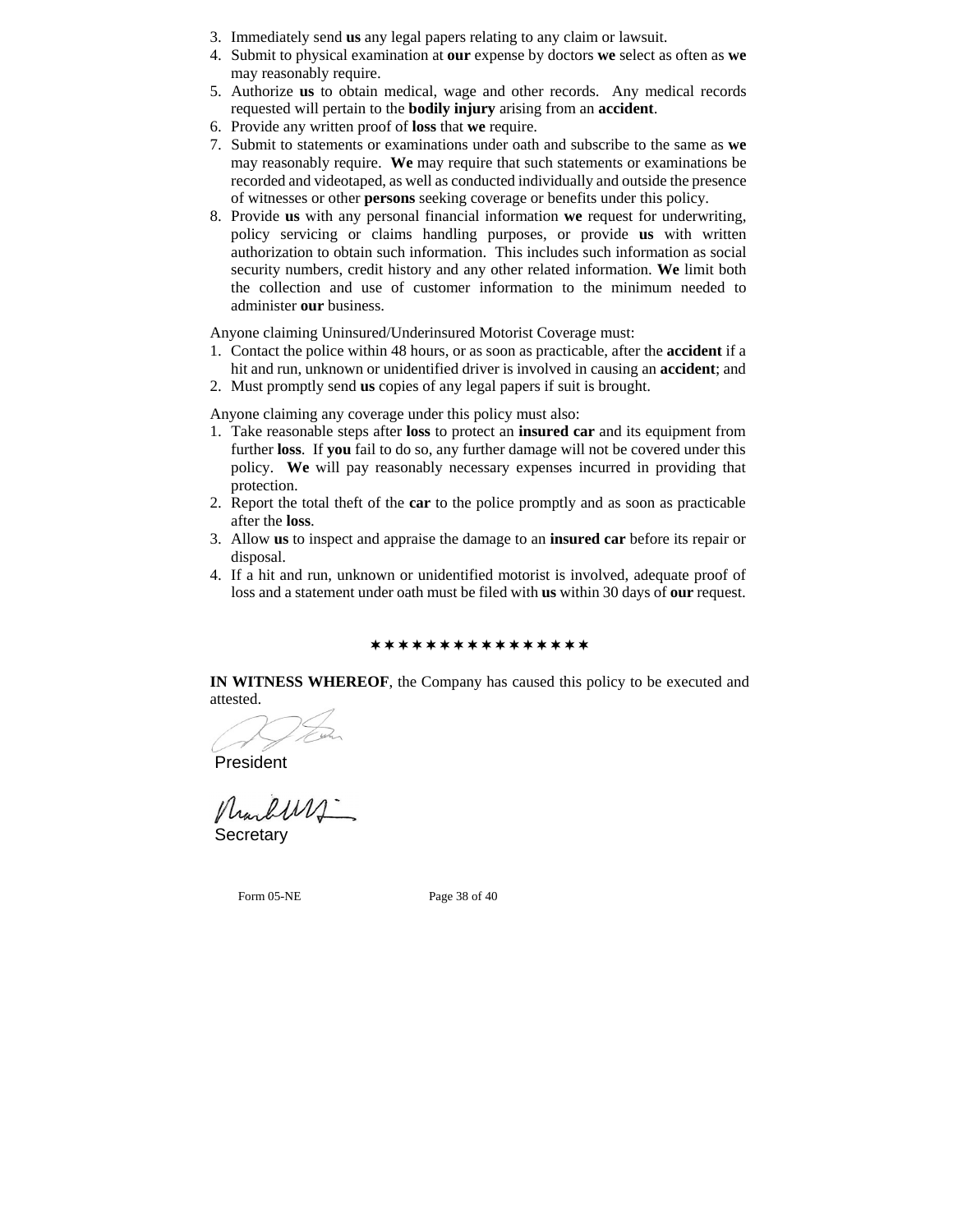#### **ENDORSEMENTS**

When any Endorsement applies, all other terms, limits and conditions of the policy that do not conflict with the terms of the Endorsement shall continue to apply.

THE FOLLOWING NAMED DRIVER EXCLUSION ENDORSEMENT APPLIES ONLY IF FORM NUMBER E-500 APPEARS ON **YOUR** DECLARATIONS.

# **NAMED DRIVER EXCLUSION**

If one or more **persons** have been shown on the **Declarations Page** as Excluded Drivers or **you** have elected to exclude any drivers from coverage under this policy, **we** do not provide any coverage under any part of this policy for any **accident** or **loss** that occurs while any Excluded Driver is operating a **car** or any other motor vehicle.

When the Excluded Driver is operating a motor vehicle, no coverage applies for the Excluded Driver or anyone else, including but not limited to claims against **you**, **relatives**, or any other entity or **person** who may be vicariously liable or liable for negligent entrustment with respect to any **accident** or **loss** arising out of the operation of a motor vehicle by any named Excluded Driver.

However, if a court with proper jurisdiction finds this Named Driver Exclusion is invalid and cannot be enforced, the exclusion is revised so it will:

- 1. Not apply to the portion of the damages that is less than or equal to the amount stated under Nebraska law as the **minimum limits**, for any innocent injured **person** who is not the Excluded Driver; and
- 2. Apply and be enforced as to all other damages.

Driver exclusions shall apply to all renewals, reinstatements after a lapse, continuation and replacement policies unless **you** notify **us** in writing that the election is revoked and **you** pay the additional premium for coverage of that driver.

#### **E-500 (05/10)**

THE FOLLOWING **RENTAL CAR COVERAGE** ENDORSEMENT APPLIES ONLY IF FORM NUMBER E-200 APPEARS ON **YOUR DECLARATIONS PAGE**.

## **RENTAL CAR COVERAGE ENDORSEMENT**

In consideration of an additional premium charge, Part IV – Car Damage Coverage - is extended to a rented **car**. The rental **car** may be for pleasure use or as a substitute for **your insured car** which is out of service due to an **accident** or **loss**.

## **E-200 (05/10)**

Form 05-NE Page 39 of 40